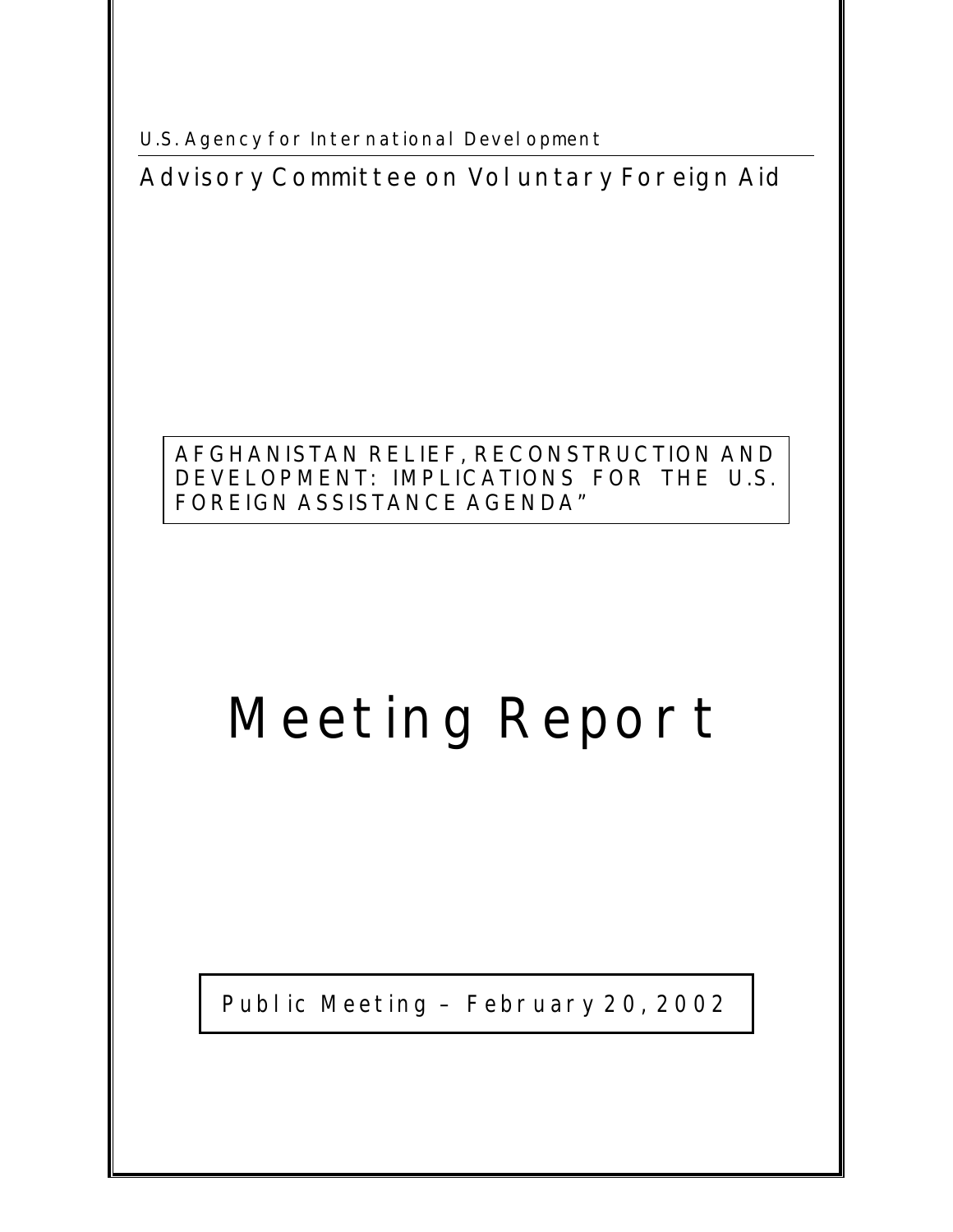## **ACVFA**

**Advisory Committee on Voluntary Foreign Aid** 

## **AFGHANISTAN RELIEF, RECONSTRUCTION AND DEVELOPMENT: IMPLICATIONS FOR THE U.S. FOREIGN ASSISTANCE AGENDA"**

## **February 20, 2002**

**USAID/DCHA/PVC Room 7-06-084 RRB 1300 Pennsylvania Avenue, NW Washington, D.C. 20523-7600 Tel: 202.712.5979 • Fax 202.216.3041**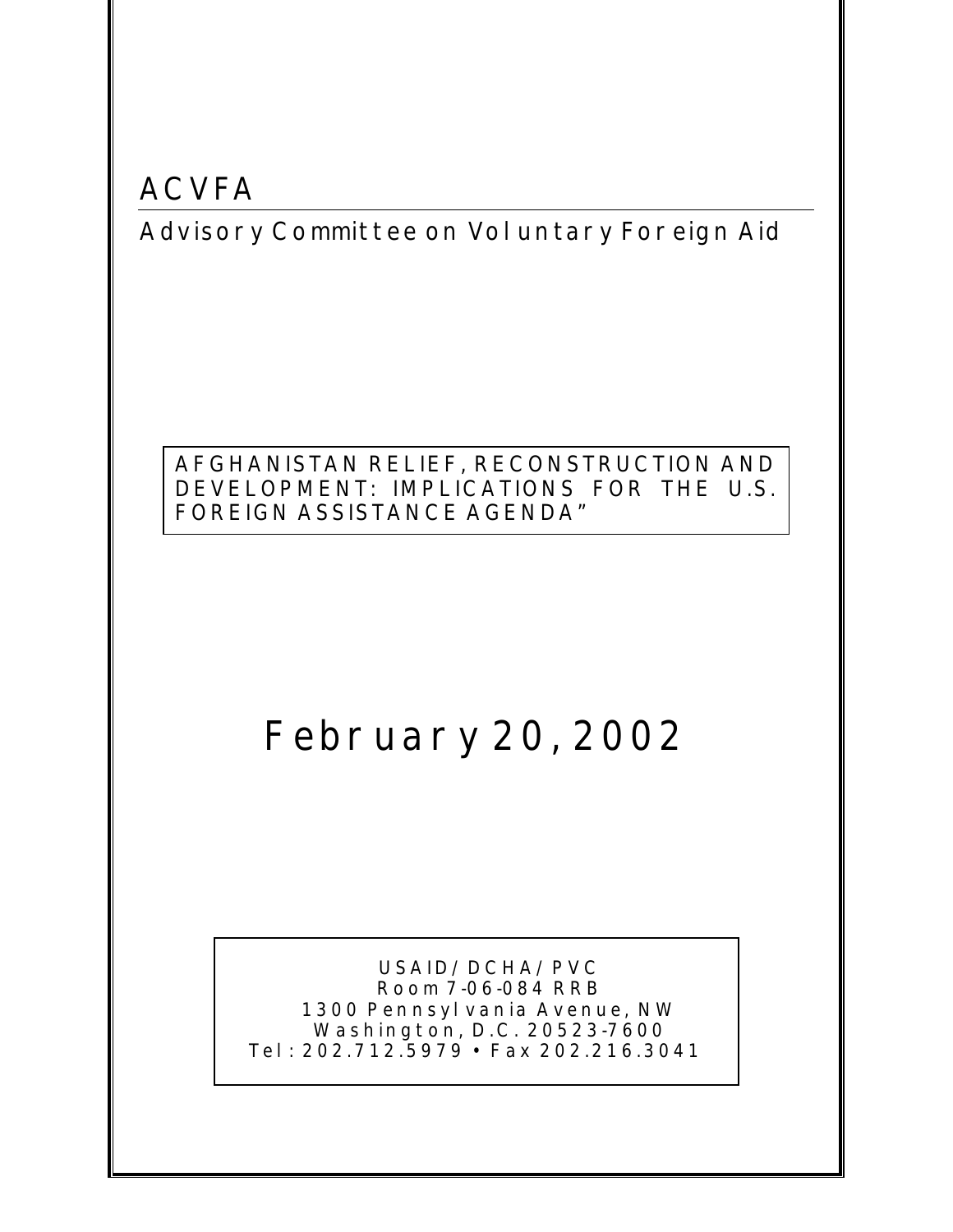## **ADVISORY COMMITTEE ON VOLUNTARY FOREIGN AID**

#### **Public Meeting**

#### **February 20, 2002**

#### **"AFGHANISTAN RELIEF, RECONSTRUCTION AND DEVELOPMENT: IMPLICATIONS FOR THE U.S. FOREIGN ASSISTANCE AGENDA"**

## **Table of Contents Welcome and Introduction:** WILLIAM S. REESE, ACVFA Chair **Keynote Address: "Peace and Development in Afghanistan and Central Asia: Long-Term Prospects"** ANDREW NATSIOS, USAID Administrator **1 Audience Discussion 5 "USAID's Response to Current and Future Needs"** BERND McCONNELL**,** Director, Central Asia Task Force, USAID **7 Audience Discussion 7 Panel discussion: "Linking Relief and Development: Lessons for Afghanistan and Future Crises" B** Moderator: WILLIAM REESE, ACVFA Chair **10** ß SUSAN WOODWARD, Professor of Political Science, The Graduate Center, City University of New York **10 GENE DEWEY, Assistant Secretary, Bureau for Population, Refugees,** and Migration, U.S. Department of State **12 SIMA WALI, Executive Director, Refugee Women in Development 14 NANCY LINDBORG, Executive Vice President, Mercy Corps** International **16 Audience Discussion 17 PANEL DISCUSSION"The Budgetary Context: How will Global Needs be met?"** Moderator: CHARLES MACCORMACK**,** CHAIR, ACVFA Relief and **Development Working Group <b>18 18**

**i**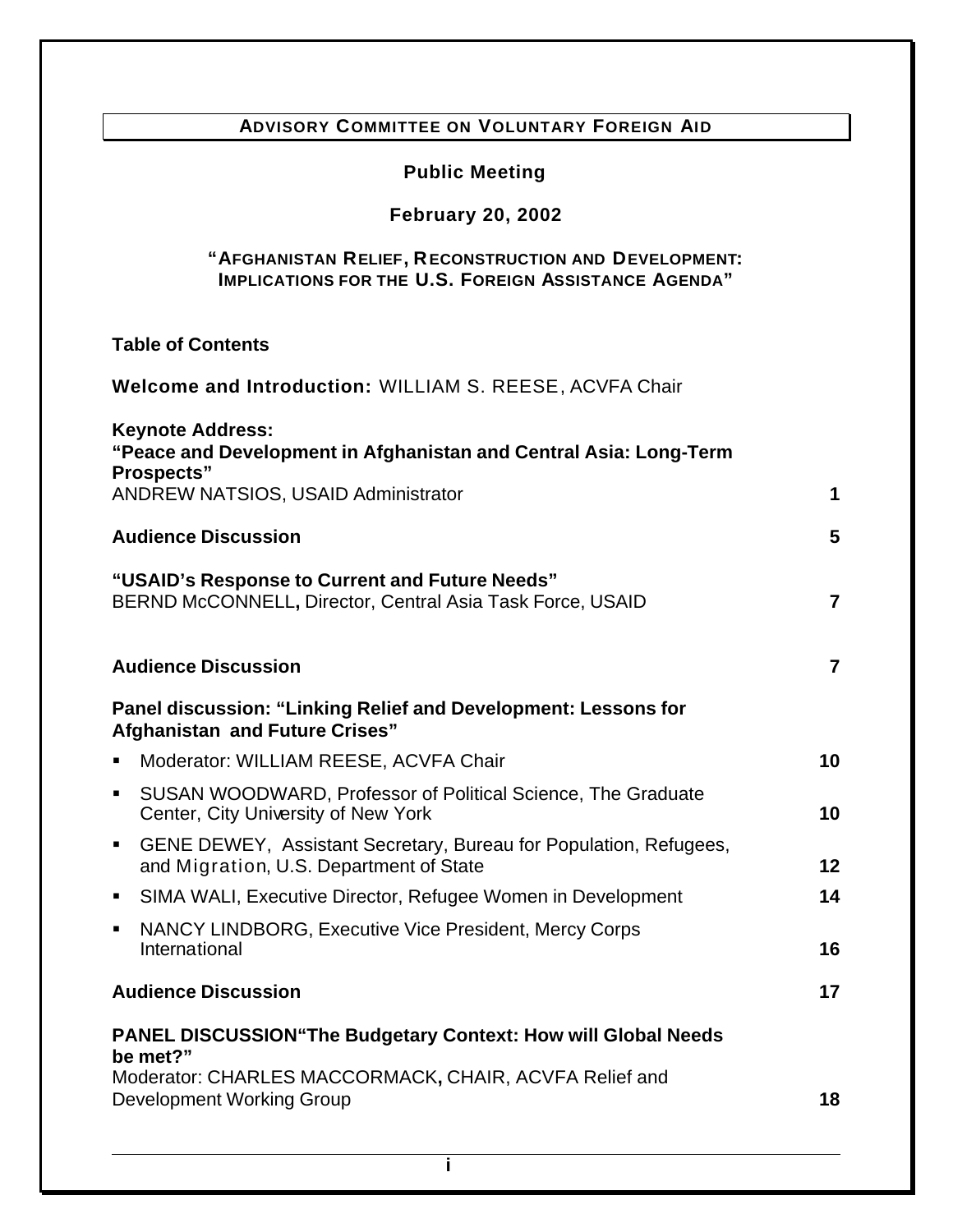| п                                                                                                                                                                                                     | MARY MCCLYMONT, President, Interaction                                                                                                                                               | 19 |
|-------------------------------------------------------------------------------------------------------------------------------------------------------------------------------------------------------|--------------------------------------------------------------------------------------------------------------------------------------------------------------------------------------|----|
| ٠                                                                                                                                                                                                     | RODNEY BENT, Deputy Associate Director for International Affairs,<br>Office of Management and Budget (Omb)                                                                           | 20 |
| $\blacksquare$                                                                                                                                                                                        | <b>CHARLIE FLICKNER, Majority Clerk, Subcommittee on Foreign</b><br>Operations, Export Financing and Related Programs, Committee on<br>Appropriations, U.S. House of Representatives | 21 |
| $\blacksquare$                                                                                                                                                                                        | PETER SMITH, Professional Staff Member, Committee on International<br>Relations, U.S. House of Representatives                                                                       | 22 |
|                                                                                                                                                                                                       | <b>Audience Discussion</b>                                                                                                                                                           | 22 |
| <b>Reports From Breakout Groups On Afghanistan</b>                                                                                                                                                    |                                                                                                                                                                                      | 27 |
| <b>Topic 1: "Political Dynamics And Governance,"</b><br>Moderator: WILLIAM FULLER, ACVFA Member<br>Speakers: BILL COLE, Asia Foundation; JOHN BLACKTON, Former<br>Mission Director, USAID Afghanistan |                                                                                                                                                                                      | 27 |
| <b>Topic 2: "Promoting Women's Equality"</b><br>Moderator: ELISE SMITH, Chair, Acvfa Gender Working Topic<br>Speaker: SIMA WALI, Refugee Women In Development                                         |                                                                                                                                                                                      | 28 |
| <b>Topic 3: "Rebuilding The Agricultural Sector"</b><br>Moderator: PETER REILING, ACVFA Member<br>Speakers: ROLF CAMPBELL, Land O'lakes;<br>ROBERT PELANT, Heifer Project International               |                                                                                                                                                                                      | 29 |
| <b>Topic 4: "Education Sector Reconstruction"</b><br>Moderator: HERSCHELLE CHALLENOR, ACVFA Member:<br>Speaker: SAMEENA NAZIR, International Human Rights Law Group                                   |                                                                                                                                                                                      | 30 |
| <b>Annex 1: Meeting Agenda</b>                                                                                                                                                                        |                                                                                                                                                                                      |    |
| <b>Annex 2: Breakout Group Session Notes</b>                                                                                                                                                          |                                                                                                                                                                                      |    |
|                                                                                                                                                                                                       | <b>Annex 3: ACVFA Information</b>                                                                                                                                                    |    |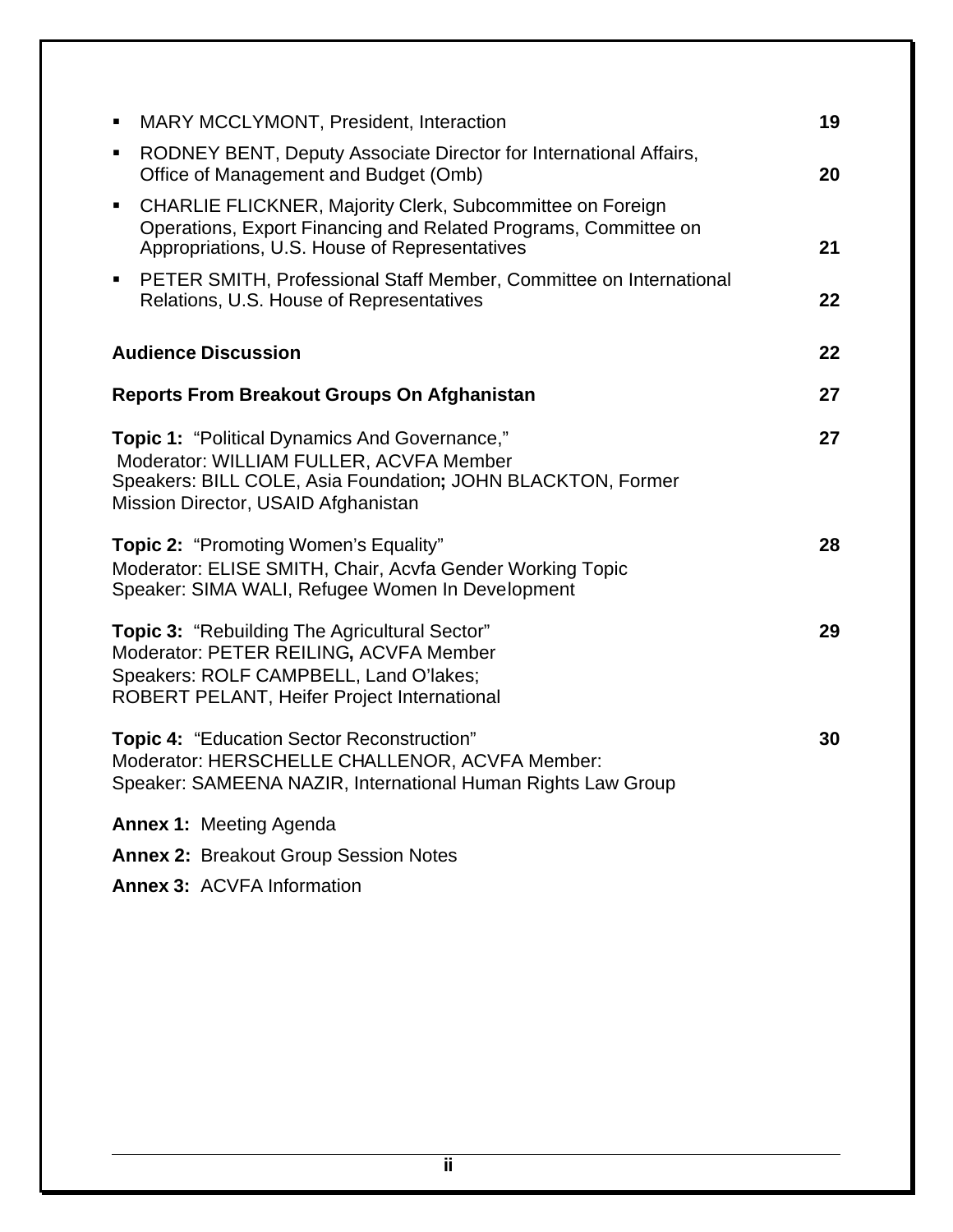## **Advisory Committee on Voluntary Foreign Aid**

## **Public Meeting**

## **February 20, 2002**

## **"Afghanistan Relief, Reconstruction and Development: Implications for the U.S. Foreign Assistance Agenda"**

**Welcome and Introduction: William S. Reese,** ACVFA Chair

illiam S. Reese, ACVFA Chair, welcomed the ACVFA members, the U.S. Agency for International Development (USAID) staff, and meeting participants. Mr. Reese remarked that this is the third meeting since Andrew Natsios became Administrator of USAID, and the third time he has spoken to this group, which shows his interest in what the ACVFA represents as a link to the public. **W** 

Mr. Reese pointed out that the ACVFA dates back to World War II. President Roosevelt thought that churches, the Red Cross, and others had something to contribute to the problems in Europe, and needed a way to connect to the U.S. government. Later, USAID was established and the ACVFA continued to advise the foreign assistance program and to connect churches, foundations, and non-profits to the government efforts. The result is a foreign aid program that is both public and private at the same time.

On behalf of the ACVFA, Mr. Reese thanked Mr. Natsios for the recent appointment to the Committee of Stephen Moseley, President of the Academy for Educational Development (AED). Mr. Reese welcomed Mr. Moseley and noted the many hours of time that he has generously contributed over the years to private voluntary organizations (PVOs).

The Conflict Prevention and Disaster Relief pillar at USAID was established prior to September 11, but since then this pillar has been front and center. USAID and the PVO community have rallied around and led in ways that should make the aid community proud. Mr. Reese stated that the agenda of this meeting builds on the discussions at the October 2001 ACVFA meeting on conflict prevention and developmental relief. The morning sessions focus on the application of lessons learned. More is known today about coordination across government agencies, building coalitions of donors, and working with the military. Mr. Reese remarked that in many ways it is a proud moment for USAID and PVOs, although there is still much work to do. The centrality of a wellmanaged USAID and the importance of the new pillar, as well as what an agile and experienced set of PVOs can do in a region like Central Asia, has been brought to the forefront. Mr. Reese noted that, unfortunately, this is not the last crisis, so the lessons learned from this experience will be very important.

**1**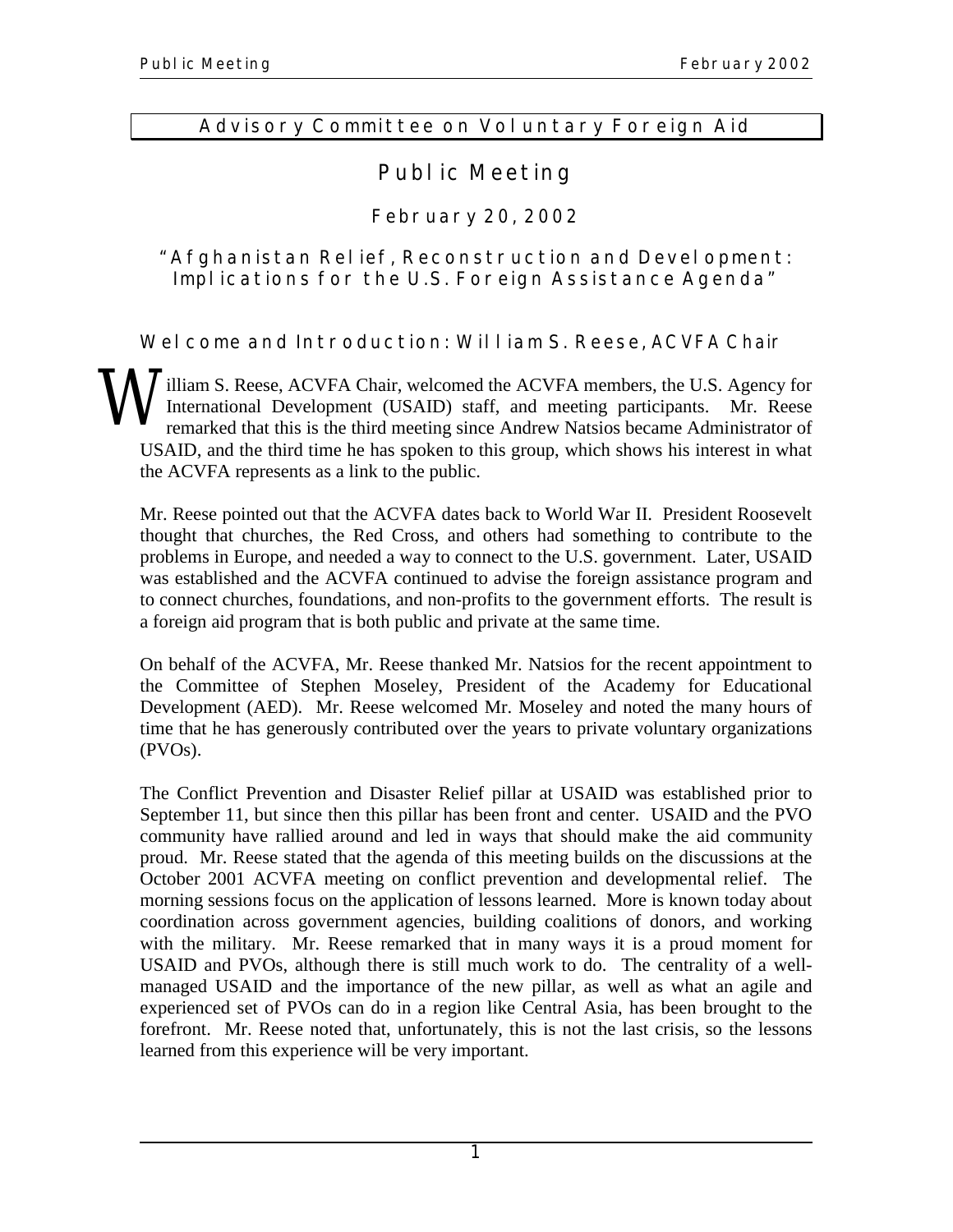Mr. Reese stated that the afternoon sessions were designed to provide a forum for the discussion of money and resources needed for relief and development programs. InterAction's new campaign to double the amount of development assistance, the \$3.7 billion that is crucial to the aid community, is on the agenda. Mr. Reese noted that discussions about resources must include more than the topic of Official Development Assistance. At the upcoming "Financing for Development" meeting in Mexico, the issues will include development effectiveness, investment, trade, international debt, civil society, and the role of governments. The ACVFA and this meeting are placed in the middle of a continuum of issues that are very important to everyone.

Mr. Reese congratulated Mr. Natsios on the excellent team that he has built at USAID. They bring to USAID an understanding of what the PVO community and NGOs abroad can bring to the development equation. This dialogue is critical to the ACVFA's effectiveness.

## **KEYNOTE ADDRESS**

#### **"Peace and Development in Afghanistan and Central Asia: Long-Term Prospects" Andrew Natsios**, USAID Administrator

Mr. Natsios remarked that the subject of peace and development in Afghanistan is of central importance to PVOs, the U.S. government, the U.S. public, and, of course, to the people of Central Asia. He added that the situation in Central Asia is more complex than it appears. The knowledge and insight in *The Taliban* by Ahmed Rashid is helpful in understanding the issues in Afghanistan and Central Asia today. According to Mr. Rashid, the number of drug addicts in Afghanistan, Pakistan, and Iran prior to the Taliban was very small, perhaps 30-40,000 in Iran and about the same number in Pakistan. Now there are 3 million addicts in Pakistan and 2½ million in Iran. As a result, Iran now has the most aggressive drug program in the world. Afghanistan was producing 70 percent of the world's heroin. The Taliban imposed a ban on poppy in order to limit production and drive the price up. Heroin is now poisoning Central Asia and profoundly affecting Russia and Western Europe. It is being exported from Afghanistan, but it often gets diverted along the way. There is a concern that this problem will spread through all of the Central Asian countries. Afghanistan is very connected to other countries in the region; one simply cannot look at the country in isolation. One of the problems over the past decade has been that the regional powers were involved in Afghanistan in a very destructive way.

Mr. Natsios remarked that USAID has sent three assessment teams to Afghanistan. One team arrived shortly after September 11 and couldn't get into the country. The second team traveled in December. A third team just completed their assignment. The third assessment was by far the most comprehensive. The team spread out, hired knowledgeable Afghans and held in-depth interviews with 769 people about the economy. They asked how people are surviving and why there hasn't been a famine in light of all that has happened. The results, were both troubling and surprising in some ways, are informing USAID's strategies for reconstruction.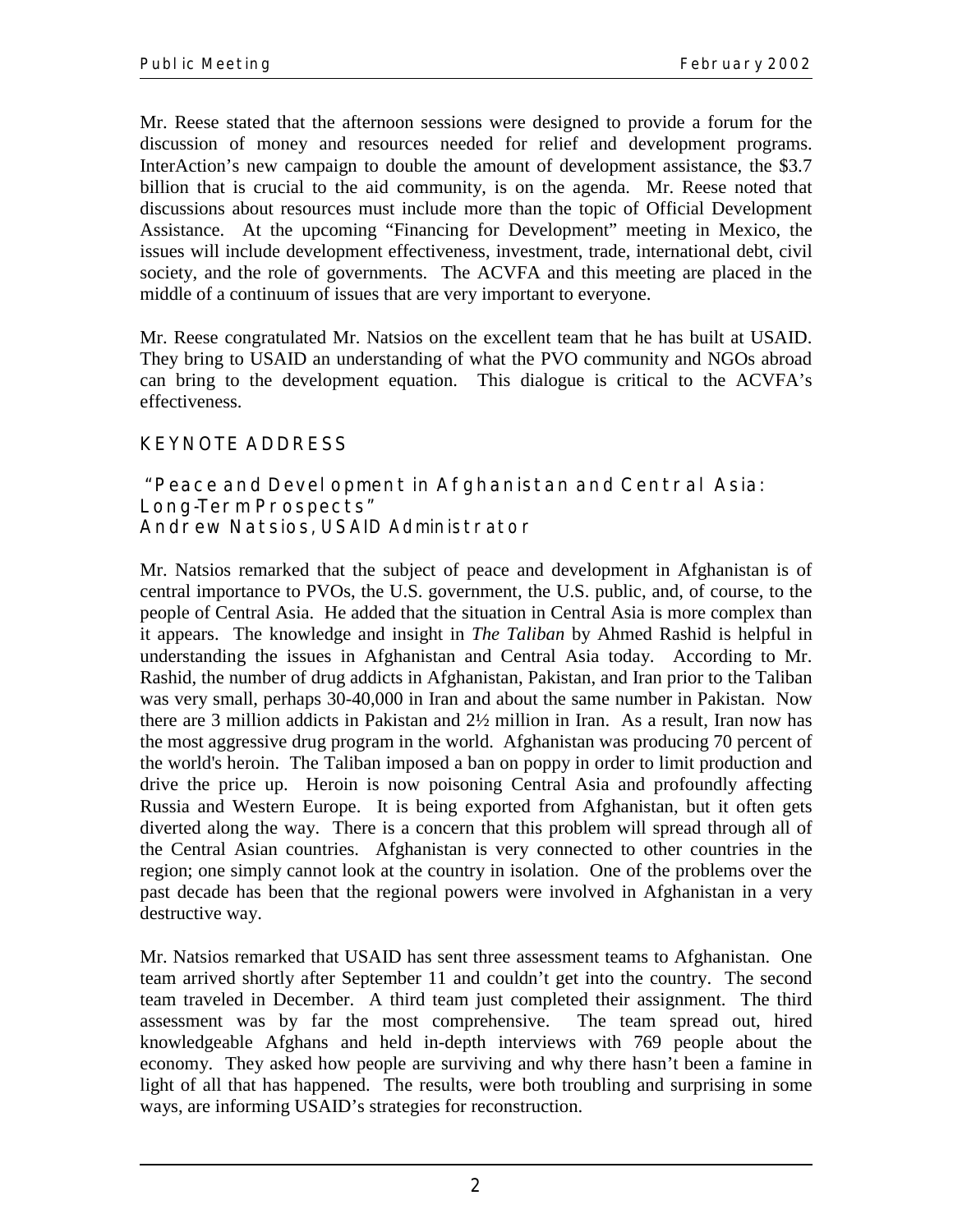Mr. Natsios described the U.S. government's four objectives in this first phase of the reconstruction effort in Afghanistan.

## **1. Repatriation and resettlement of refugees and internally displaced persons**

Refugee camps are a breeding ground worldwide for terrorism and extremism. People are not employed and the camps are not constructive places to bring up children. They also tend to disrupt the social system that protects women and children from abuse, so there is often an increase in violence. The health problems in refugee camps are horrific. For these reasons, there is a deliberate effort to move as many people voluntarily back to their homes as soon as possible.

## **2. Restoration of food security**

There has been a drought for four years, but the severity and consequences of that drought are not widely understood. Eighty percent of the people in Afghanistan live in rural areas, and two-thirds are farmers or herders. The basis of the pre-Taliban economy was agriculture. Mr. Natsios remarked that years ago, there was a USAID project to transfer apple technology and those trees are still producing in some areas. When the agricultural system was at its full flower in the mid-1970s, Afghanistan exported huge amounts of cash crops, primarily fruits and vegetables, to neighboring countries. USAID provided assistance for this in the 1960s and 1970s. In fact, USAID had a very large mission in Afghanistan and, as a result, there are now dozens of Foreign Service Officers who want to help with the reconstruction effort. There are ninety USAID staff who speak one or more of the Afghan languages. There is a very powerful memory of past USAID work in Afghanistan.

The recent survey, which was done in the southern half of the country, showed that the greatest risk to the agricultural system is the fact that the vineyards and orchards are dying, although the roots apparently are still alive. It will take four to five years to bring vineyards and orchards back to life. If this is not begun soon, the roots will die, and an extremely bountiful agricultural system will be lost. It is of central importance to rescue the vineyards, the orchards, and what is left of the animal stock. Previous reports far underestimated the animal deaths in the south - up to 95 percent have been lost.

The principal agricultural challenge is water to keep animals alive, as well as to rescue the vineyards and orchards. Insufficient water to make bricks to rebuild homes has constrained efforts to address the housing crisis. Lack of water also creates sanitation and health problems. As a result of the new survey data, USAID will shift its focus from seeds to more broad efforts.

Another important finding from the recent survey was that 80 percent of the households in Afghanistan are heavily in debt. The middle class has been virtually eliminated. The country is surviving on relief and the war economy. The debt situation is so severe that men and women do not leave their homes because they might get beaten up or put into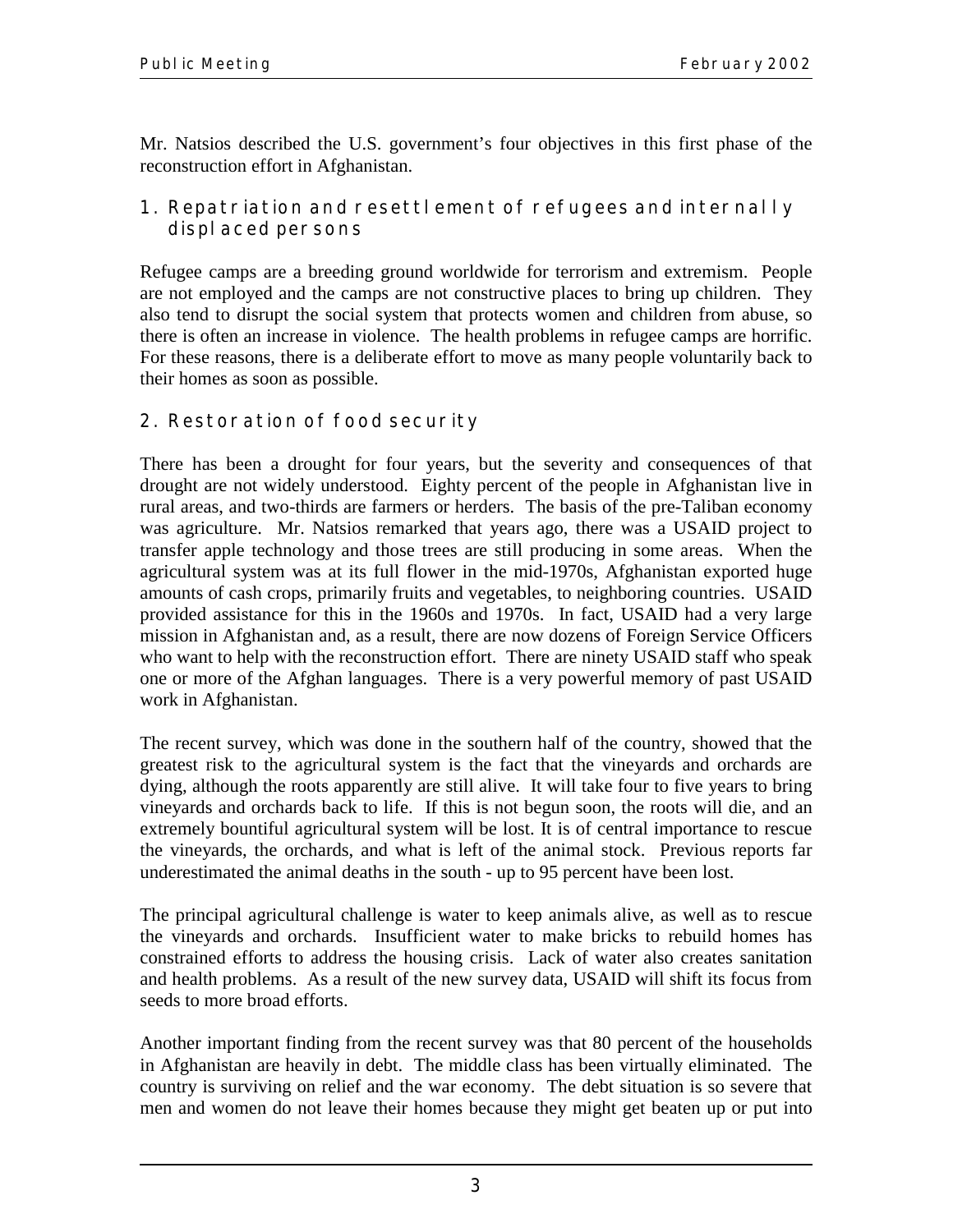jail for not paying their debts. Afghanistan's elaborate debt system helped people cope during the difficult years, but now it is a huge problem. The survey found that the principal wage earners in most households are teenagers, because the parents cannot go out.

USAID's focus on agricultural reconstruction will include the water system and food security, as well as efforts to avert poppy production. Food security includes food production, livelihoods, and health. Livelihood means increasing family incomes, which will involve public works projects, including rural roads. The health and nutrition indicators for Afghanistan - infant and child mortality, maternal mortality, per-capita caloric intake - are among the worst in the world. Thus, there will be a health component to the reconstruction projects - an ill population cannot fully benefit from improvements in food production and income.

## **3. Creation of political and economic conditions for stability**

This means allowing the markets to function again and rebuilding the roads so that products can get to market. It also means creating jobs to help people become more selfsufficient and to stimulate the economy so that further destabilization does not occur.

## **4. Rehabilitation of the governance system of Afghanistan**

Mr. Natsios emphasized that Afghanistan is still in the midst of war. The U.S. government has some political objectives in the reconstruction of the country. One of these is to help establish a stable national government by supporting the interim government of Hamid Karzai, which is now functioning. In doing that, development assistance has to be visible as U.S. government assistance and has to be seen as directly supporting the Interim Authority of Afghanistan. Independent NGO projects could be counter-productive if they create the impression that the Karzai government cannot deliver services. This may cause some concern to NGOs, but it is a reality. The policy of the U.S. government is that the American presence in the reconstruction efforts - in terms of the American flag and U.S. funding - must be very visible. In some cases, for instance in Mozambique, it was not so important politically or diplomatically that the United States presence was visible, but in the case of Afghanistan it is critical. The United States has made a commitment to help rebuild the country, and our efforts must be seen.

Mr. Natsios related that people in Afghanistan perceive that the United States is not making good on its commitment because the projects are being carried out by NGOs. They do not realize that the NGOs' funding comes from the U.S. government. Mr. Natsios pointed out that few people know that the United States gave a billion dollars in humanitarian assistance to Afghanistan over the last ten years. The United States was by far the largest donor, but it was essentially invisible, which may have been all right then. The perception now must be that the United States is in Afghanistan to stay, and reconstruction projects must visibly reinforce this political objective.

Mr. Natsios also stated that the four primary objectives include schools. Public education is very important because it gets teachers back in the classrooms and kids off the streets.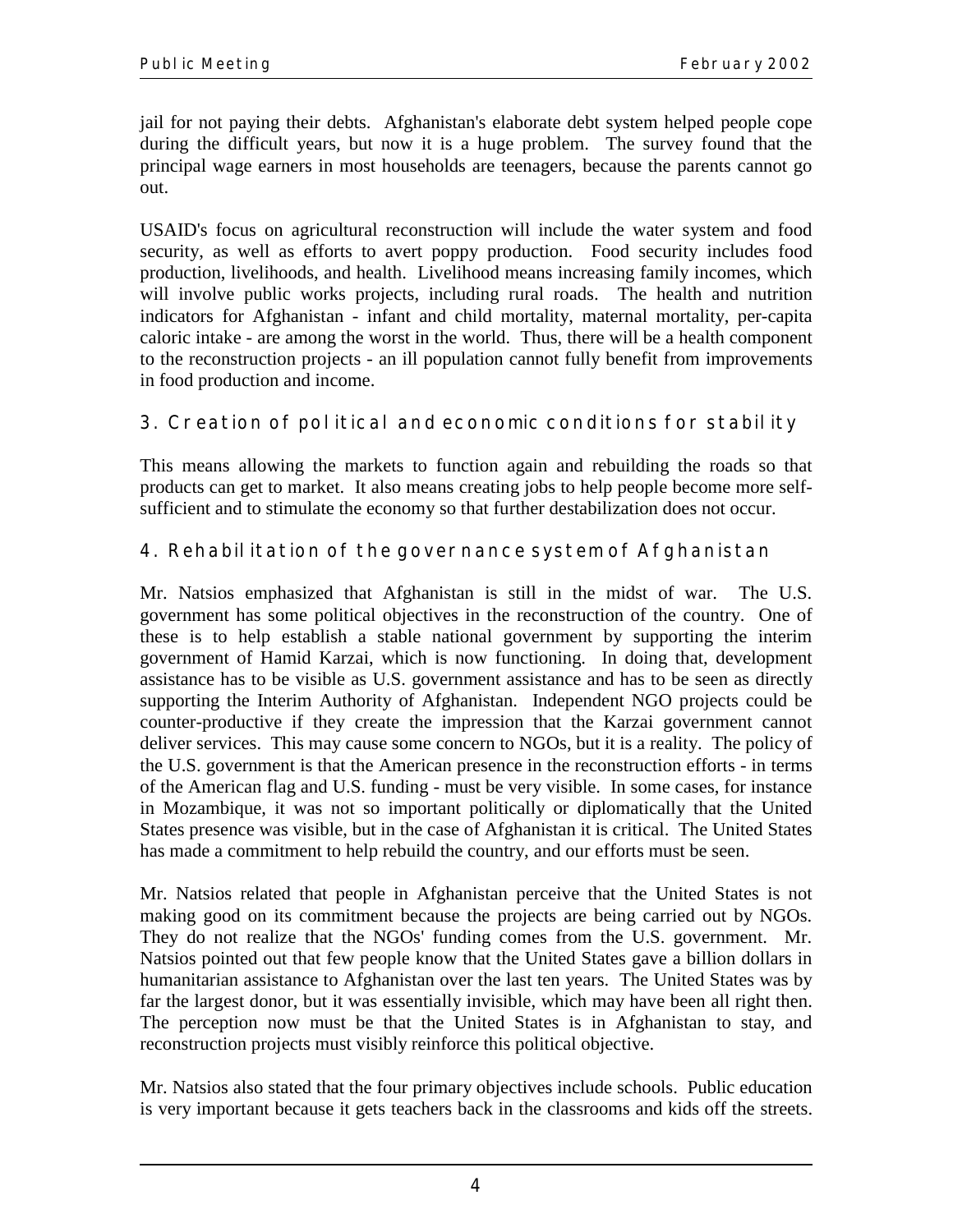Since many teenagers are also supporting their families, it is not clear how many will be able to reenter the school system. It is estimated that 1.6 million children will attend school. In cooperation with the University of Nebraska, USAID is printing 9.7 million books (127 different textbooks) for Afghanistan. The Minister of Education helped to write these textbooks. USAID and the Ministry of Education are now reviewing them. USAID is hoping that up to 4 million textbooks will be ready for distribution at the opening of schools on March 23. UNICEF and NGOs are being asked to help in the distribution process.

A sub-objective of the restoration of civil government is the reintroduction of women in leadership positions. Since two-thirds of Afghan teachers are women, getting the schools up and running quickly will help raise the status of women. Afghan teachers have told USAID that they need more training because skills have been lost over the years. As a result, teacher training will be part of the textbook distribution effort. USAID will also make some grants to develop Afghan NGOs in order to build civil society over the longterm. Mr. Natsios concluded by noting that the USAID program is evolving and being refined based on information from the field.

## **Questions and Answers/Audience Discussion**

**Jim Dalton**, from the Business Alliance for International Economic Development, remarked that he was pleased to hear the Administrator endorse the idea of a strong national government for Afghanistan. In a speech last month, Mr. Natsios had suggested that international NGOs partner with new NGOs to avoid a proliferation of NGOs from abroad coming into Kabul and operating on a scattered basis. Mr. Dalton asked if USAID proposes to referee or inform the NGOs to attain some degree of coordination.

**Mr. Natsios** stated that the coordination function is primarily a United Nations (UN) function. A senior staff member from UNICEF, Nigel Fisher, has been appointed to the position of Deputy Special Representative for Humanitarian Affairs in Afghanistan. Mr. Fisher has extensive field experience and is well aware of the problem of having too many actors and too little coordination. Mr. Natsios stated that there is going to be a heavy emphasis on the Afghan ministries. The United States intends to support the decisions of the central government of Afghanistan - and the NGOs and the UN will need to abide by them too, or the central government will not be able to function.

**Carolyn Taylor** from the World Rehabilitation Fund asked if there is any data available on the prevalence of war disabilities in Afghanistan, and what is the USAID plan for the disabled with regard to health and education.

**Mr. Natsios** replied that the recent survey, at least the verbal report, did not include information about disabled citizens. USAID is aware that it is a very serious problem. Numerous prior reports have shown that the numbers of war disabled in Afghanistan are among the highest anywhere in the world. USAID put \$1 million from the Leahy War Victims Fund into the reconstruction fund to assist people disabled from the war.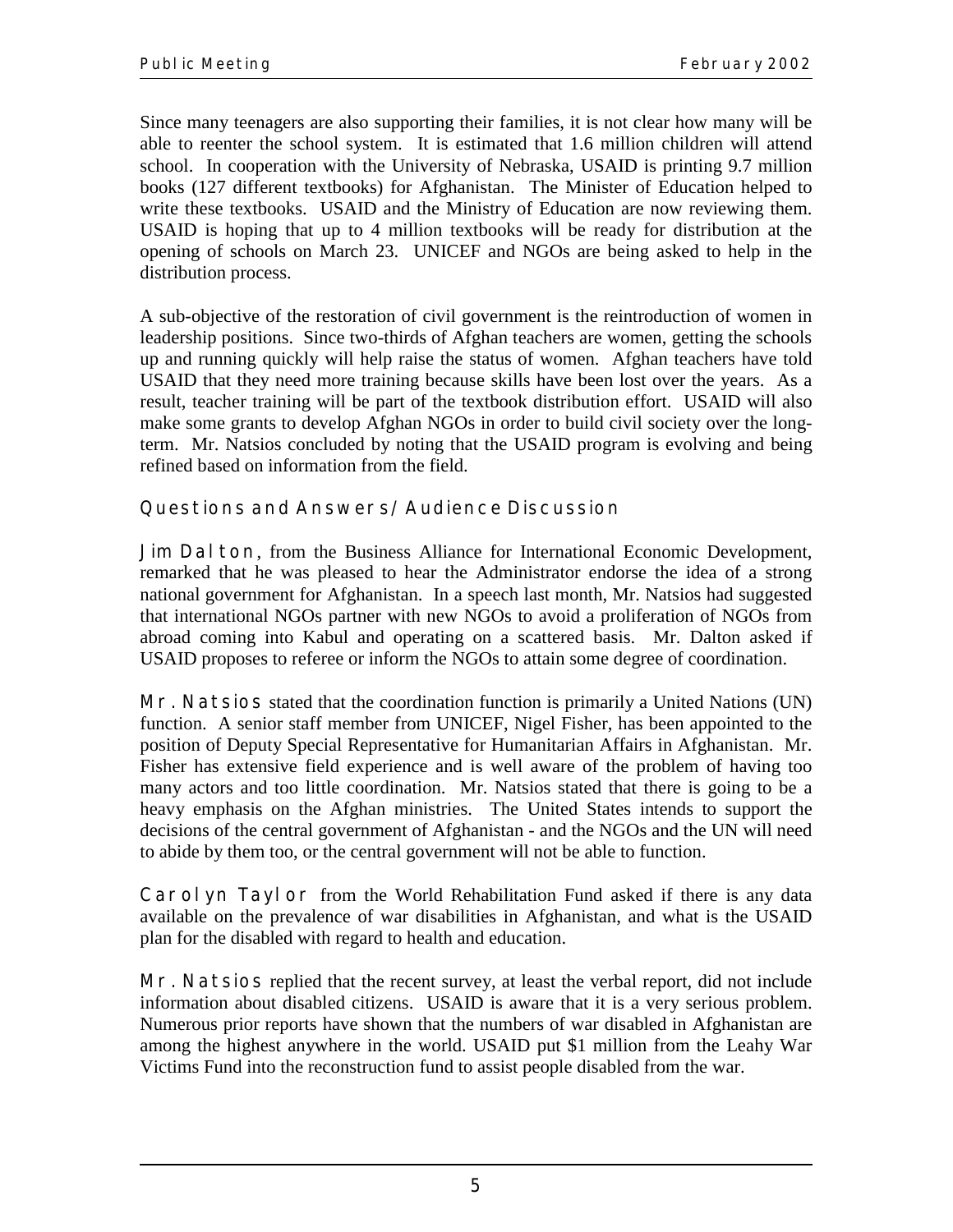**Dena Fisher**, Executive Director of Seeds of Peace, asked Mr. Natsios to comment on the impact of the Afghanistan efforts on other USAID programs.

**Mr. Natsios** explained how USAID put together the \$296 million pledge for assistance to Afghanistan. First, the Department of State's Bureau for Population, Migration, and Refugees (PRM) took \$50 million (the unspent portion of the \$125 million PRM received from the President's \$320 million relief fund). That \$50 million is for repatriation of refugees. It did not come out of either State/PRM's or USAID's budget. USAID had not spent \$22 million of \$170 million in the Office of Foreign Disaster Assistance (OFDA) budget. That is being used for developmental relief. Then, more recently, \$50 million was put in the Department of Defense (DOD) appropriation for the reconstruction of Afghanistan, and this came to USAID. The remaining amount is food aid. Mr. Natsios pointed out that the United States pledge of \$296 million for Afghanistan is for an eight-month period.

USAID expects to have a budget of \$300 million next year for Afghanistan. Of that, USAID already has \$125 million. USAID will use money from OFDA, Food for Peace, Office of Transition Initiatives (OTI), the Leahy Fund, and the Child Survival account to fund part of next year's budget. To say that this effort is taking resources away from other programs is not quite accurate, because USAID was already spending a lot of money in the region prior to September 11. Mr. Natsios stated that he couldn't say exactly how much money USAID will have in FY2003 because Congress has not yet appropriated it, but the Secretary of State used the figure \$300 million.

**Jeffrey Marburg-Goodman**, Assistant General Counsel for Contract Management at USAID, stated that one of the hallmarks of Mr. Natsios' tenure at USAID has been the repair of the Agency's financial and procurement systems. Mr. Karzai said at the pledging conference that he planned to establish a procurement board, develop financial monitoring systems, and hire an auditing firm to keep an eye on spending. Given the fear in the donor community about waste and mismanagement of funds, Mr. Marburg-Goodman asked if any thought had been given to providing Afghanistan with technical assistance for procurement reform and financial monitoring.

**Mr. Natsios** stated that USAID has received a number of very modest requests from Mr. Karzai and his administration. For example, they requested help in designing a budgeting system. The Afghans have extraordinary plans for accountability and transparency, as well as a sense of the risks. If they are able to successfully implement all their plans, they will be able to provide USAID with technical advice on how to improve its financial systems.

In response to a concluding question from Mr. Reese about how the NGO community should follow up on issues related to Afghanistan, Mr. Natsios suggested that the audience to be in contact with Bernd (Bear) McConnell, who has full-time responsibility for the reconstruction. (Although Mr. Natsios was spending a great deal of time on Afghanistan issues after September 11, other Agency priorities are now reclaiming his time.) Mr. Natsios ended by saying that he is very impressed by the work of PVOs and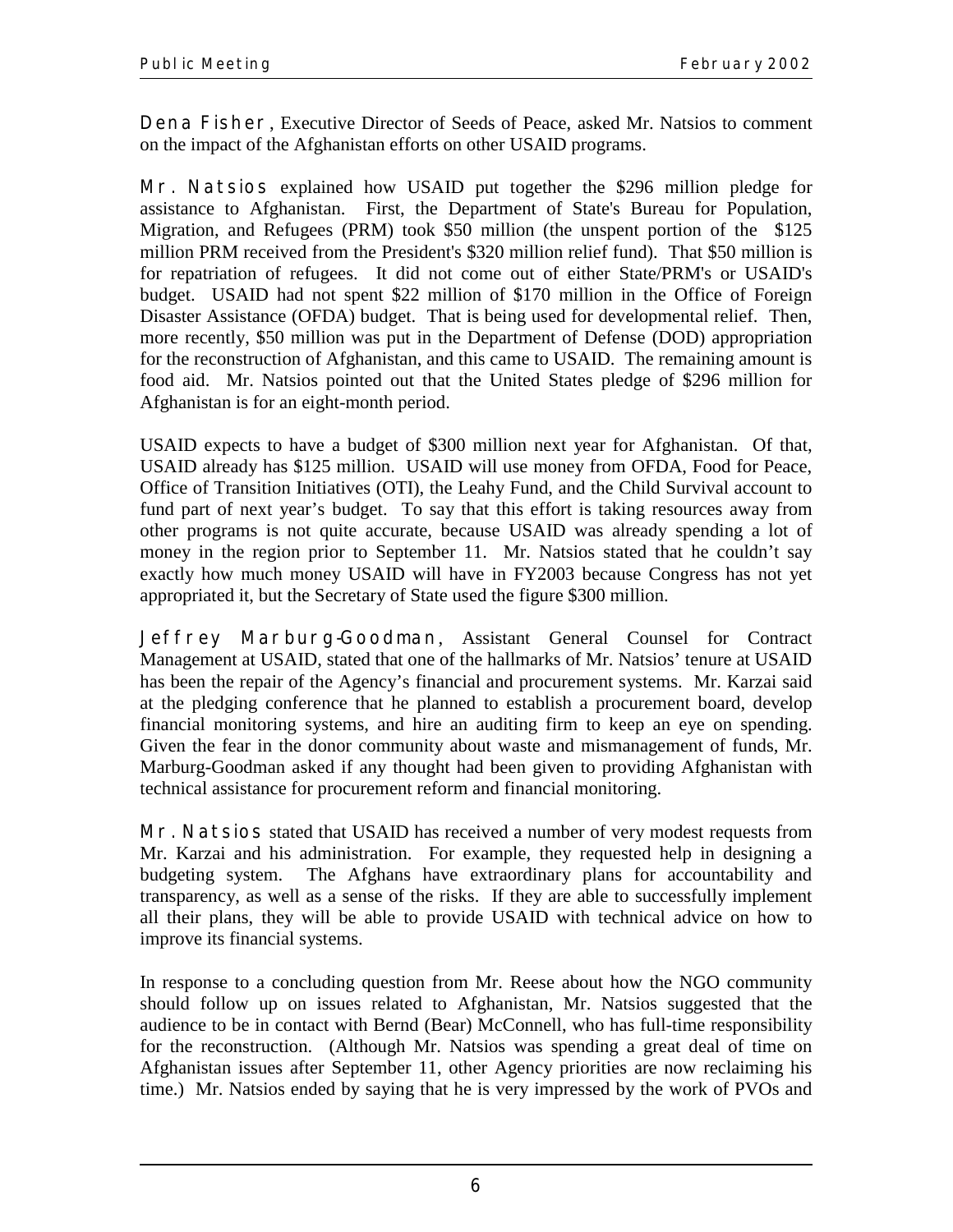NGOs in Afghanistan. He noted that during the most difficult times it was often the NGOs and their Afghan staff that kept things functioning.

## **"USAID's Response to Current and Future Needs" BERND McCONNELL**, Director, Central Asia Task Force, USAID ,

Mr. McConnell opened by showing the meeting participants the Vulnerability Assessment Map or VAM of Afghanistan produced last summer by the World Food Programme (WFP). He remarked that this map is probably the single most referred-to document about Afghanistan, and he hoped it would soon be updated to reflect the current reality. He called attention to the red sections of the map where the need for food has been highest. U.S. food assistance -- 253,000 metric tons of food -- was focused on these areas. More than half of the food provided to Afghanistan is U.S. food -- \$146 million worth of U.S. food. A second slide showed the percentage of the requirements (by province) that have been provided in recent months. USAID produced the second map based on official WFP numbers. This map showed far fewer red areas. Mr. McConnell noted that there is a question about the number for Herat, but USAID is confident that this area on the map should no longer be red. Mr. McConnell stated that WFP and implementing partners have done a magnificent job in dealing with the food emergency in Afghanistan, especially moving food under very difficult circumstances.

Mr. McConnell stated that USAID is moving along the continuum from emergency relief to reconstruction in Afghanistan, but there is still a long way to go. As of October 4, money in hand Administration wide equaled \$320 million. Of that amount, \$195 million came directly to USAID and \$50 million more came in the Department of Defense (DOD) appropriations bill. USAID has expectations for further funding, but what the Agency is doing now is based on this limited amount of money. There is not room in this current budget for significant reconstruction; that is yet to come.

Mr. McConnell commented that the survey completed by the team that just returned from Afghanistan is USAID's first in-depth official survey. The USAID presence in Afghanistan comprises only an Acting Mission Director in Kabul and several short-term staff. Until two days ago those people were restricted to Kabul. The U.S. flag was raised over the Embassy in Kabul on December 22, 2001. New information is now coming in and USAID is adjusting in response to this information.

## **Questions And Answers/Audience Discussion**

**John Blackton** who served in Afghanistan with USAID in 1970s, noted that he welcomed Mr. Natsios' policy that all U.S. assistance will be programmed in ways that reinforce the central government. He stated that there is often pressure on implementers to work with local warlords to get things accomplished. Mr. Blackton inquired about the readiness of USAID to back program implementers when they are challenged by warlords.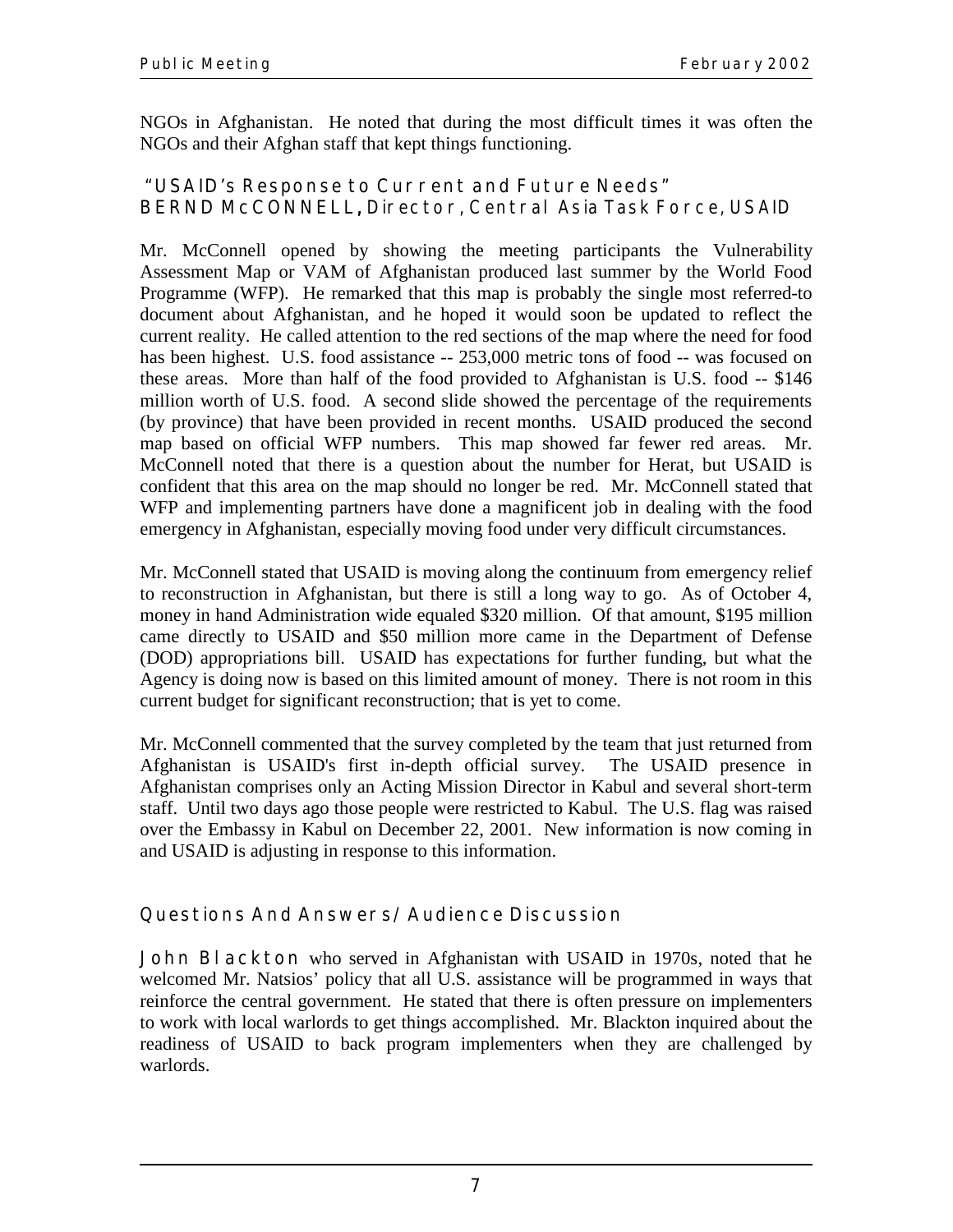**Mr. McConnell** stated that the U.S. government's position is to support the interim government, and steps will be taken to make sure that this policy is implemented. USAID has come up with a number of project proposals that might have to be modified as a result of the recent survey. These projects involved seeds, fertilizers, livestock, and irrigation. These proposals, totaling approximately \$20 million, have been vetted with the Interim Authority to ensure that the projects fit their priorities and are visibly tied to the government. There must be visible appreciation of the Authority's power to influence change. Mr. McConnell remarked that the international community must not declare victory too soon. There is still a winter and a food emergency. The need for food support in Afghanistan is not going to end soon.

**Mr. Blackton** asked Mr. McConnell to be more specific in the case of project implementers who want to say "no" to warlords. Will USAID back them up?

**Mr. McConnell** answered in the affirmative.

**Ann Cagigas** from La Leche League International stated that her organization is interested in infant nutrition and lactation. If the United States is contributing 51 percent of the food to the relief effort, some type of infant formula must be going to Afghanistan. Ms. Cagigas asked what USAID is doing to support lactation and breastfeeding in Afghanistan.

**Mr. McConnell** remarked that this is part of the health sector focus. The U.S. food contribution is more than wheat. It also includes corn-soy blend, which is a supplemental food appropriate for children. Mr. McConnell stated that he doesn't think that the United States is sending infant formula to Afghanistan. Participants may obtain further information by calling USAID at 202-712-0014.

**Jennifer Jackman** of the Feminist Majority agreed with the need to support the interim administration and expressed a concern that resources are not getting to Afghanistan quickly enough, particularly in the case of the Ministry for Women's Affairs whose work is so important to improving the situation for women. USAID has recently begun rehabilitating the Ministry building. She asked Mr. McConnell to elaborate on USAID's plans for programmatic support of the Ministry.

**Mr. McConnell** stated that USAID hopes the building will be functioning by the International Women's Day Conference, which is being held in Kabul on March 8. Regarding programmatic efforts for women, USAID's view is that all projects should include a gender component rather than having separate programs for women.

**Ms. Jackman** agreed that it is crucial for USAID programs to integrate gender throughout all the ministries, but since the situation of women has been so devastated, the Ministry of Women's Affairs needs direct support for its programs.

**Mr. McConnell** remarked that, according to the Bonn agreement, support of the Interim Authority was to be carried out by the United Nations Development Programme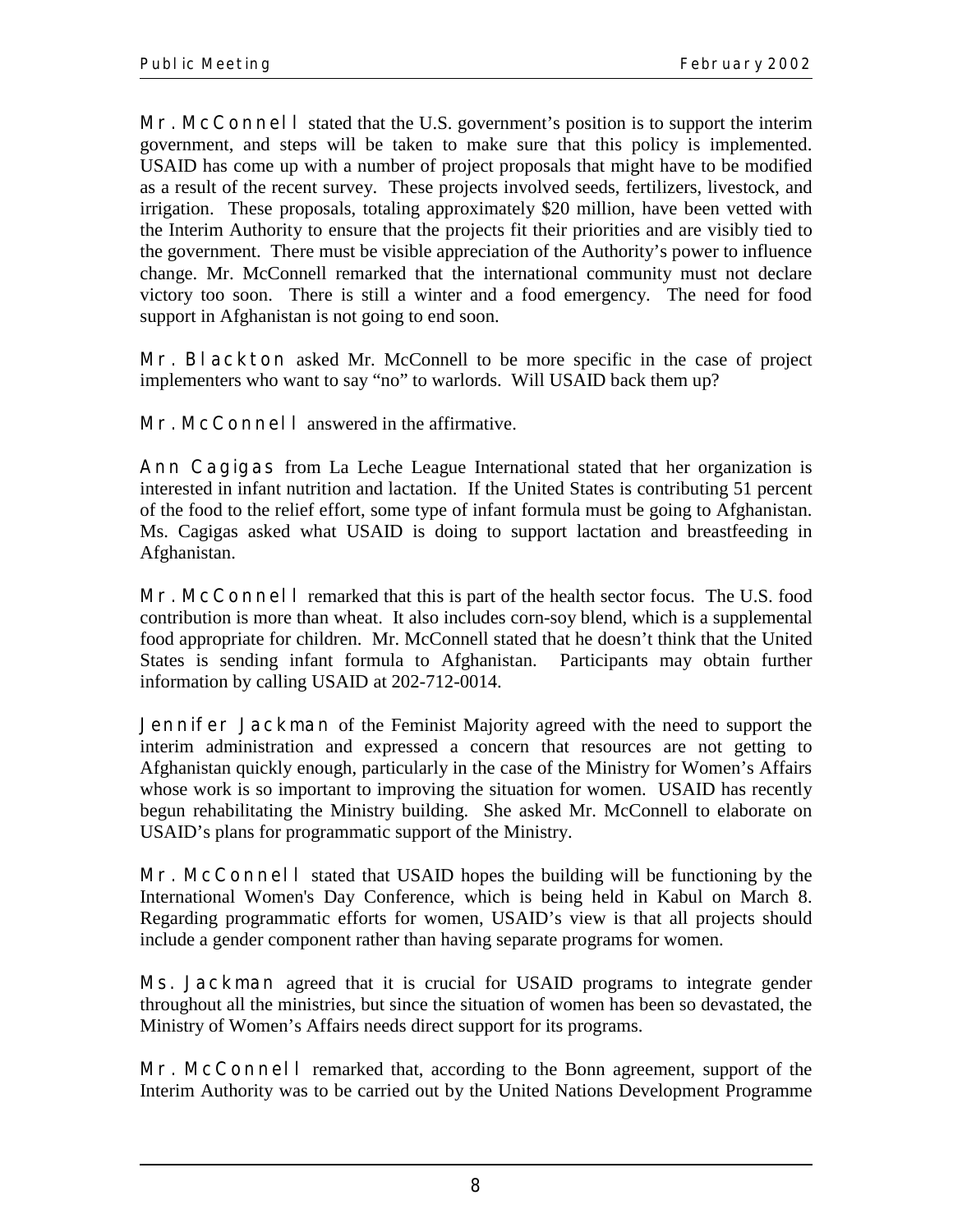(UNDP), through a small trust fund. The United States contributed its share to UNDP to support the Interim Authority. USAID is aware that the disbursement from the UN is not coming fast enough. USAID is reevaluating its agreement with that division and is moving forward with some direct support to the government. At the same time, USAID is aware that it does not have the resources to do everything and will continue to work with the UN.

**Najib Mojaddidi**, President of Afghans for Tomorrow, an organization of young Afghan professionals for the reconstruction and development of Afghanistan, remarked that his organization emphasizes a long-term, systematic approach to rebuilding Afghanistan. He asked if USAID has a long-term plan for Afghanistan.

**Mr. McConnell** stated that USAID does not yet have a five or ten-year plan for Afghanistan but that he hoped that the private sector would help to formulate such a plan over time. He reminded the audience that although USAID has been in Afghanistan for decades, recently it has been on an emergency basis. USAID is just beginning to move into reconstruction. At present, USAID does not have the data to develop a realistic long-term plan.

**Herschelle Challenor**, from Clark Atlanta University and a member of the ACVFA, asked to what extent USAID would coordinate its educational program in Afghanistan with educational efforts in Pakistan.

**Mr. McConnell** answered that it is absolutely vital to work with the educational system in Pakistan. USAID has reopened a mission in Pakistan, as well as in Afghanistan. The program in Pakistan, approximately \$40 million right now, will be almost exclusively in the education realm.

**A participant** from Solar Household Energy, Inc., inquired about fuels currently being used by people in Afghanistan for cooking.

**Mr. McConnell** replied that animal-based fuels are the principal source of cooking fuel. In the northern part of the country some coal mines are still operating.

**Don Crane** from ACDI/VOCA asked if there is an anticipated impact from the murder of the Minister of Transportation on the stability of the government or on relief and development activities.

**Mr. McConnell** responded that he did not see any impact on reconstruction or emergency relief efforts from this event.

**Frank Ocwige** with Gulf Associates inquired about the extent of USAID work with private, commercial companies to mobilize the reconstruction of Afghanistan.

**Mr. McConnell** answered that historically USAID allied with transportation companies to move food. To date, USAID has not been approached by reconstruction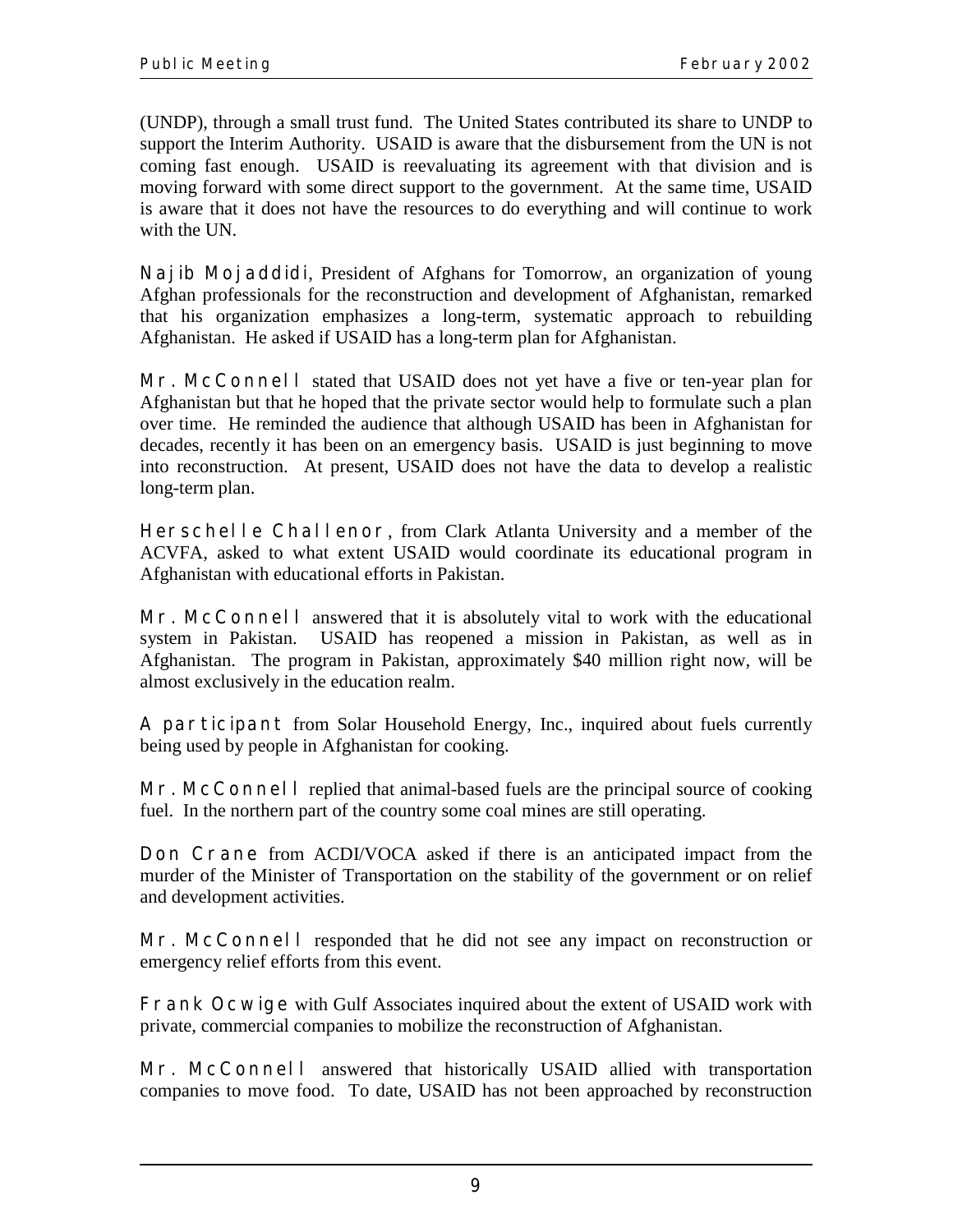firms in Afghanistan. Such firms should start by contacting the U.S. Embassy. The Afghan-American Society in the United States is trying to establish some of those relationships. Mr. McConnell remarked that the reality of what is happening in Afghanistan is unique. There cannot be an Afghanistan unless there is a secure environment. That is the foundation for the policy of supporting the government directly. USAID will continue to deal with the emergency while slowly beginning reconstruction efforts. USAID needs the support of the PVO/NGO community in garnering information on the ground in order to help USAID direct its focus as resources become available.

## **Panel discussion:**

#### **"Linking Relief and Development: Lessons for Afghanistan and Future Crises" Moderator: William Reese**, ACVFA Chair

Mr. Reese opened the panel by stating that these presentations build on the earlier remarks by Mr. Natsios and Mr. McConnell. Mr. Reese remarked that he would stand in as moderator for William Garvelink, who could not participate due to illness.

#### **Susan Woodward**, Professor of Political Science, The Graduate Center, City University of New York

Ms. Woodward stated that she is not a practitioner, but an academic, a scholar, with operational experience that has informed her work. She began her remarks by focusing on the experiences of the last decade. In the first half of the 1990s the international community gained operational experience in various peace building missions. By the end of the decade two main issues were identified:

- (a) The gap between relief and development and
- (b) The conflict between the developmental approach of the international financial institutions and the goals of peace building missions.

By the end of the decade, these two criticisms were beginning to provoke more serious evaluations and assessments, both internally and externally. The World Bank now does regular assessments. The most recent USAID survey is another example. As a result of these more serious assessments about what is actually being produced by foreign assistance, some lessons have been learned. At the same time, the scholarly community has begun to do some comparative research into what promotes success or failure. Ms. Woodward remarked that there is now a body of genuine knowledge about what works and why.

However, the relationship between knowledge and practice is very difficult. It is not easy to change the behavior of individuals and organizations. People draw lessons that support their organizational interests and there are still fights between and within organizations. One result is that there are now two very clearly defined, opposing ideas about what should drive long-term development in Afghanistan. A second result is that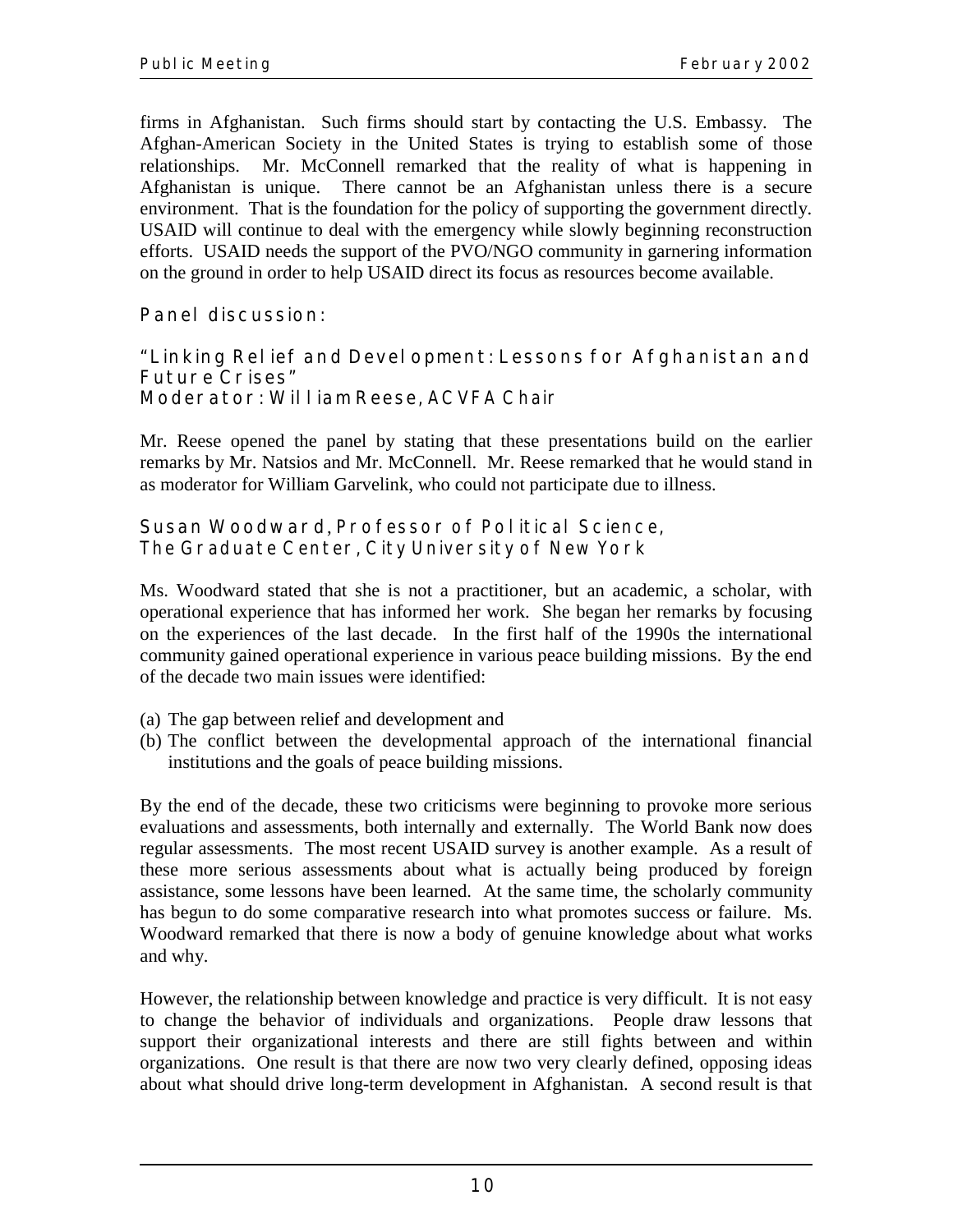the emergency nature of war always tends to dominate over humanitarian and development operations.

The good news is that USAID missions have the instinct and the knowledge to overcome some of these problems. Ms. Woodward also remarked that Lakhdar Brahimi at the UN really understands these lessons and has been putting them into practice. Ms. Woodward then turned to the lessons at the knowledge level. She noted that her remarks reinforce the remarks of Mr. Natsios and Mr. McConnell.

## **The most important lessons include the following:**

- 1. There is a need to set priorities.
- 2. There is a need to set a common political strategy among all donors and actors in the field.

## **Ms. Woodward delineated three priorities for reconstruction in Afghanistan:**

- 1. **Governance**. Politics must come first. The most important lesson is not to let the process of relief and development get ahead of the political process. The pace has to be reversed. If development rushes ahead of the political structure, one ends up supporting wartime structures and corruption. Bosnia and Herzegovina is a particularly good case study because donors spent a lot of time and money there. The four-year, \$5.1 billion World Bank reconstruction and development program was an extremely successful project, but it has not yet produced development. There is no growth in Bosnia. The reason is that there are no governmental institutions of the kind that are necessary. It is only when the local government authorities lead the setting of priorities and have the necessary administrative capacity, that there can be successful implementation of programs. Ms. Woodward emphasized that the United States needs to support not only the interim government, but also the building of national institutions and capacity. This is the only way to demilitarize the political process and deal with the warlord problem.
- 2. **Security**. Nothing can happen without security security for roads, for women and for families. The Taliban accomplished two things in the country. They provided security on the roads and security for women. The new government must also bring security.
- 3. **Regional Framework**. When there is a conflict like this, the peace building process must be built into a regional framework. In June, before the anti-terrorist campaign, three leading American experts on Afghanistan wrote the following: "The war is not a civil war, but a transnational one. The transnational links are too deep to be untangled and will have to be transformed. A more desirable policy goal than peace alone would be reconstructing the country as part of an interstate and economic structure of an entire region." There is no way to revive the agricultural system or the transportation system without a regional framework.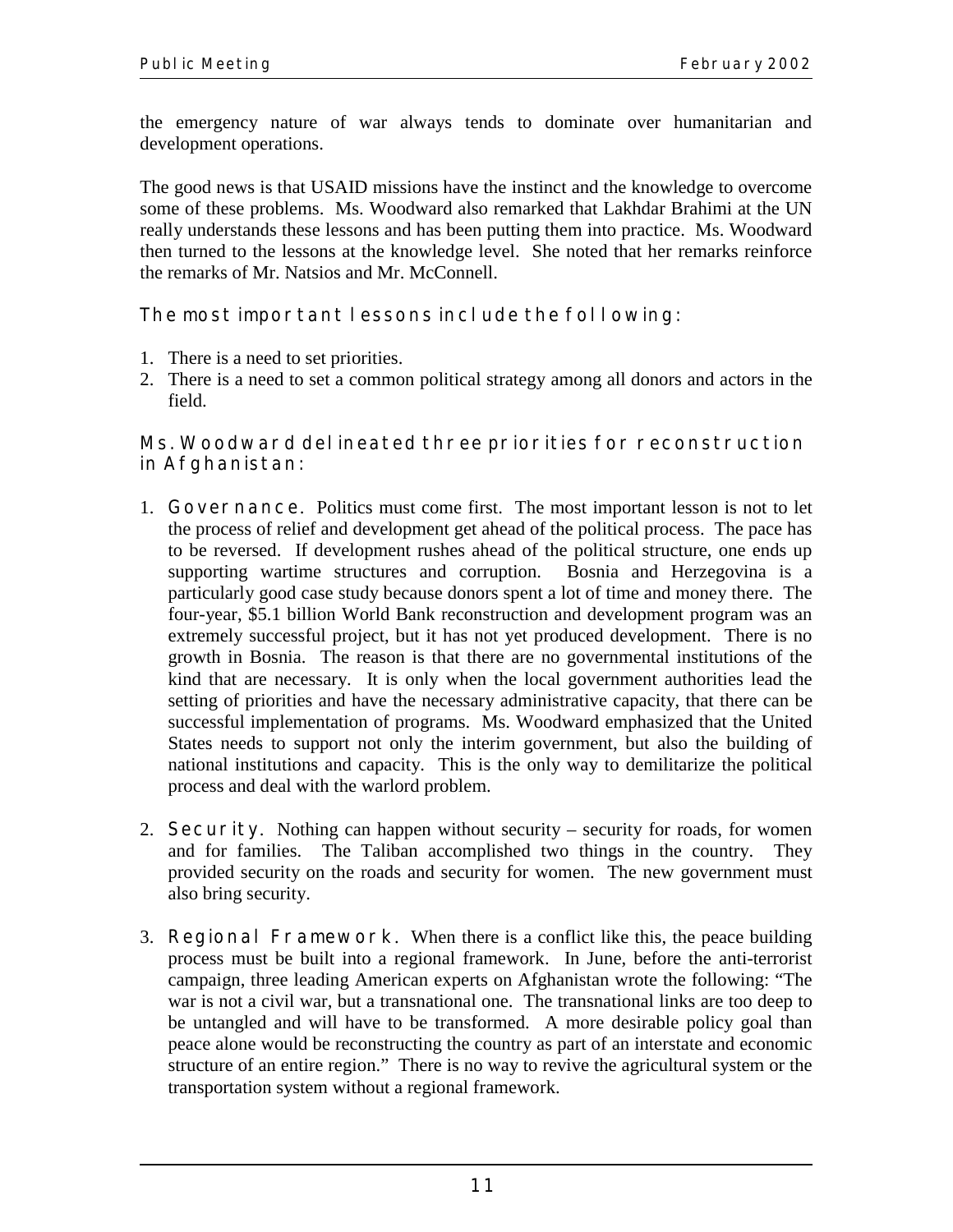Ms. Woodward pointed out that flexibility is also important, especially in response to assessments on the ground. Keeping the aforementioned three principles in mind will help ensure success.

**Gene Dewey**, Assistant Secretary, Bureau for Population, Refugees, and Migration, U.S. Department of State

Mr. Dewey opened his remarks by telling the audience that USAID and the Department of State are working very well together in this effort, although there are some areas that will present difficulties.

There are five obligatory subjects that seem to come up at most humanitarian meetings and they include:

- 1. The root causes of conflict or the breakdown of peace
- 2. Early warning and prevention systems
- 3. Effective police and judicial systems
- 4. Internally displaced persons (IDPs)
- 5. The relief to development continuum.

The relief to development issue was a particularly difficult issue when Mr. Dewey was with the United Nations High Commission for Refugees (UNHCR). There are precious few success stories. One example of a successful relief to development transition relates to UNHCR emergency response in Ethiopia in 1988. At that time there was a flow of refugees from the West Nile area of Sudan into Southwest Ethiopia. This very enterprising group of refugees requested building materials to build huts and seeds for kitchen gardens. They also asked for land to plant cash crops. That group of refugees was back home in about eight months because they never fell into the dependency syndrome that so often characterizes the refugee camps. We can identify the lessons of this experience. Mr. Dewey never uses the term "lesson learned" – only "lesson identified."

Mr. Dewey noted some principles that need to be kept in mind for Afghanistan. First, **someone needs to be in charge**. The consensus now is that the Interim Authority is in charge. However, it seems as if the Interim Authority is going to need a shadow UN structure, someone that Mr. Karzai can reach back to and help him deal with donors and implementers. Mr. Brahimi, with Nigel Fisher acting as the point for relief and development, could fill that role. The shadow structure footprint has to be small, but in Mr. Dewey's opinion it also has to be very robust. And it must provide a framework for the implementing agencies now flocking into Afghanistan. There is a need to avoid the chaos of Kosovo and Albania where more than 300 NGOs were operating without a common structure. The international humanitarian system appeared to be out of control. This must be a priority for Lakhdar Brahimi and Nigel Fisher at the UN. Mr. Dewey commented that this may not be popular with implementers, but it is essential. He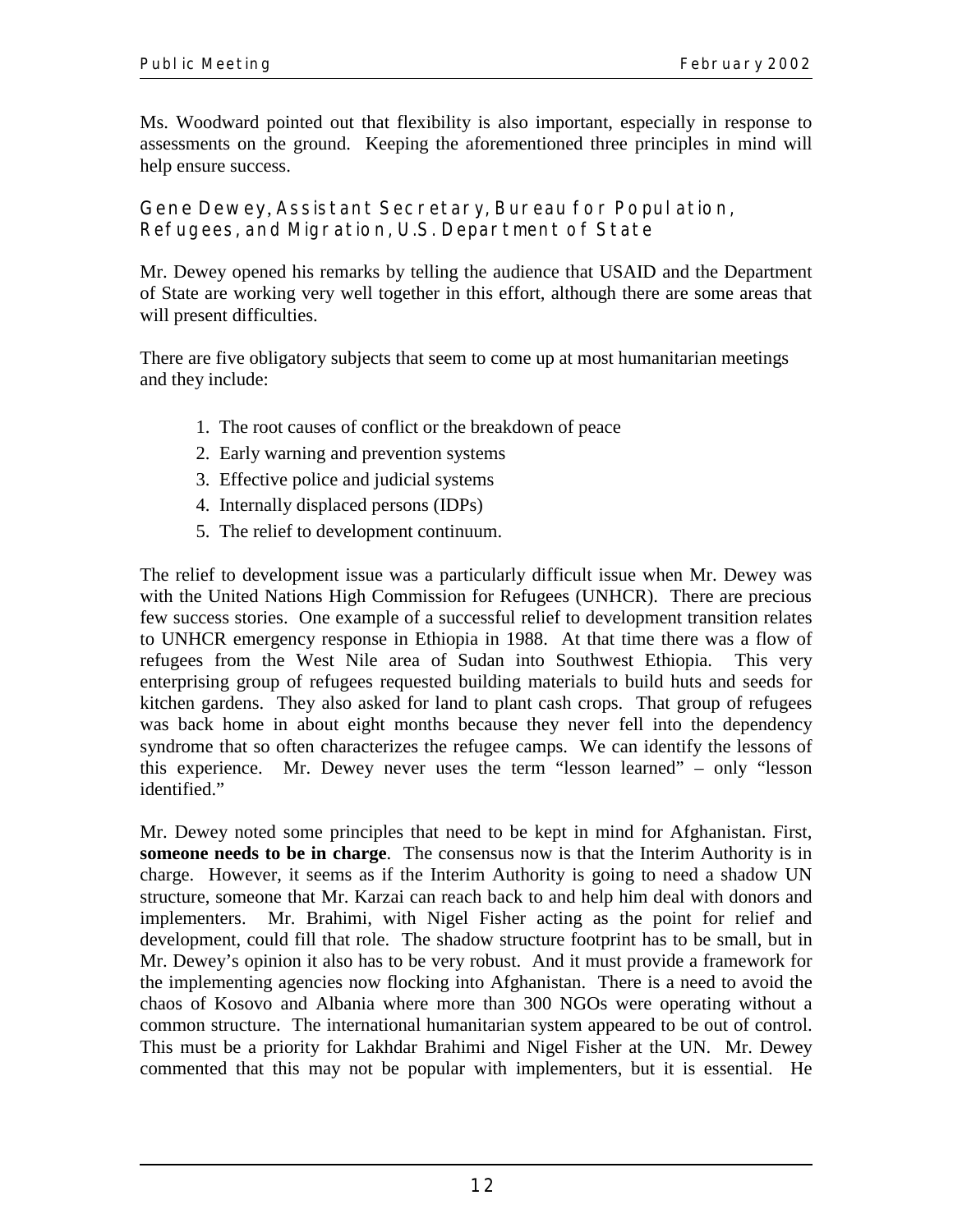suggested an absolute need for a tripartite accreditation process for NGOs, involving the Interim Authority, the UN, and the NGOs themselves.

The second important principle identified by Mr. Dewey is the development of a **comprehensive campaign plan**. There is a need to show the objectives and the range of players to work on these objectives in this complex situation. The U.S. government does not yet have a comprehensive campaign plan for Afghanistan, but it should move in that direction. Someone will have to help the Interim Authority write its plan, just as someone needs to help the U.S. government write its plan.

Mr. Dewey cited an example from the Hurricane Mitch recovery effort. When the Southern Command was given the responsibility for humanitarian work after Hurricane Mitch, the commander rightly referred his request for a political military plan to Washington, DC. He never received a plan. The lesson is that in order to get a plan one has to write it oneself. The military combatant commands are going to have to develop the capability to write comprehensive campaign plans in consultation with political advisors and civilian implementers. It is absolutely necessary to have such a plan for Afghanistan. Mr. Dewey feels that it is part of his responsibility to use the humanitarian edge to push for such a plan because the humanitarian and recovery dimension crosses all the sectors.

Another issue that has been discussed with Mr. Fisher is the need for assignment of accountability by sectors to the mandated players. For instance, it is important to clarify who is responsible for displaced persons in which part of the country. This is one of the major tasks that Mr. Fisher is now working on with the Interim Authority. This will help to avoid some of the problems encountered in Bosnia where there were fifty agencies that had some responsibility for human rights. In effect, nobody had responsibility for human rights. The same problem was evident in Bosnia with respect to repatriation of refugees and internally displaced persons. The fact that so many agencies were involved in this task made it difficult to pinpoint anybody and hold them accountable for getting the job done. The UN shadow that will mirror the ministries in the Interim Authority is critically important in grasping that fundamental principle.

The third key principle is **information management**. Mr. Dewey reflected on the example of the UN's "Finest Hour" - the emergency operations in Africa (OEOA) in 1984-85. Maurice Strong, the co-leader of that effort, attributed the success of the program to early decisions about key elements of information needed on a daily basis. Mr. Dewey emphasized the need for an effective information management plan for Afghanistan. This will require a focus at the top to determine what information is needed, when it is needed, and in what format. The State Department is trying to be supportive of this effort by offering an information management system tailored to the needs of the IAI and UN emergency/rehabilitation managers.

Mr. Dewey stressed that there is also a need for **comprehensive, community based assessments**. This is particularly important with respect to refugees. It will take a lot of rigorous information gathering to determine conditions on the ground for those areas to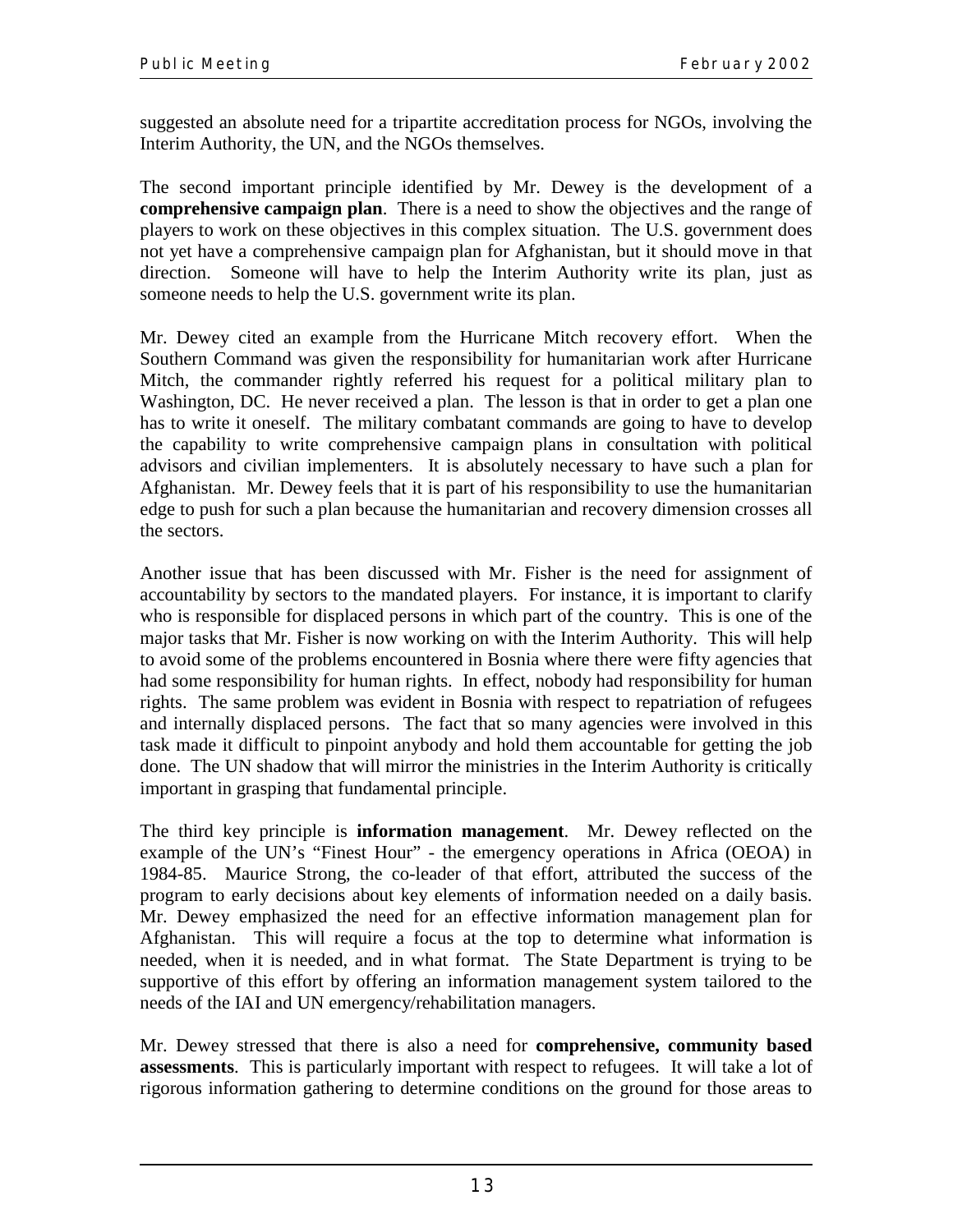which refugees and IDPs will be returning. UNHCR is the lead agency on this issue, but getting reliable information inside Afghanistan is still very difficult. USAID is only now traveling fairly close to Kabul. The eyes and ears in Afghanistan with the widest scope now are the military. In Bosnia, Army Civil Affairs personnel were instrumental in gathering information about displaced person and regions to which refugees would be returning. They could play a similar role in Afghanistan. It is expected that up to 800,000 refugees from Pakistan and Iran, and possibly 400,000 internally displaced persons will return home this spring. The big unknown is the effect of the drought on the return of refugees. While some refugees, mostly men, are returning to their homes to check the situation, the net flow is still out of the country. It is critical to be able to predict whether or not there will be a large return of refugees in the spring.

Mr. Dewey presented the final key principle as **protection and security**. The United States must take a leadership role to make sure this happens. Security includes the development of a police force and a judicial system. Normally, these systems take years to develop, but they have to be done quickly. Security is a critical component in the link between relief and development.

## **Sima Wali**, Executive Director, Refugee Women in Development

Ms. Wali opened her remarks by stating that she is an Afghan and has worked for years in the field of development, empowering women and men affected by conflict. Ms. Wali was one of the three female delegates to the Bonn peace talks on Afghanistan.

The political, social, and physical infrastructure of the Afghan society has been ravaged by twenty-three years of conflict. Two million Afghan lives have been lost. One million people are landmine handicapped. Twelve million Afghan women, out of 24 million Afghans, are living in poverty. The average life expectancy for Afghan men is 40 years; it is less for women. The mortality rate for children under age five is 25.7%. The illiteracy rate is 64% for men and 80% for women. Afghanistan ranks among the most destitute, war-ravaged countries in the world.

Ms. Wali remarked that for the last twenty-three years, the story of Afghanistan has been about overpowering -- by the communists, the Mujaheddin, and the Taliban, all by brute force. There has been no empowerment of the people. The Afghan society is in desperate need of stabilization. The answer to bringing peace and stability lies with the Afghan people themselves. Afghanistan has been granted a "golden opportunity" since Afghanistan has occupied center stage in the war against terrorism. There is a need to forge a strategic partnership with democratic-minded Afghan citizens and the Interim Authority to restore the physical, social, and cultural infrastructure of the country. The Afghan people are ready to end their subjugation and to bring about democratic development.

Ms. Wali pointed out that Afghanistan is a political, multi-ethnic, and Islamic society. Interventions must be based on this reality and sensitive to the changing context of society. Development interventions must also move away from focusing on the capital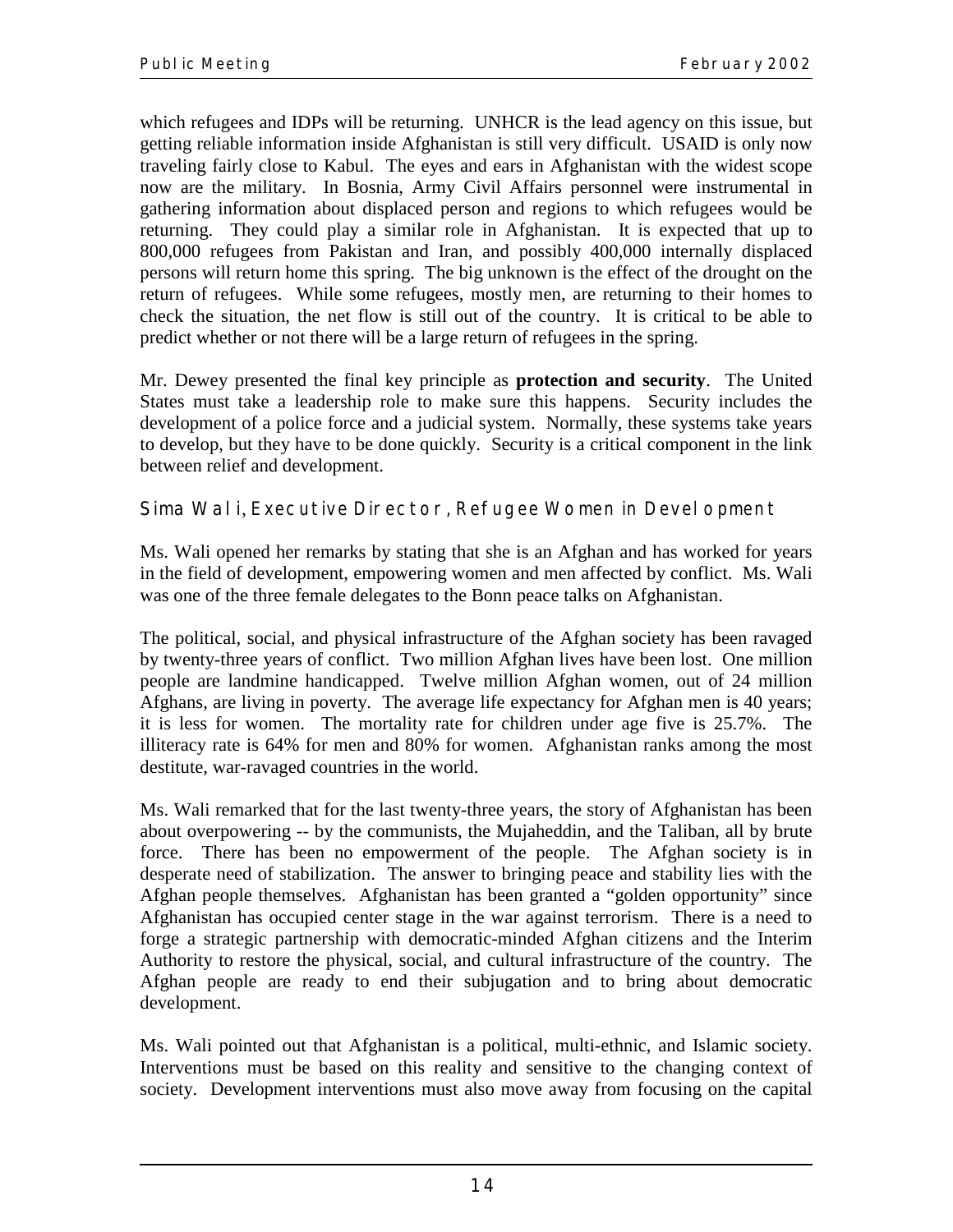city and target other regions. Ms. Wali emphasized the importance of a communitybased approach.

According to Ms. Wali, the Interim Authority is desperately in need of cash to pay civil servants, help restore law and order, and set government structures in motion. It is critical that these funds be released immediately. It is also important to have a development scheme that is long-term in focus, three years at a minimum.

One of the challenges of the reconstruction effort is the issue of large numbers of refugees, both internal and external. The majority of the refugees are women, children, and handicapped people. Their needs must be taken into account.

Security is also critical. There is a need to integrate the large numbers of young, armed men into the educational system; vocational education will be particularly important. It is important to take an integrated approach to development. Ms. Wali pointed out that all sectors are interrelated and all issues are women's issues. Successful education is dependent on security, health, nutrition, and gender-equality, as well as on the educational facilities.

Ms. Wali remarked that it is very important that the repatriation of Afghan leaders should not be done individualistically. Special attention must be paid to community based, indigenous Afghan organizations. Many of these groups have a strong record of providing critically needed services in their communities. They provided community assistance in health, education, human rights, and social services at great risk to themselves and their families. It is crucial to include this cadre of democratically minded Afghans in development schemes. While the Afghan men have been waging war, women have been leading these groups. Ms. Wali urged USAID to balance strong political institutions with strong civil society institutions.

Ms. Wali stated that reconstruction and development efforts must work through the Ministry of Women's Affairs. The upcoming *loya jirga*, or national assembly, is very important. There is a need to ensure that strong members of civil society, particularly women, are involved in this process, and that issues pertaining to women are at the table.

There are currently no reliable statistics on Afghanistan. There is a need to come up with key indicators to assist in the development of policies and strategies.

The issue of Afghan ownership is extremely high on the agenda of Afghans. Afghans must lead the reconstruction efforts. There are very qualified Afghan men and women who possess the skills to implement development programs, but to date they have not been included in the larger development schemes. There is also a need to ensure that women are integrated into this process.

Ms. Wali suggested that USAID require U.S. based NGOs working in the region to partner with an Afghan NGO to create Afghan groups similar to U.S. based NGOs. Rebuilding the civil infrastructure will also promote Mr. Karzai's vision for a peaceful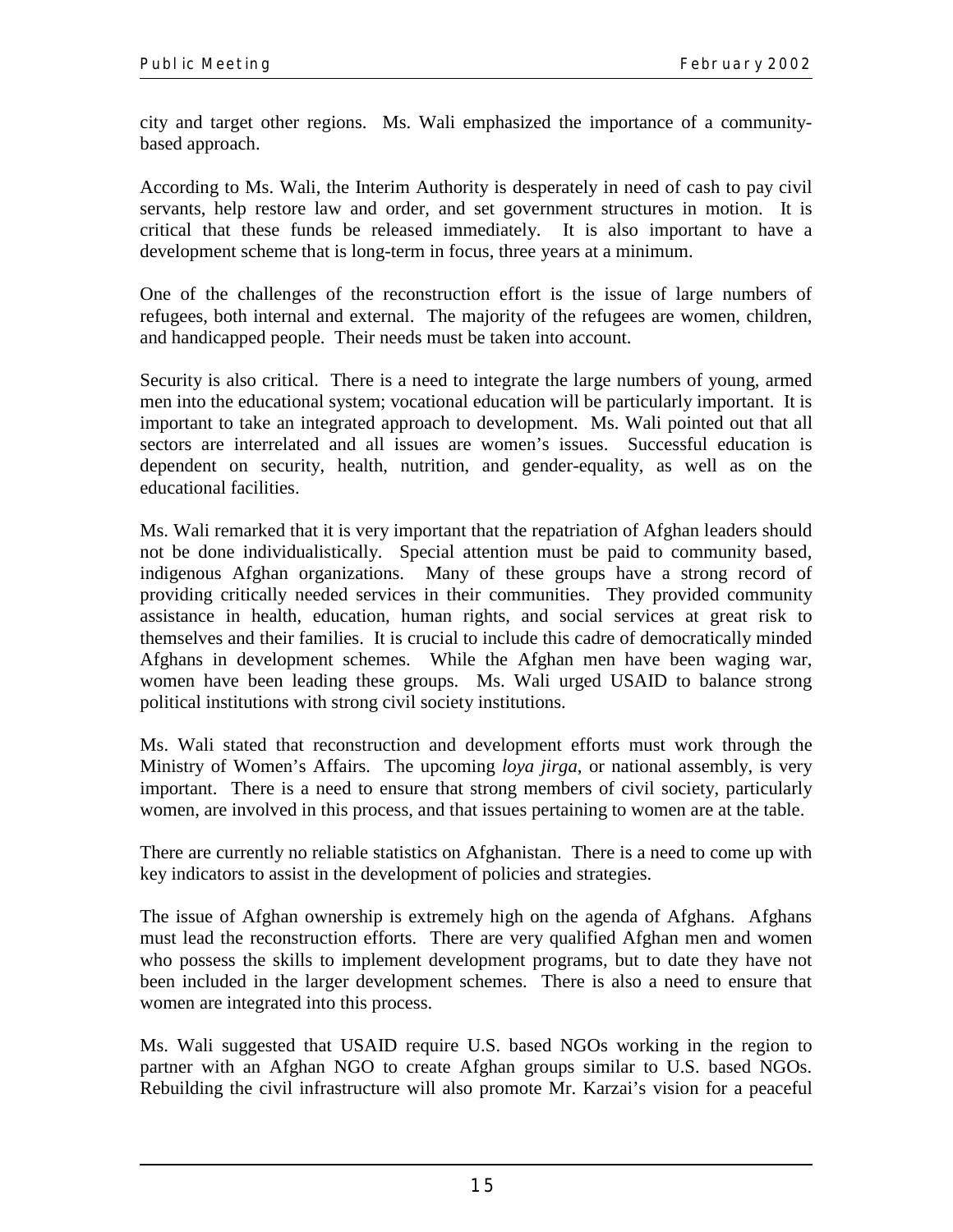and stable Afghanistan. This strategy is highly dependent on successful development interventions introduced in the social, political, and cultural context. Most importantly, rebuilding and supporting civil institutions is the best insurance against terrorism and extremism.

### **Nancy Lindborg**, Executive Vice President, Mercy Corps International

Ms. Lindborg remarked that since the mid-1980s humanitarian and development workers have been seriously grappling with the issue of moving from relief to development. While there still is not a consensus on the right "label" for this issue, "developmental relief" has gained some currency. The lack of a term indicates to some extent the way in which the community is still grappling with the issue. As a way of bridging the two interests, InterAction has formed a Transition Working Group (TWG), composed of members from the Disaster Response Committee and the Committee for Development Policy and Practice. Some approaches are beginning to emerge that are being applied in Afghanistan.

One approach is to increase the capacity of agencies operational in these environments to understand and program effectively in the face of conflict. Many organizations are trying to apply more robust conflict analysis in their programming. This is important so as not to inadvertently inflame situations and to be able to contribute more appropriately to peaceful solutions from the earliest stages of assistance. Ms. Lindborg remarked that there is also a strong sense that nothing can move forward without security, so that people can return to their homes and feel that they have a stake in the future. Lack of security was one of the primary reasons that people supported the Taliban. The Interim Authority must demonstrate that it can provide security through an effective police force and justice system. Although security is a long-term issue, some sense of security must be established as soon as possible. Mr. Karzai has called for an international security force. That request should be taken seriously, especially in the face of an overwhelmingly armed and unemployed population.

Ms. Lindborg emphasized the need to support local capacity and civil society, but cautioned that donors should not rush in and solidify what are essentially wartime structures. There are some lessons learned from the Balkan experience. There should be attention paid to strengthening the civil society structures at the community level to create constituencies for the government as it emerges. It will be necessary to work at both levels in parallel, and with the recognition that the result will not be a "westernstyle" government right off the bat.

Ms. Lindborg identified another lesson -- the judicious use of direct distribution programs in assisting only the most vulnerable people in the most acute phases of emergencies. People want the dignity of supporting their own families. Ms. Lindborg applauded USAID for its cash-for-work approach and support of market development. Some places where Mercy Corps worked on the principle of assisting only the most vulnerable, a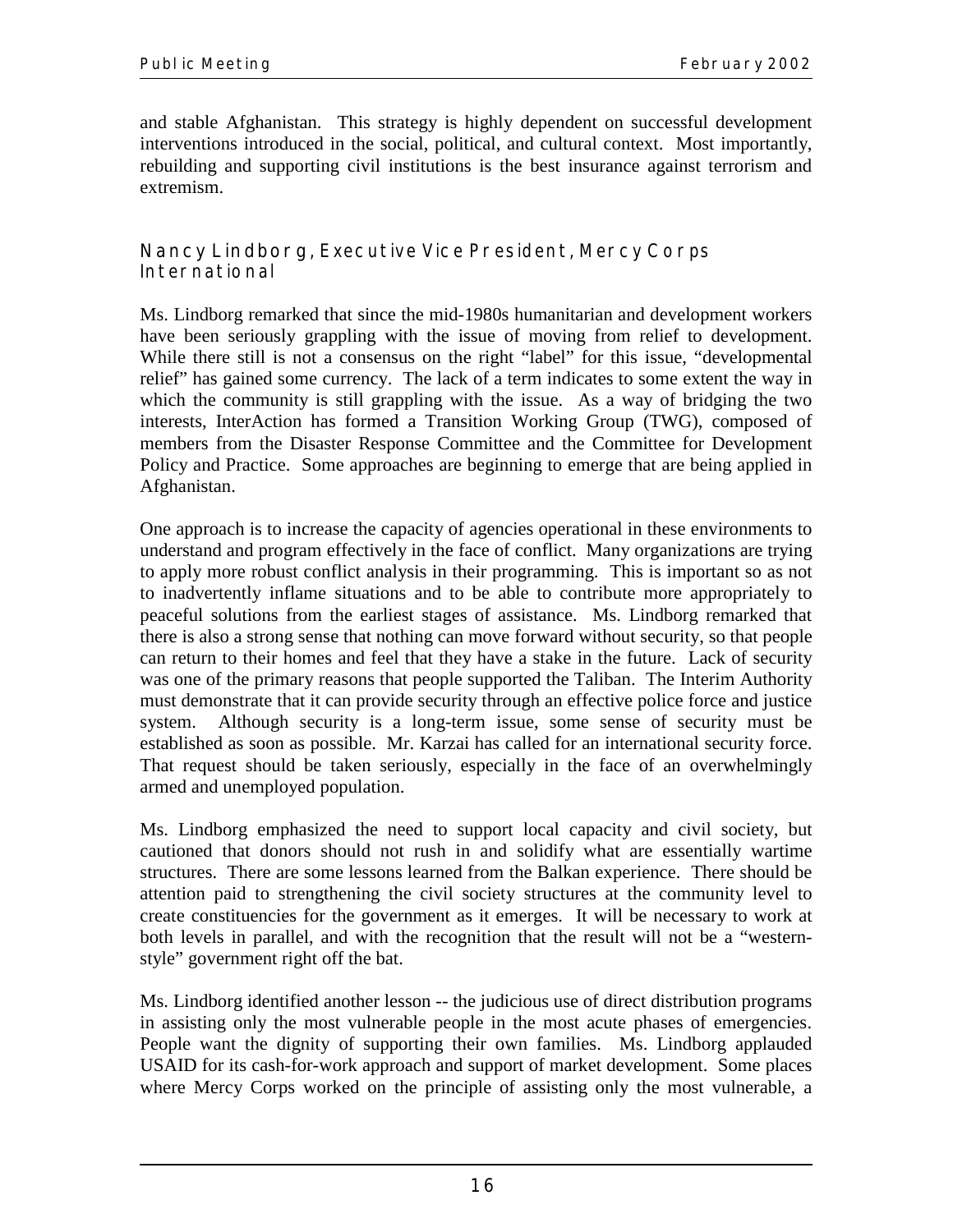blanket distribution program came in behind and essentially wiped out the effects of local development projects.

On a policy level, the reconstruction efforts would be well served by making longer term, flexible funding available now. In Kosovo, by the time there was a long-term approach a lot of time and effort had been spent on short-term proposals and projects. This is a lesson that has been identified, but not learned. Ms. Lindborg encouraged the aid community to think hard about this issue.

Ms. Lindborg stressed the importance of the singularity of each situation. There is a tendency to look for models and formulas, but in Afghanistan the complexities that surround the interim government suggest that one must be very careful about the development approach. A farmer in Afghanistan can make \$19,000 per year growing three-quarters of an acre of poppy. That is an extraordinary amount of money in Afghanistan. There is a need to take this very seriously in planning repatriation and agricultural recovery programs.

Ms. Lindborg underscored Mr. Natsios' comments about the drought. Mercy Corps is working with Afghans that are considering leaving their homes because they are unable to support their families. Reconstruction efforts must involve regional solutions and very thoughtful approaches from the early stages of the recovery program. In closing, Ms. Lindborg emphasized the need for a realistic time frame and a long-term commitment to Afghanistan.

## **Questions and Answers/Audience Discussion**

**Norma Gattsek**, from the Feminist Majority, remarked that U.S. policy has made it almost impossible for women-led NGOs in the region to obtain grants. Ms. Gattsek asked if the Department of State and USAID would change this policy so that these NGOs could get funding and participate fully in the rebuilding of their country.

**Mr. Dewey** answered affirmatively, noting that the United States is giving special emphasis to implementers who can assist in the returnee program. This will require a major gender focus for the particular needs of refugee and displaced women and children.

**Mohamed Cassem** remarked that the Afghan rural sector is almost completely destroyed. There will be a rapid move towards urbanization that will require a focus on urban areas in the reconstruction process.

**Najib Mojaddidi** asked that people involved in the reconstruction of Afghanistan respect the culture. He urged that the country not be rebuilt on a Western model. The country has been through twenty-three years of hell. Two million Afghan lives have been lost. Afghans must lead the reconstruction effort. There are qualified Afghans all over the world. Currently there are 10 million unemployed Afghans. Mr. Mojaddidi urged that Afghans be trained and employed in their own country, for example in road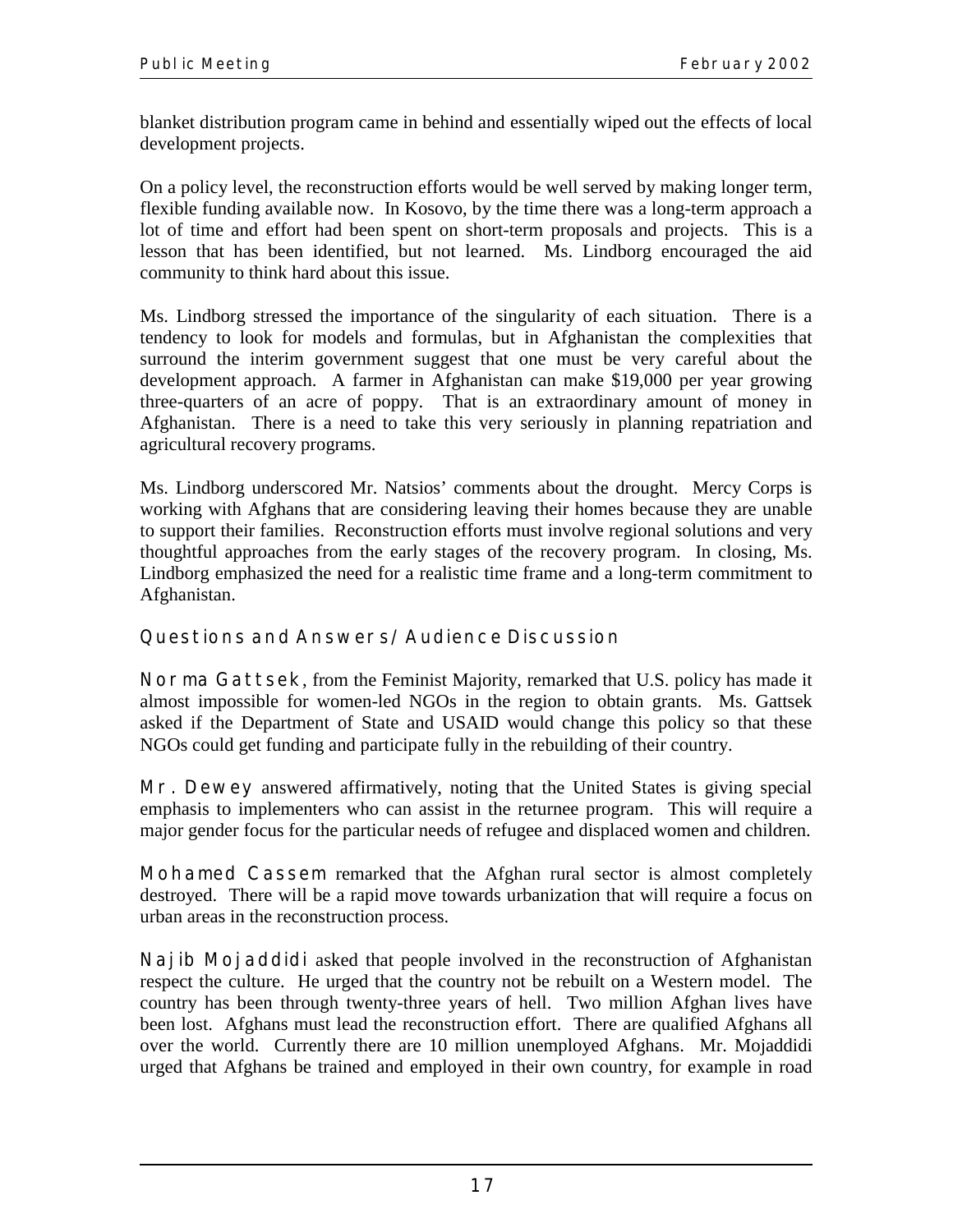building projects that could help create jobs. He inquired about training programs for refugees.

**Ms. Lindborg** remarked that many refugees have had more access to training and education than their family members who remained in Afghanistan.

**Ms. Woodward** commented that the development of a stable government takes time. The focus of reconstruction efforts should be on how best to support Afghans in the development of their country.

**Rob Williams** of Concern Worldwide commented that if the Afghan government is not involved at an early stage, the UN could stand between the NGOs and the government. He asked Ms. Wali about the prospects for NGOs to have a relationship with the government, particularly early on in the process.

**Ms. Wali** stated that in her talks with Mr. Karzai there was a concern about international NGOs in Afghanistan and the need to create a code of conduct and guidelines for NGO activity. That structure has not yet been defined. The umbrella system of NGOs should work until local NGOs can become viable partners. Ms. Wali hopes that donors will require international NGOs to assist in the development and support of local NGOs. Ms. Wali also stated that the issue of Afghan ethnicity must be taken into account in employment programs. There is also a need to ensure that both urban and rural development occur.

**Dan Lounberg** of DevTech, Inc., asked Ms. Woodward for more detail about the process of forming the institutional structure of the national government and what kind of inputs, if any, are needed from the private sector.

**Ms. Woodward** replied that this has been Mr. Brahimi's area of focus at the UN. He has many Afghan experts involved in the process. Norwegian funding is being used to hold study groups of Afghans to discuss government structure and long-term reconstruction plans. The U.S. role is to support this effort. The ministries are not yet up and running. There are many technical concerns from hiring practices to paying salaries at locally sustainable rates, to providing computers, phones, and other technology. Ms. Woodward will be interested to see how the President's proposal that the Peace Corps open a program in Afghanistan in the near future plays out. Ms. Woodward suggested that the private sector could work on the economic issues.

A **participant** commented on the need to listen to the particulars about Afghanistan. Past efforts to introduce templates from other places have been unsuccessful.

**Ms. Woodward** replied that the comparative lessons reinforce the need to listen to particulars.

## **PANEL DISCUSSION**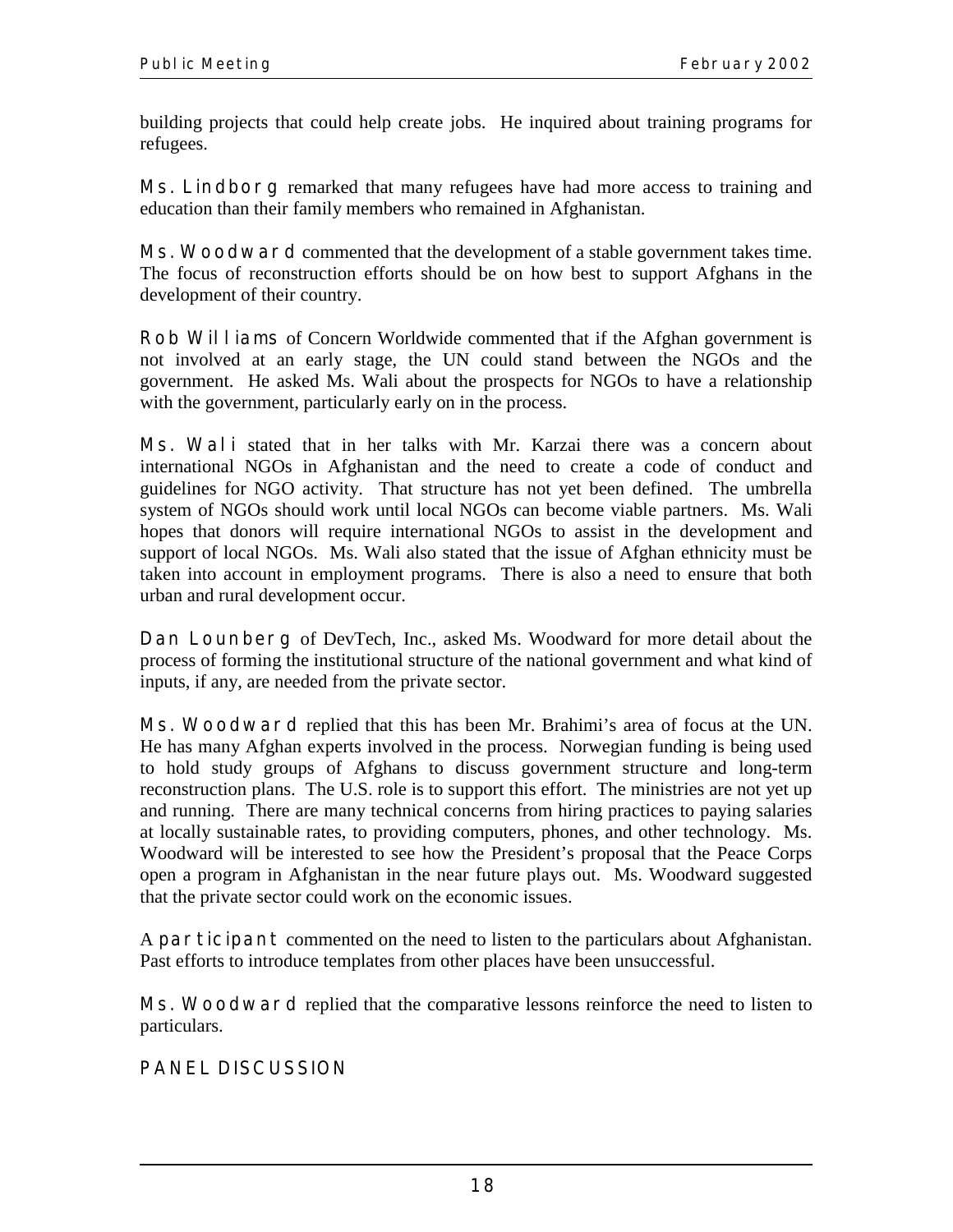## **"The Budgetary Context: How will global needs be met?" Moderator: Charles Maccormack,** CHAIR, ACVFA Relief and Devel opment Working Group

Mr. MacCormack stated that since September 11, humanitarian and development assistance efforts have enjoyed a high level of attention. The U.S. public is tracking foreign relations at levels that have not been seen in decades. The public is aware that, in terms of the war on terrorism, the countries of Central Asia are on the front lines and there is a need for a long-term and sophisticated plan to deal with the issues of this new era. In the near future much attention will be focused in Mexico on the UN Financing for Development Summit. This has renewed the debate about the factors most crucial for successful humanitarian and development assistance. There are issues of national reform, transparency, accountability, reduction of corruption, building national institutions, development of indigenous leadership, trade barriers, globalization, and mobilization of private resources for development. The latter includes not just private investment, but resources such as the Gates Foundation have put into health and corporations have contributed to humanitarian assistance.

Mr. MacCormack remarked that the question of how to finance effective humanitarian and development assistance could not be more acute. The U.S. economy is emerging from a recession with tremendous demands for homeland security and military rebuilding, as well as deficits. There is a very extensive list of international priorities and an official U.S. development assistance budget that is essentially a billion dollars less than it was a dozen years ago.

Mr. MacCormack noted that the panel builds on the policy discussions of the morning sessions. The speakers will discuss their views on the current public interest in foreign affairs, important international commitments, and the tremendous pressure to find the resources to finance those commitments.

## **Mary Mcclymont**, President, Interaction

Ms. McClymont stated that InterAction has 160 member organizations that are involved in relief and development activities in over 100 countries worldwide. InterAction recently launched a five-year public education and advocacy campaign, called the "Global Partnership for Effective Assistance."

The campaign has three goals:

- 1. Increase development and humanitarian assistance.
- 2. Improve aid effectiveness and impact.
- 3. Build international partnerships (in the process of accomplishing the first two goals).

In the broadest sense, the InterAction campaign is making an effort to reinvigorate the U.S. role in building safe, stable democratic societies. Ms. McClymont stated that it is critically important to inform the U.S. public about foreign assistance programs, especially the fact that they work. InterAction targeted seven accounts in the larger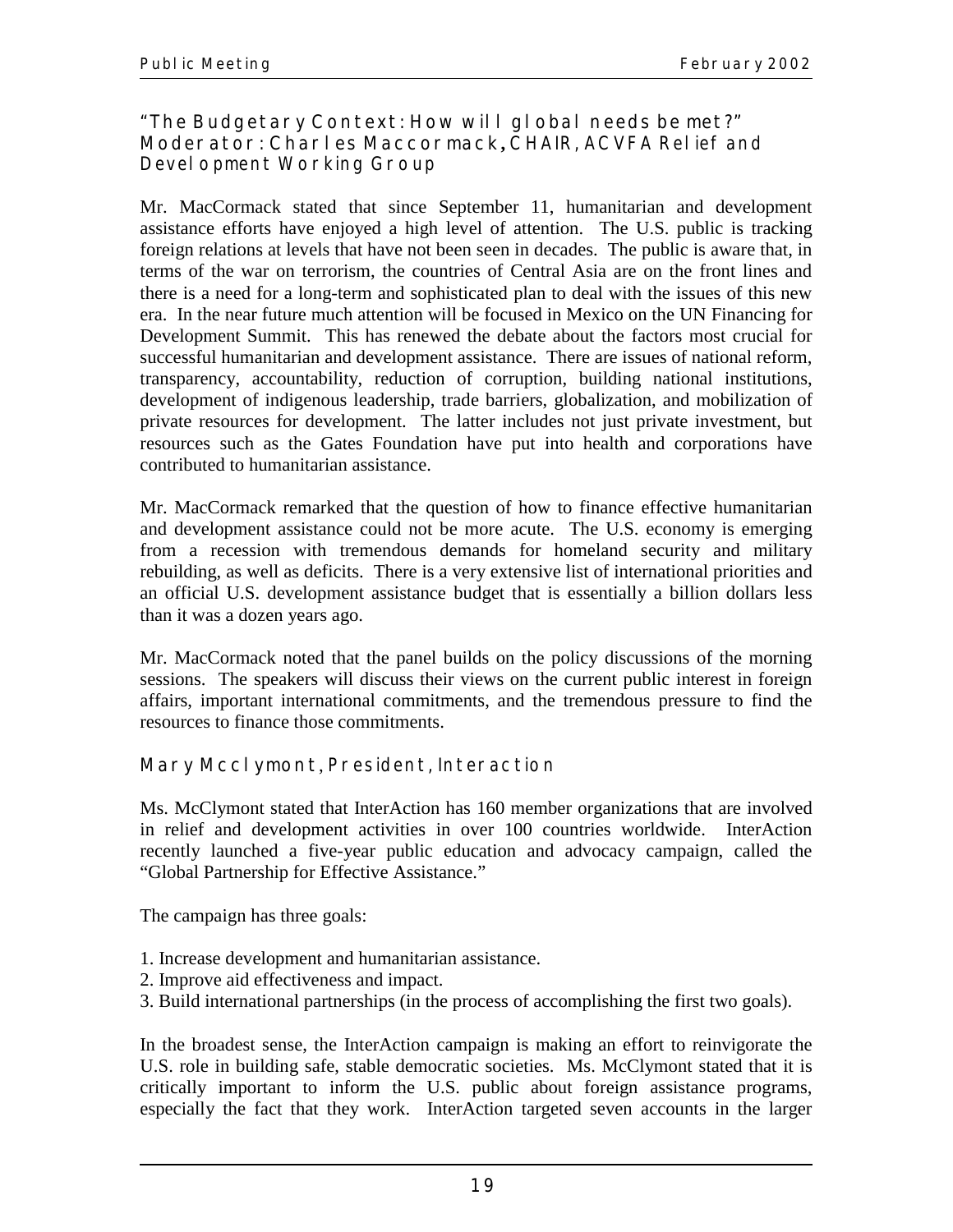foreign operations budget. The goal is a doubling of these accounts over five years, moving the budget from \$3.8 billion to about \$7 billion. The campaign seeks to raise all seven accounts, not just a few at the expense of the others.

Ms. McClymont stated that the time is particularly ripe for this campaign. Although the campaign was being planned prior to September 11, recently there has been more public conversation about foreign affairs and how relief and development work can bring peace and security both abroad and at home. Many leaders have addressed these issues. Secretary Powell has frequently commented on terrorism and the conditions that precipitate terrorism. A letter from 92 members of Congress was sent to President Bush, urging him to think about increasing the international affairs budget. Many Congressional leaders have called for this increase. InterAction has a list of quotes that is available to interested parties. Ms. McClymont referred to the upcoming UN Financing for Development conference where major financial institutions will be thinking long and hard about effectiveness and what it will cost to meet these important goals.

Ms. McClymont shared the results of recent public surveys by InterAction. They found that the American public has a sharpened focus on the world and sees a connection between their lives and the lives of people in Afghanistan, people that don't get enough to eat, can't go to school, or are unemployed. The U.S. public understands that there is a connection. InterAction believes that it is a great moment for broader, substantial education because the U.S. public is more willing to hear these messages.

InterAction also found that the public believes in building self-sufficiency, giving people the basic skills needed to improve their lives. This results in good will towards the United States, as well as more stability around the world and at home. Surveys also showed that Americans believe in the Golden Rule. The generous American spirit endures despite the very difficult economic picture at home. Americans believe in partnership and teamwork. They don't want America to do everything, but they do want America to work with others and do its part. They also want effectiveness and worry about corruption and waste, but the public does believe that programs work when they are shown the successes.

Ms. McClymont expressed some disappointment in the budget that went to Congress this year. The new reality is not reflected in that budget. There is only a modest increase in the seven development accounts. After adjustment for inflation and population, this level of funding is, in reality, a billion dollars less than a decade ago. Moreover, in light of the critical and long-term needs in Afghanistan, there is not enough money in the new budget for effective reconstruction. In sum, the public believes in these goals, but this is not reflected in the budget.

**RODNEY BENT**, Deputy Associate Director for International Affairs, Office of Management and Budget (OMB)

Mr. Bent remarked that the "President proposes, but the Congress disposes." Mr. Bent stated that there is no question that September 11 changed the focus of the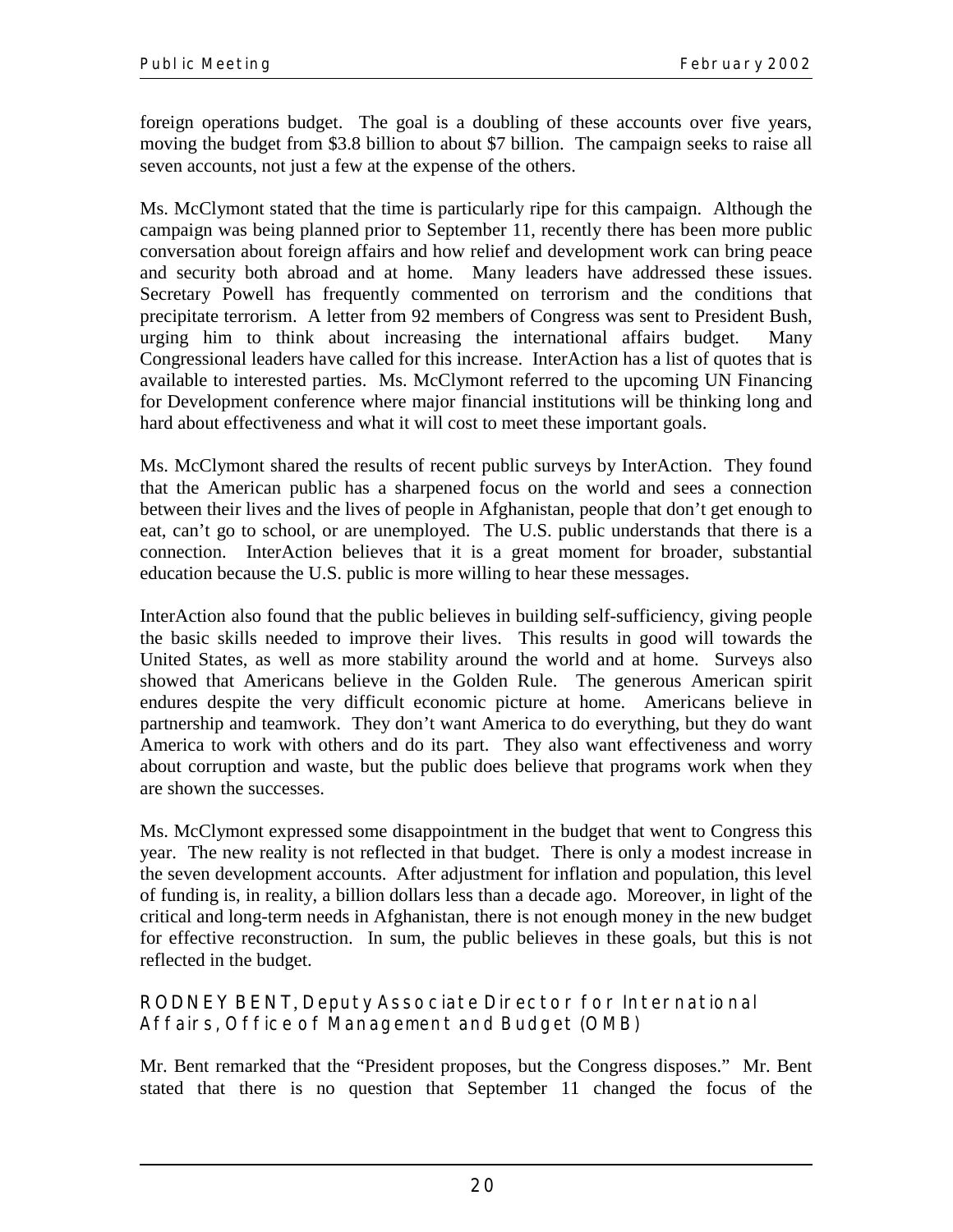Administration. There is also no question about the tremendous needs worldwide. If the international affairs budget could be doubled, tripled or even quadrupled, it still would not meet the tremendous need. Budgeting is about the allocation of scarce resources. Measurement, effectiveness, and impact are important considerations that require attention in the budget process.

Mr. Bent stated that he felt that the proposed budget is relatively good. There is a 5% increase in the Foreign Operations budget. The FY2003 budget provides \$750 million more than the FY1993 budget, reflecting substantial growth for international affairs. Development assistance has grown 14% over the last three years. People are aware of the links between terrorism and the U.S. role in the world. The development assistance budget that the President proposed recently is roughly \$250 million more than last year. PL480 Title II will go up by \$335 million. The number of Peace Corps Volunteers will double over the next several years.

Mr. Bent noted that the real challenge of the budget process is to demonstrate the impact of the programs against the budget numbers. He concluded by inviting the audience to bring their knowledge of effective development programs to the budget debate, particularly in the public realm. There is a need to demystify the federal budget and help the American public, press, and Congress better understand these issues.

**Charlie Flickner**, Majority Clerk, Subcommittee on Foreign Operations, Export Financing and Related Programs, Committee on Appropriations, U.S. House of Representatives

Mr. Flickner remarked that the morning session had been very informative. He noted that Congress recognizes the need for more resources for Afghanistan and the surrounding region, but also sees the absolute need to make sure that those resources are used effectively. Mr. Flickner reinforced the point made earlier by Mr. Natsios that all U.S. assistance will have to be identified with the United States, since its purpose is to implement foreign policy. Mr. Flickner remarked that this may mean a move away from supporting the objectives of NGOs in grants and contracts to supporting the objectives of the government of the United States. There are scandalous examples of groups that go into foreign countries and essentially conduct their own foreign policy.

Mr. Flickner noted that the meeting participants include many people and organizations that have made a huge difference in the lives of many people around the world. There are some, however, that advocate "silver bullets" and simple solutions, and these groups will not be supported. One solution that really is quite simple is to invest in education. Mr. Flickner suggested that the Foreign Operations Subcommittee would support the use of resources for education programs in Afghanistan and, in fact, would be supportive of many of the points mentioned by Mr. Natsios, Mr. McConnell, and Mr. Dewey.

Mr. Flickner agreed with the other panelists that the needs are great and funds are insufficient, but he emphasized that a test of potential effectiveness is necessary. USAID must straighten out its management problems. Mr. Flickner expects President Bush to force improvements very quickly. He asked the audience to pay attention to Secretary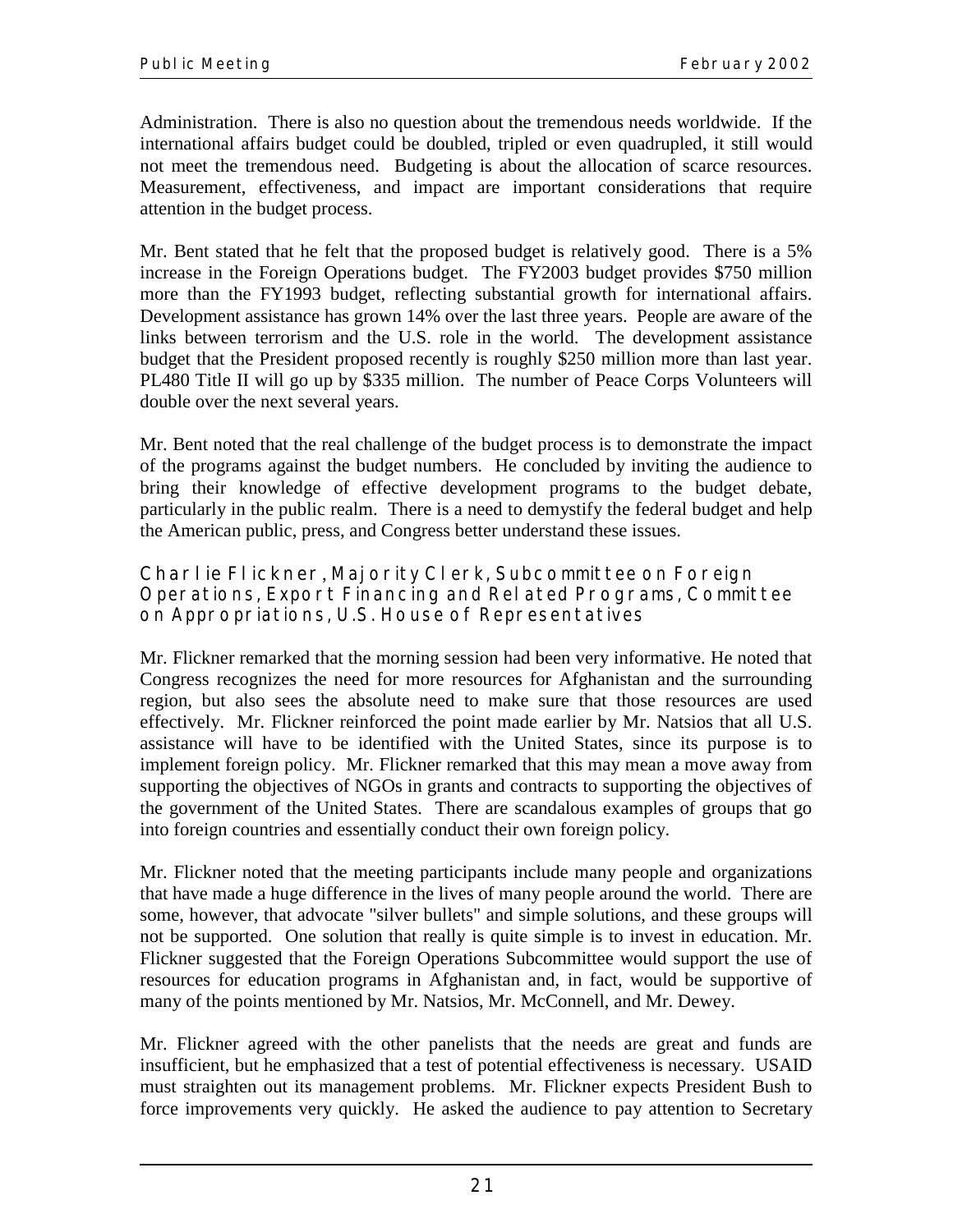O'Neill's questions about what there is to show for past development efforts, particularly in parts of the world where development groups have been working for 40 or 50 years.

## **Peter Smith**, Professional Staff Member, Committee on International Relations, U.S. House of Representatives

Mr. Smith stated that he has been with the Committee on International Relations for only five weeks and could not speak with authority for the Committee, but would talk about the areas he will be working on. His focus over the next year will be reaching out to the food assistance, refugee, and development assistance communities to understand their issues, hear their views and represent these on the Committee.

Mr. Smith stated that the majority of the Committee members are supportive of the President's budget request. However, there are some areas of concern, including funding for HIV/AIDS. Mr. Hyde introduced a bill that authorizes a larger amount of assistance than the President's budget. Before Mr. Smith had arrived the Committee staff worked very closely with a wide variety of groups to develop a bill that the staff thinks should go forward.

The Committee staff is also interested in the farm bill, particularly the trade title. Echoing earlier comments, Mr. Smith remarked that many aspects of the farm bill were contemplated prior to September 11 in a budget environment that was much different than today. Several years ago both farm commodities and budgets were in surplus. Mr. Smith stated that he does not know what is going to happen when the House and Senate go to conference, but ultimately the food assistance programs will require some adjustment. The Committee staff is generally supportive of the Global Food for Education initiative, but there may be a need to reassess the manner in which it is funded. The objectives of the program as intended by the original sponsors included education, improved childhood nutrition, and the furtherance of American foreign policy through the appropriate and prudent use of food supplies. Mr. Smith expressed a need to work together to see that these objectives are achieved within the new budgetary context.

The Committee members and staff were very encouraged to hear the Commissioner of the Immigration and Naturalization Service (INS) and the Assistant Secretary of State reiterate the President's commitment to 70,000 refugee admissions this year. The Committee staff is extremely interested in the funding request for Afghanistan and looks forward to the Administration coming forward with realistic and appropriate numbers for FY 2003, based on a vision and supported by a budget that reflects what the United States has achieved in humanitarian assistance so far.

## **Questions and Answers/Audience Discussion**

**Mr. MacCormack** remarked that clearly the issues go beyond the dollar amounts. There are questions of impact, accountability, priority, and national security -- and the stakes of these decisions have never been higher in the minds of the public.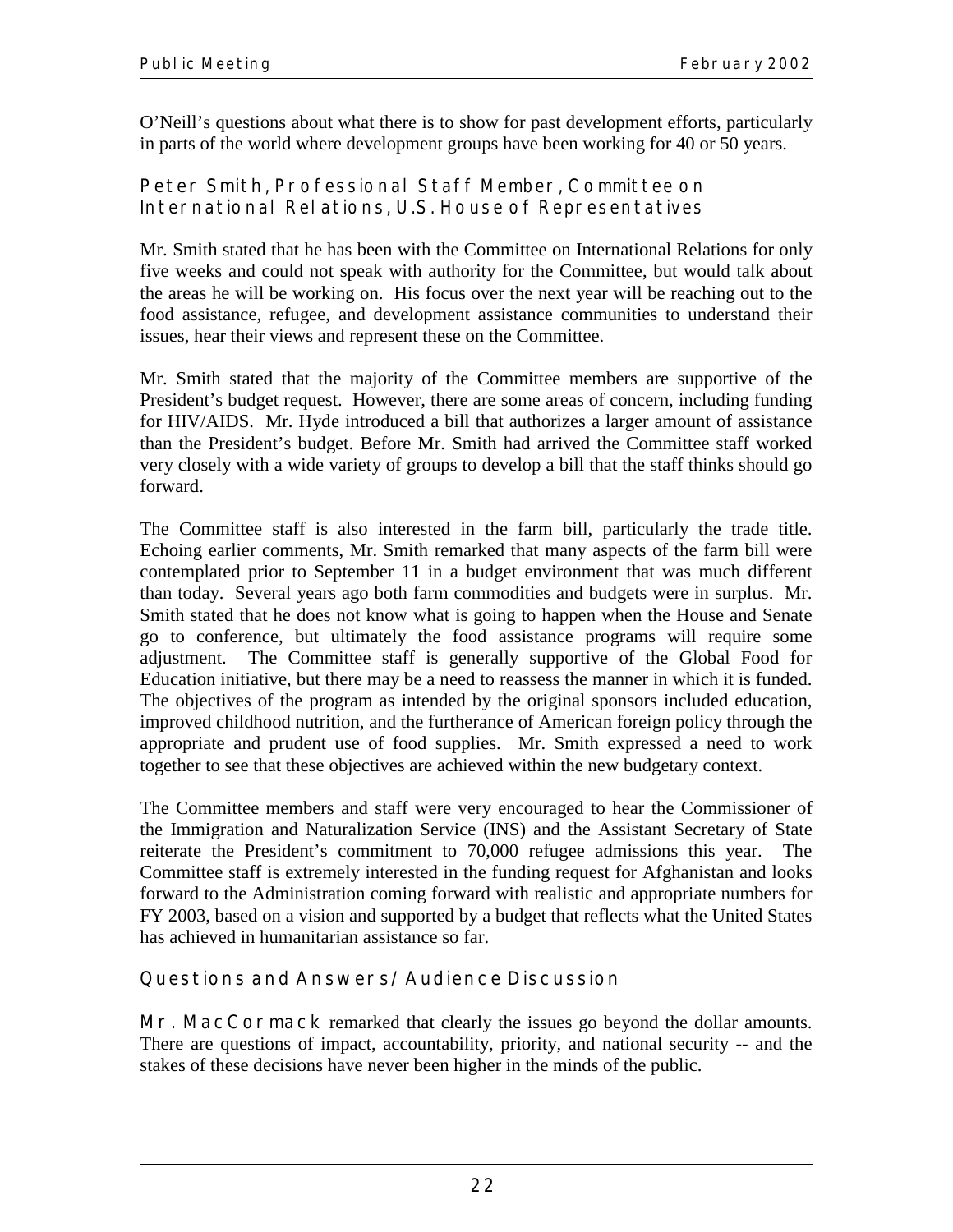**Stephen Moseley** of the Academy for Educational Development and an ACVFA member asked the panelists to give some examples of what they consider effective programs.

**Mr. Flickner** replied that he heard some of those examples during the morning sessions. He suggested that effective programs are those that are measured well and sensibly, not necessarily according to the strictures of the Government Reporting and Results Act of 1993 (GPRA). Aid works well when donors work with good governments and do not try to set up alternative structures. Government institutions, security, and ownership by the people involved also are prerequisites for successful programs. Mr. Flickner asked the participants to consider the case of Pakistan where a lot of money will be invested in education over the next few years. Mr. Flickner suggested that NGOs work with Assistant Administrator Lori Forman and her colleagues in USAID's Bureau for Asia and the Near East to develop goals that can be measured every few years, rather than the current impossible-to-meet annual measures. It should be possible to know in two or three years whether progress is being made in Pakistan.

**Mr. Bent** remarked that he has faith in GPRA. It is important to look at inputs, outputs, and outcomes. It is more than just a transparency issue. Sometimes there are good programs that work, but there may be disagreement about whether or not they should be federally funded. Mr. Bent also stated that many ineffective programs could be more effective. The challenge is to put together a set of criteria for effectiveness that relies on more than just a few measures. The emphasis should be on how one designs a program, rather than on the reporting requirements. It is important not to tie the bureaucracy into knots in a quasi-academic exercise that is not tied to resource allocation. There is a need to have a richness of discussion about what works or doesn't work, including discussions of goals, expectations, constraints, and participants. That is the feedback being sought from the NGO community.

**Don Crane**, from ACDI/VOCA, asked Mr. Smith to elaborate on the issues of food assistance and the Global Food for Education initiative.

**Mr. Smith** replied that he could not go into detail, but considering the declining agricultural surpluses and the declining budget surplus there is a need to look carefully at the food aid program, including projected results and program efficiency. He noted that this might be painful for some government and private organizations.

**Niels de Terra**, International Resources Group, stated that among the many indicators of poverty, one that isn't often mentioned is energy poverty. Nine years ago only 4% of the population of Afghanistan had access to electricity. The government needs energy for security and to light and heat public buildings. It also needs technical assistance to develop an energy sector policy. While mistakes in humanitarian assistance can usually be corrected relatively quickly, mistakes in energy infrastructure can be difficult to correct. This is an area where the private sector and USAID have prior experience. He asked the panelists to comment on energy assistance for Afghanistan.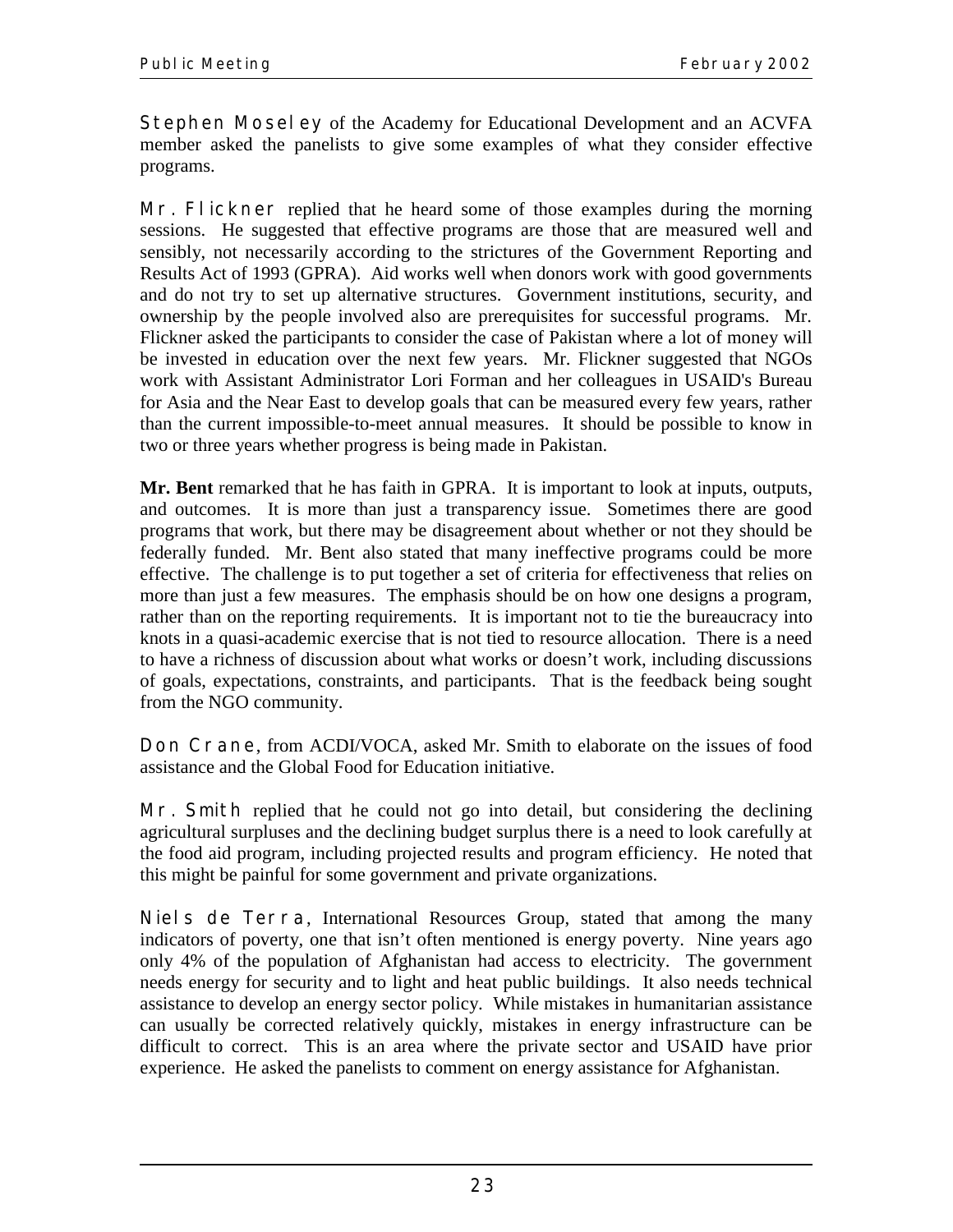**Mr. Flickner** remarked that there is a South Asia regional initiative designed to bring together the countries of Bangladesh, Nepal, India, and perhaps Pakistan and Afghanistan. It has struggled for survival because it was funded through the Economic Support Fund. Mr. Flickner stated that Mr. de Terra is absolutely correct in his assessment of the importance of energy. Nothing can happen in terms of reconstruction or inter-regional links without restoring transmission lines and preventing total deforestation of the country. According to Mr. Flickner, this is one of extraordinary gaps that resulted from the focus of Congress and the aid community on selected silver bullets. Within USAID, other issues are dominating, and energy is being neglected. Also, because of downsizing, USAID has lost most of its energy experts.

**John BI ackton** commented that he spent half of his career in the two countries that received the most U.S. foreign assistance historically, Egypt and Pakistan. Neither of these countries has performed very well according to recent indicators. While there are many reasons for failure, some of the problem can be traced directly to U.S. foreign policy. The United States invests in regimes that are listless, not serious, not accountable, and not purposeful. Foreign aid given to these regimes doesn't achieve much. Mr. Blackton asked Mr. Flickner to comment on the likelihood of a dialogue between Congress and the Administration on the effectiveness of providing aid in these environments.

**Mr. Flickner** suggested that in the case of Egypt, the agricultural program has worked. He noted that the previous Chairman of the Subcommittee had set in motion a reduction in the Economic Support Funds for Egypt and Israel that has freed up money for other programs. The Subcommittee is also trying to give the Administration some flexibility to work with different regimes. The Administration's hesitant approach to Uzbekistan is sensible. The government meets none of the positive criteria laid out by Mr. Blackton, and the United States is not rushing to pour in resources. In Mr. Flickner's view, the test of effectiveness of aid will be in Pakistan. The Musharraf government is quite serious about human and social development; however, if Pakistan is treated as an afterthought to Afghanistan, it will be a missed opportunity.

**Annette Hartenstein** of the Institute for Reconstruction and International Security through Education asked the panelists to comment on trade as an enabling force for job creation and exports in developing countries.

**Mr. Bent** responded by asking participants to consider why the United States or European countries don't open their markets up more fully to developing countries. The Administration espouses free trade, but issues arise in relation to specific industries – textiles, steel, footwear, electronics, and so forth.

**Mr. Flickner** related the example of Pakistan's efforts to convince the United States to remove textile quotas and reduce tariffs on textile imports. Resistance from the U.S. textile industry has defeated this proposal each time it has been brought up, most recently during President Musharraf's visit.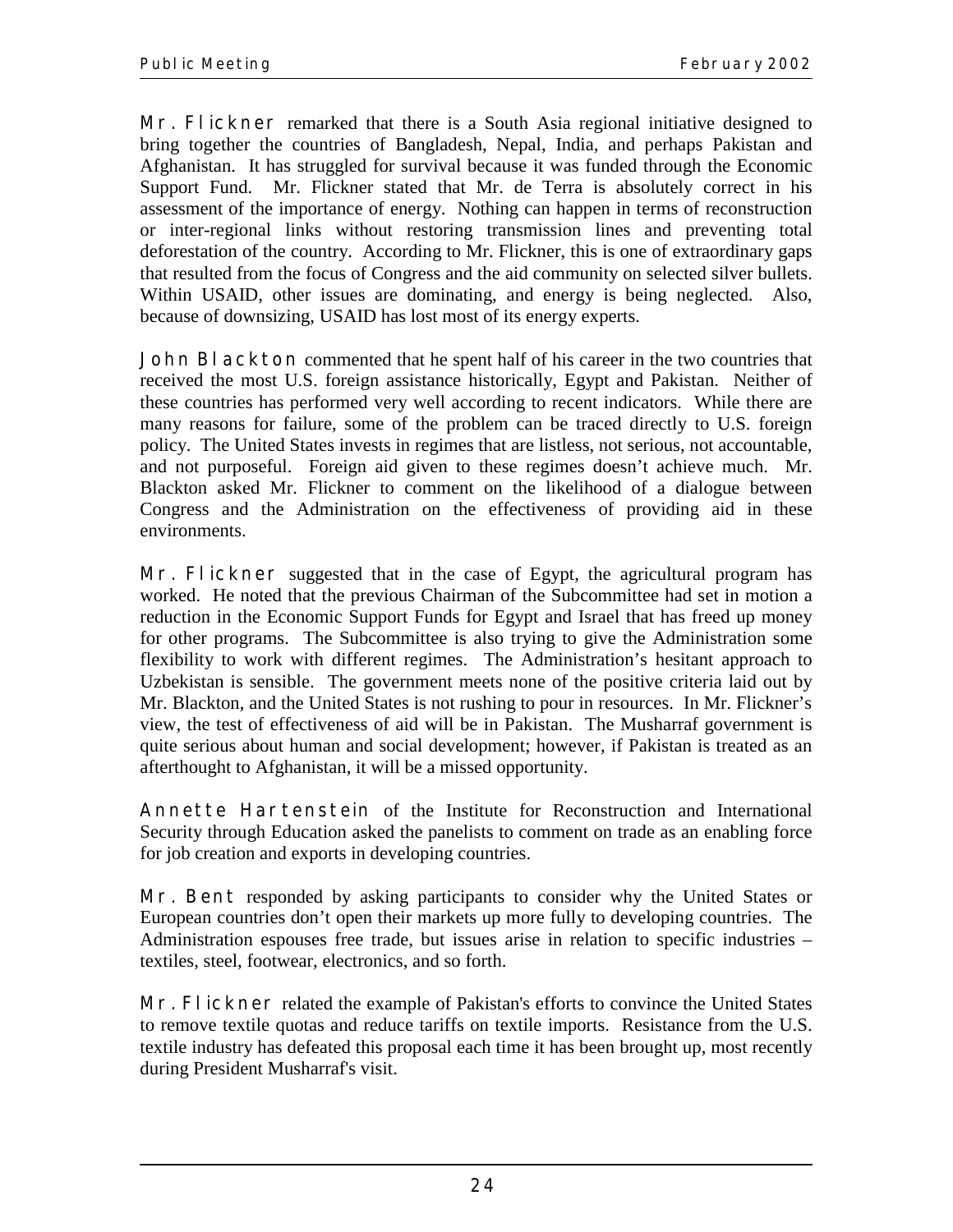**Herschelle Challenor, ACVFA member, remarked that next year will be thirty** years since the basic human needs strategy was devised by the House International Relations Committee. She noted the old adage "If you keep doing things the way you've always been doing them, you're going to get the same results." There have been very dramatic changes recently and there is an opportunity for Congress to take leadership on this. The United States knows from its own development the importance of telecommunications, energy, and transportation. Ms. Challenor suggested that the United States has the expertise and capacity to focus on energy and technology in Afghanistan. Other donors could provide assistance in basic human needs. She challenged the Congress to change its focus.

**Mr. Bent** posed the question of the United States' competitive advantage in these areas. He asked the audience to consider the appropriate role for the U.S. government, private sector, and international donors based upon their comparative advantages.

**Mr. Smith** agreed that there is a need to look very carefully at the limited resources available for Afghanistan and ensure that the United States isn't replicating efforts by others or supplanting activities that could be done by the Afghans themselves.

**Ms. Challenor** expressed her view that the U.S. government and private sector should work together, as is being done in other countries. Ideally, the government would provide money for infrastructure, and then bring in the private sector to provide technical capability and financial investment. This would introduce change and innovation that will promote growth, and at the same time broaden the constituency for foreign aid.

**Mr. Flickner** replied that it takes a few dynamic people on Capitol Hill and in the Administration to refocus things. The U.S. government bilateral program has largely abandoned infrastructure to the multilateral development banks. The faults of bilateral aid are glaring in the areas that Mr. Natsios has addressed --financial management, procurement, and human resources. Still, the United States has one of the best aid agencies in the world, thanks partly to NGO implementers. The 1960s system with division of labor between bilateral and multilateral organizations is gone and a new approach has not arisen to replace it.

**Ali Seraj**, an Afghan American, commented that in the course of this meeting he has heard much about the multitude of problems in Afghanistan. It is necessary to understand every region and tribe in order to understand the country. Any policy that is formulated must be formulated for the different sections of Afghanistan rather than the country as a whole. With the all problems faced by the interim government today, the solution is simple – money. While the donor nations committed billions of dollars to Afghanistan, unfortunately none of that has materialized in real terms to the interim government. Today, the warlords have more influence than Mr. Karzai because they have printed money over the years and they are able to pay their employees. In order for Mr. Karzai to be an effective leader of all of Afghanistan, he must be empowered to pay government salaries.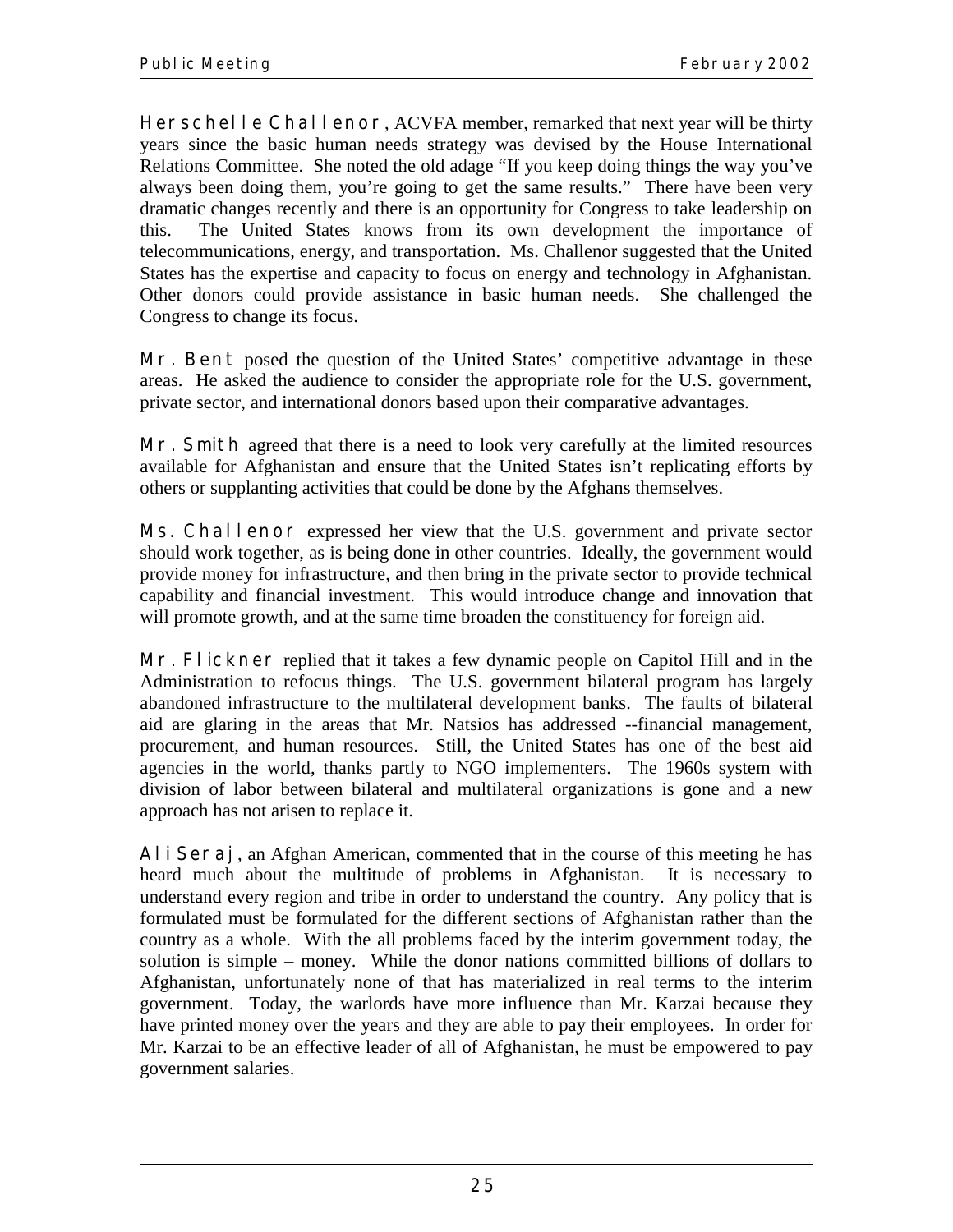Mr. Seraj illustrated his point with an example from the Ministry of Communications. The Minister's salary is \$40 per month. The Minister was given \$10,000 to help fix the telecommunication system that has 6,000 employees. He had to make a choice between putting windows in the eighteen story building, cleaning the building, or paying salaries. Poor people in the rural areas have heard that other countries have given billions of dollars to Afghanistan, but since they don't see the effects of that money they think that the interim government has pocketed the money, as has happened so often before. They do not understand that the world is waiting for Afghanistan to develop a banking system, an accounting system, and so forth. Mr. Seraj and many others are investing private money in Afghanistan, but there must be a strong government to provide a sense of security for the private sector. Mr. Seraj asked when the U.S. government is going to empower Mr. Karzai with enough money to run the government.

**Mr. Flickner** responded that the notion of a comprehensive plan is important. Mr. Karzai must give the impression that he is really running the government or he will not remain the leader. The United States may be out of the country in six months unless there is a comprehensive plan to address these governance and security issues. Mr. Flickner agreed that Afghanistan needs a currency that people can be paid in, as opposed to warlords printing their own money. As Mr. Dewey said earlier, if the UN doesn't quickly set up a coordinating system and stand behind the Afghan government as a shadow, then the fate of the Afghan people will continue to be miserable.

**Mr. Seraj** commented that not only the fate of Afghanistan is at stake. Because of the events of September 11, the future of Afghanistan and the United States are tied together. Even if Afghanistan is destroyed completely, the world will remember what has happened. Mr. Seraj reminded the audience that countries with nuclear weapons surround Afghanistan. The United States presence in the region is necessary to keep this powder keg from exploding. Security for Afghanistan will bring security in the region and, in turn, the world.

**Julia White**, from Improve the World International, commented that talk of money brings up the issue of effectiveness, transparency and accountability on the ground. She asked the panelists what they would propose as a line of action for organizations interested in these issues.

**Ms. McClymont** replied that InterAction is working with USAID on these issues, making recommendations, and sharing best practices. Ms. McClymont was encouraged by Secretary Powell's statement that the United States has a great deal to show for aid and there is no limit to opportunities that he would have to spend additional money wisely. The aid community knows a lot of things that work, but there is a need to share that information with the public and Congress.

**Bruce Cohen**, from Interns for Peace, commented that on September 11 the United States was bombed by nineteen people. They were economically, not socially, empowered. Over 80% of youth in the Muslim world think that Osama bin Laden is a hero. Mr. Cohen suggested that the United States train community peace workers in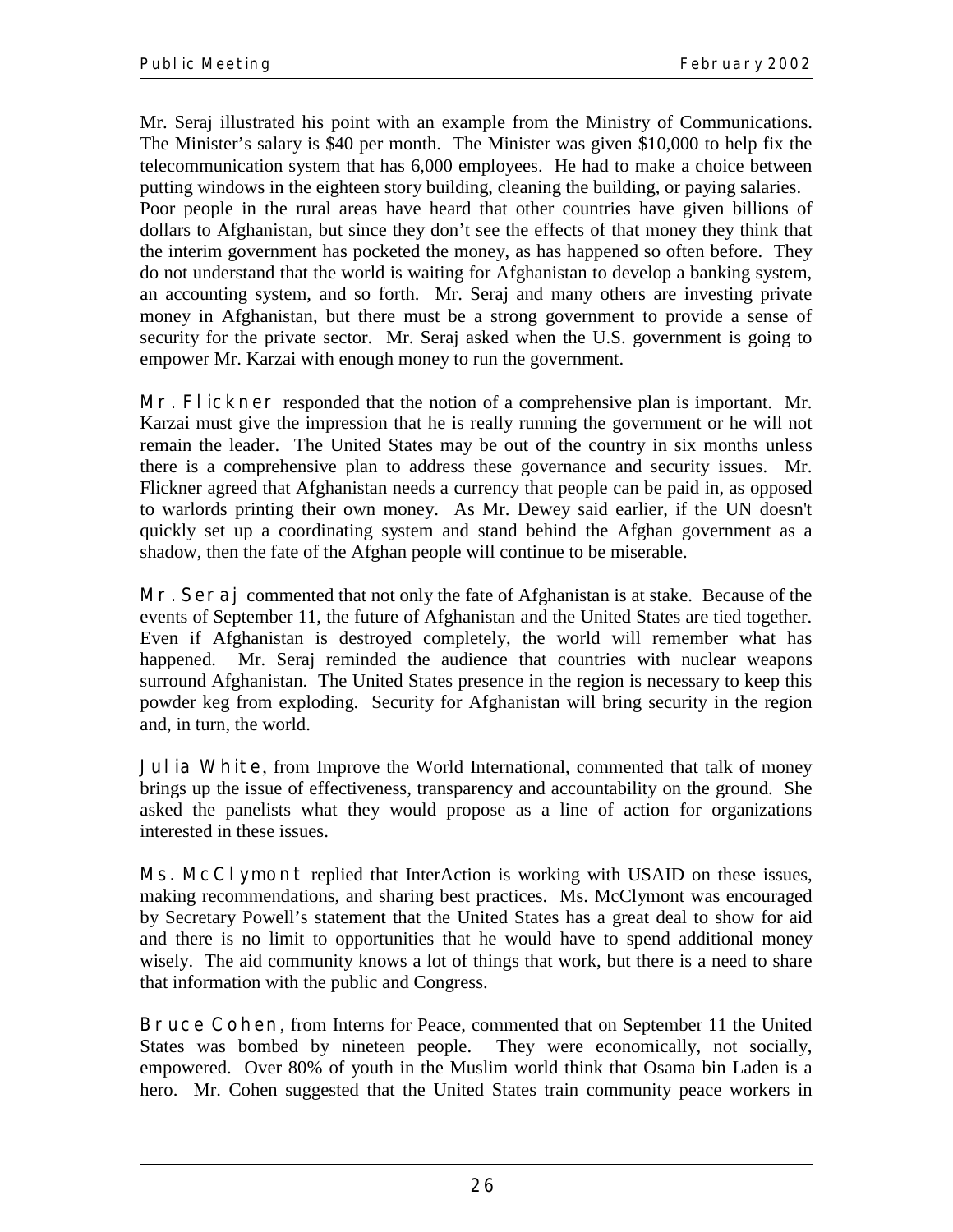every country in which it works, empowering them to make changes in their communities. These peace workers give a message that is pro-people, pro-development, and pro-reconciliation. Otherwise, money is distributed for good causes, but not to people who are pro-peace. Mr. Cohen questioned giving money to local NGOs for their staffs. Instead, he suggested that the local NGO partner with an international agency. Empowerment is about who makes program decisions, not who is distributing the money. Money given to local agencies often goes into the pockets of the elite.

**Mr. Flickner** referred the audience to a recent article in the Los Angeles Times about the experiences of peace groups in Colombia. Mr. Flickner stated that programs like Seeds for Peace and Interns for Peace are more a matter for private charity than public investment.

**Mr. MacCormack** thanked the panel and the meeting participants for their remarks. He noted that there were some areas of agreement. One is the importance of energetic, committed and transparent governments. Another is freer trade, but that is difficult to attain. A third area of agreement is the need to apply lessons about what works and communicate it more clearly to the American public, the U.S. Congress, and the Executive Branch. The stakes have never been higher and the public has never been more aware of these issues. The discussion is really about how to produce a future world that is safe, peaceful, and represents core American values.

## **Reports From Breakout Groups On Afghanistan**

**GROUP 1 "Political Dynamics And Governance,"** 

#### **Moderator: William Fuller**, ACVFA Member ,

**Speakers: Bill Cole**, Asia Foundation; **John Blackton**, Former Mission Director, USAID Afghanistan

## **Mr. Fuller reported that the group looked at three questions:**

- 1. What kind of government system stands the best chance of success?
- 2. What are the major challenges faced by the government?
- 3. What is the role of donors and implementers?

## **General discussion points:**

- Competence in the Cabinet of the interim government is spread thin. Questions were raised about their capability to respond to multiple donors and NGOs.
- ! The *loya jirga* will determine the future leadership of the country and will set government priorities. The warlords are already jockeying for position in the *loya jirga.*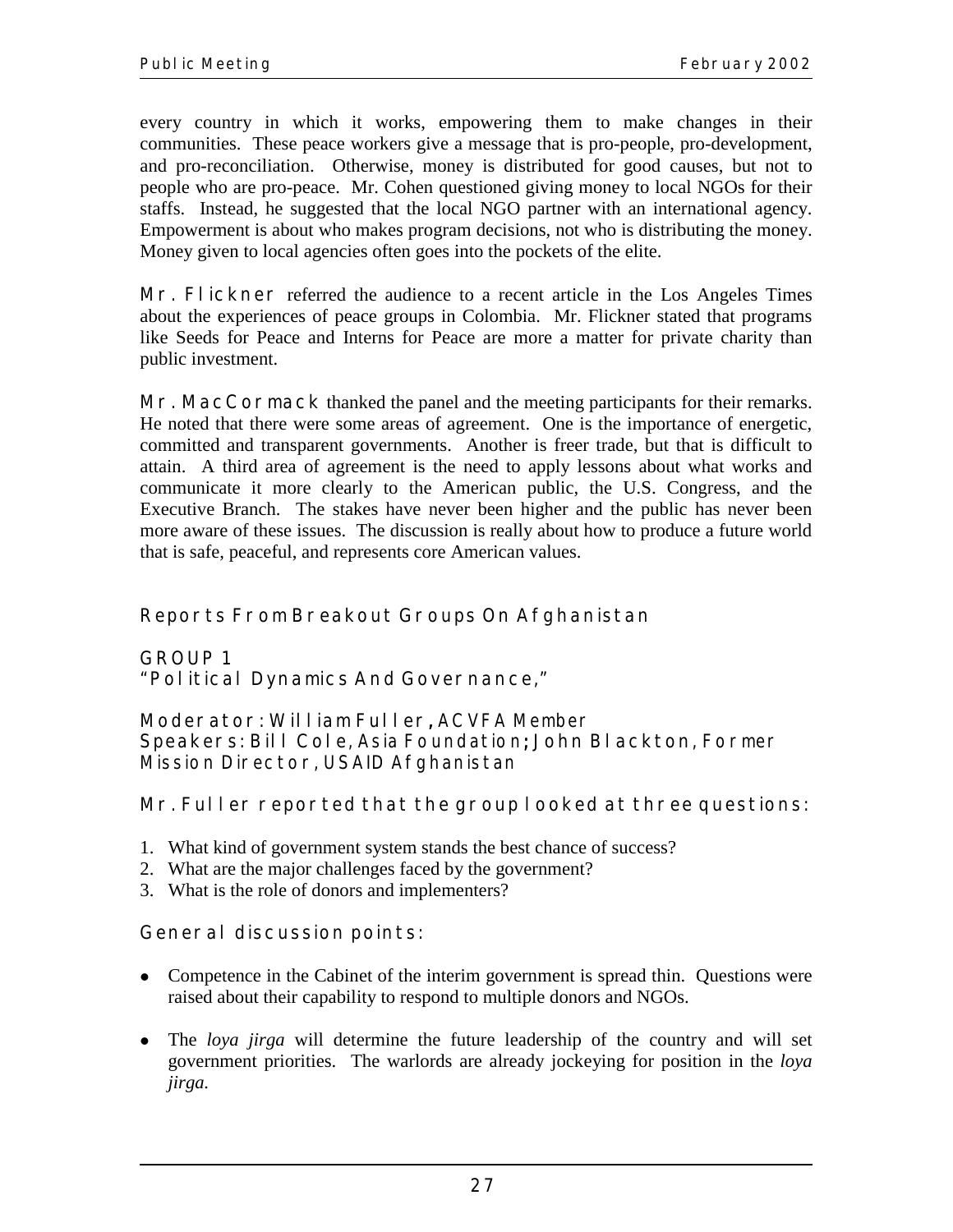- ! Mr.Blackton maintained that Afghanistan is "governable" based on historical precedents. He emphatically discouraged the notion that NGOs ought to be dealing with the warlords.
- Strengthening the central government is important. The new government is going to have to deliver in order to survive. Many international NGOs have experience in capacity building. NGOs in Afghanistan want a strong central government for stability and security.
- ! Democratization is a very difficult process. Some voter education might be a worthwhile endeavor. Nobody expects the development of a democratic process in the short-run.
- The group also recognized the changing nature and the fragility of civil society groups in Afghanistan.

## **Challenges:**

- 1. Dealing with the warlords. The links between the central government and local governments are critical. Warlords will necessarily be involved in local administration. A suggestion was made that teachers be paid directly by the central government, bypassing the warlords. NGOs and donors need to be consistent in dealing with warlords.
- 2. Balance of ethnicity. Government appointments are one way to try to balance ethnicity. Afghans have had a lot of experience in dealing with different factions and have expertise in negotiation.

## **GROUP 2**

#### **"Promoting Women's Equality"**

**Moderator: Elise Smith,** Chair, ACVFA Gender Working Group Speaker: Sima Wali, Refugee Women In Devel opment

Ms. Smith reported that the group looked at short and long-term priorities for women's equality. Ms. Wali provided insights and specifics for these issues.

## **Short term priorities:**

- 1. Strengthen and support the Ministry of Women's Affairs. It is critical that the Ministry have the capability to take leadership on policies affecting women. The Ministry has a critical need for cash to organize, hire a qualified staff, and begin to develop programs. The Ministry needs to take leadership in making sure women and women's issues are represented at the *loya jirga*.
- 2. Capacity building for NGOs and community groups. These small, but effective groups should be maximized in their work. There is a need for training and leadership development for women. There is an issue around how resources are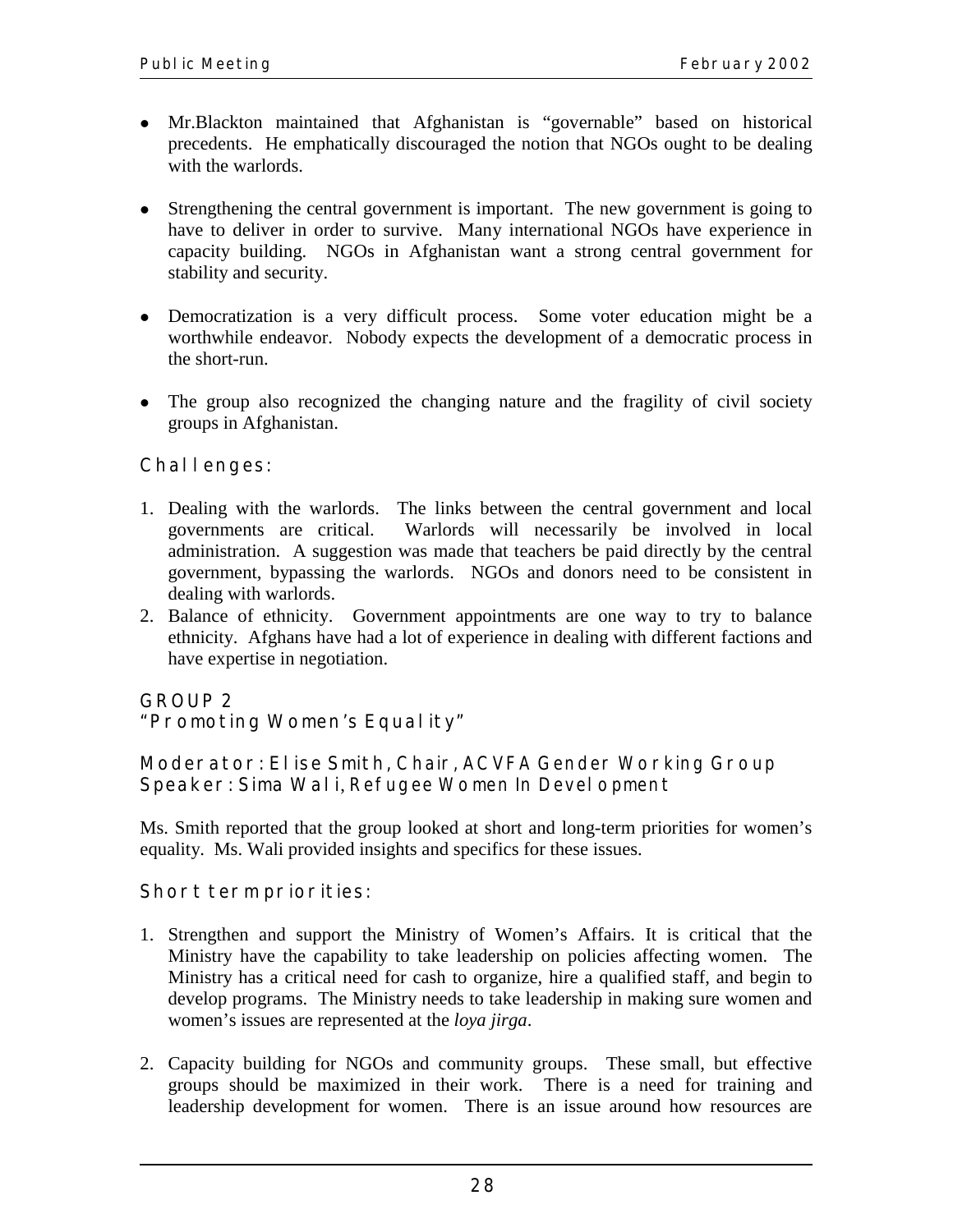going to flow to local NGOs. It was suggested that U.S. PVOs be required to share some percentage of their funds with local NGOs. Afghan women have expressed a desire to have funds go directly to women's groups. At least, all international NGOs should make sure they have a strong gender component, and work with local NGOs as much as possible.

## **Other issues:**

Women's rights and equality as related to *sharia*. Afghan women need to take the leadership on this issue. There are rights for women, but after years of Taliban rule, many women are not aware of that. There is a need to bring these women back into the system.

Other rights that Americans identify and take for granted must be viewed within the cultural context of Afghanistan. If the male population is alienated, it will not advance the cause of women.

In conclusion, Ms. Smith noted that there are huge challenges. In supporting Afghan women, the donor community can contribute to the goals of reconstruction with full participation of women. She emphasized the importance of consulting with women's organizations in planning for reconstruction. Every sector should do a gender analysis to help guide programming.

#### **GROUP 3 "Rebuilding The Agricultural Sector"**

**Moderator: Peter Reiling,** ACVFA Member **Speakers: Rolf Campbell**, Land O'lakes; **Robert Pelant**, Heifer Project International

## **Mr. Reiling reported that the group looked at three questions:**

- 1. What are the major challenges in reconstructing the agricultural sector?
- 2. What strategies and program options are most appropriate and likely to be successful?
- 3. What needs to be communicated to political leaders to ensure that women's special needs are being met and their potential to contribute to long-term development is realized?

Rolf Campbell from Land O'Lakes and Robert Pelant from Heifer Project International gave excellent presentations and provided a foundation for the discussions.

## **General observations:**

- ! It is difficult to speak of Afghanistan without considering the region as a whole.
- There is tremendous geographical and cultural diversity within the country.
- ! Agricultural solutions cannot be discussed in isolation of other sectoral solutions.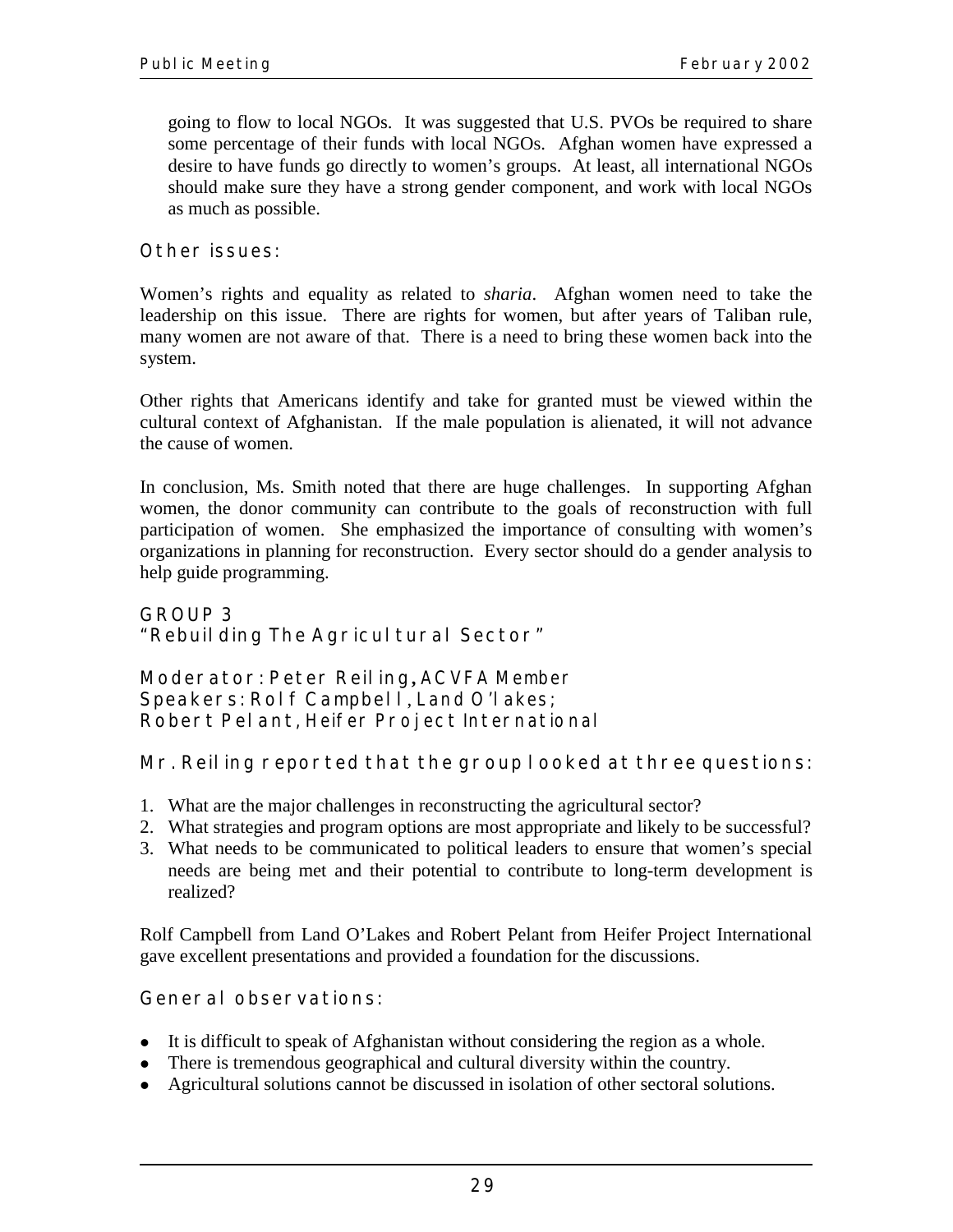## Challenges in reconstructing the agricul tural sector:

- 1. The number one challenge is security. It is difficult to talk about agricultural development when there are still so many landmines in the country.
- 2. There are tremendous needs for infrastructure development.
- 3. There is a brain drain throughout the country.
- 4. The food system is dysfunctional, from input to supply.
- 5. Access to water is a major constraint.
- 6. In some regions there is a shortage of labor.

## **Strategies:**

- 1. Utilize homegrown solutions. Afghans for Tomorrow, a group of young Afghan professionals working full time on development issues in Afghanistan, shared some of their concerns and issues about reconstruction.
- 2. Establish corridors of security.
- 3. Start with a focus on subsistence.
- 4. Identify high-value opportunities.
- 5. Look at the agricultural value chain from inputs to distribution and marketing, and make appropriate interventions at all levels.
- 6. Work closely with local NGOs.
- 7. Hand off programs to local NGOs as soon as possible.

## **Gender Concerns:**

- 1. Get a handle on how involved women are already and how involved they want to be.
- 2. Communicate to leaders that women are a tremendous resource for all sectors.
- 3. Assist in coalescing women's and action groups and use them as a channel for the distribution of assistance.

## **GROUP 4**

## **"Education Sector Reconstruction"**

**Moderator: Dr. Herschelle Challenor**, ACVFA Member: **Speaker: Sameena Nazir**, International Human Rights Law Group

Ms. Challenor remarked that the group had a very rich discussion about education. The speaker, Ms. Nazir, addressed the challenges by talking about the context.

## **Challenges:**

- 1. Overcoming the strong impact of the Taliban
- 2. Destruction of infrastructure
- 3. Brain drain
- 4. Changed cultural values as a result of the Taliban rule, including family relationships
- 5. Severe lack of resources
- 6. Lack of security
- 7. Lack of policy consistency in terms of governments for the past 20 years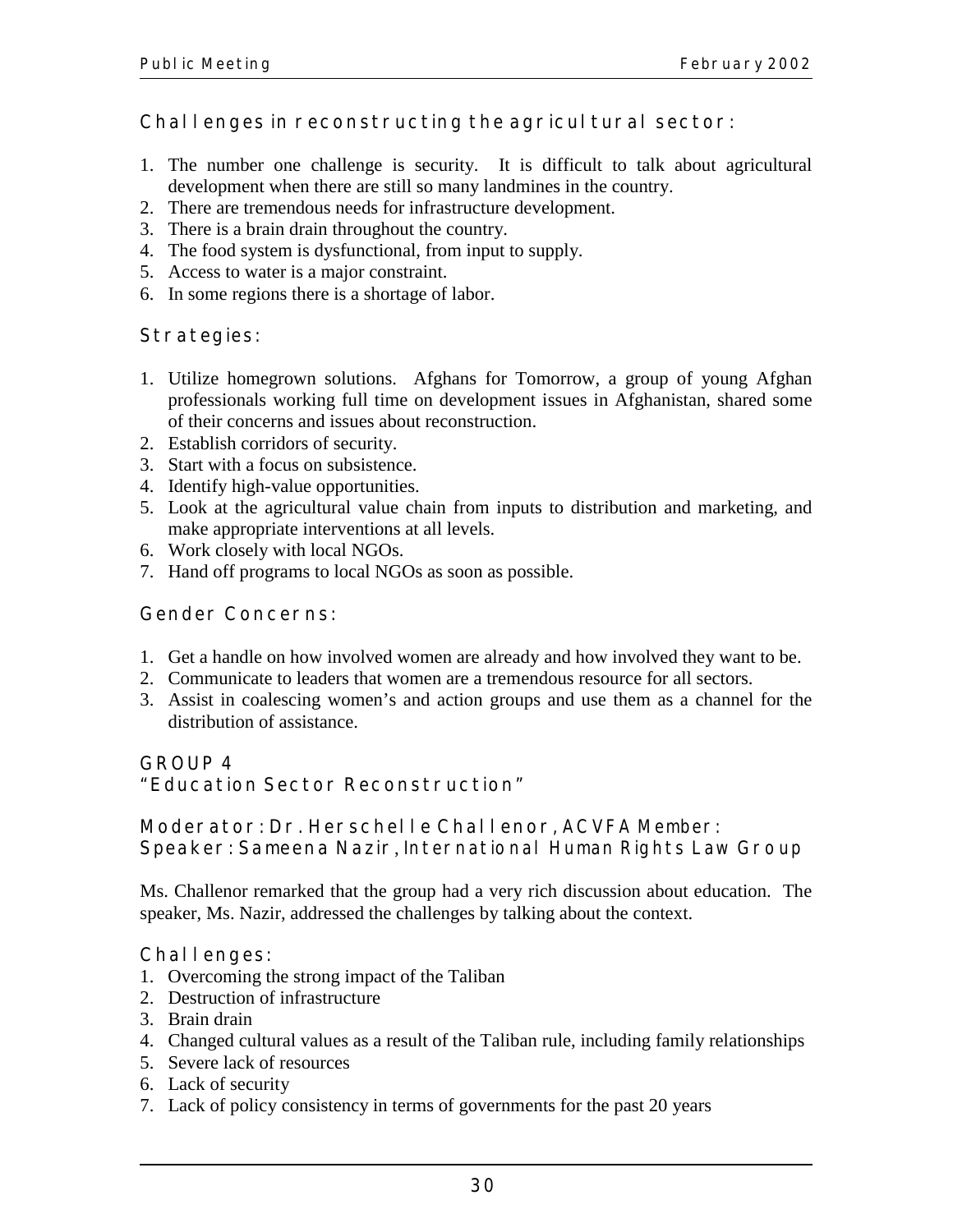- 8. Effects of long-term deprivation of education on the population
- 9. Lack of teacher training
- 10. Uncertainty among returning Afghans about how their degrees will be recognized

## **Strategies:**

- 1. Restore the infrastructure of schools, from buildings to school supplies.
- 2. Train teachers in subject matter, curriculum development and administration.
- 3. Rely on employees, not volunteers.
- 4. Develop high level political commitment to education.
- 5. Educate adults, as well as girls and boys, particularly in literacy skills.
- 6. Recognize that this is going to be a gradual transformation.
- 7. Rely on Afghan-Americans with the needed language skills.
- 8. Use non-formal and mass communication systems creatively.

The group discussed the issue of secularization and religious involvement in schools. Americans need to be reminded of the importance of Islam in the region. It was suggested that perhaps religion should not be eliminated from the schools, but there should be greater oversight of the curriculum.

Mr. Reese thanked the meeting participants for a long, hard day and reminded everyone of the date of the next ACVFA meeting, May 22, 2002.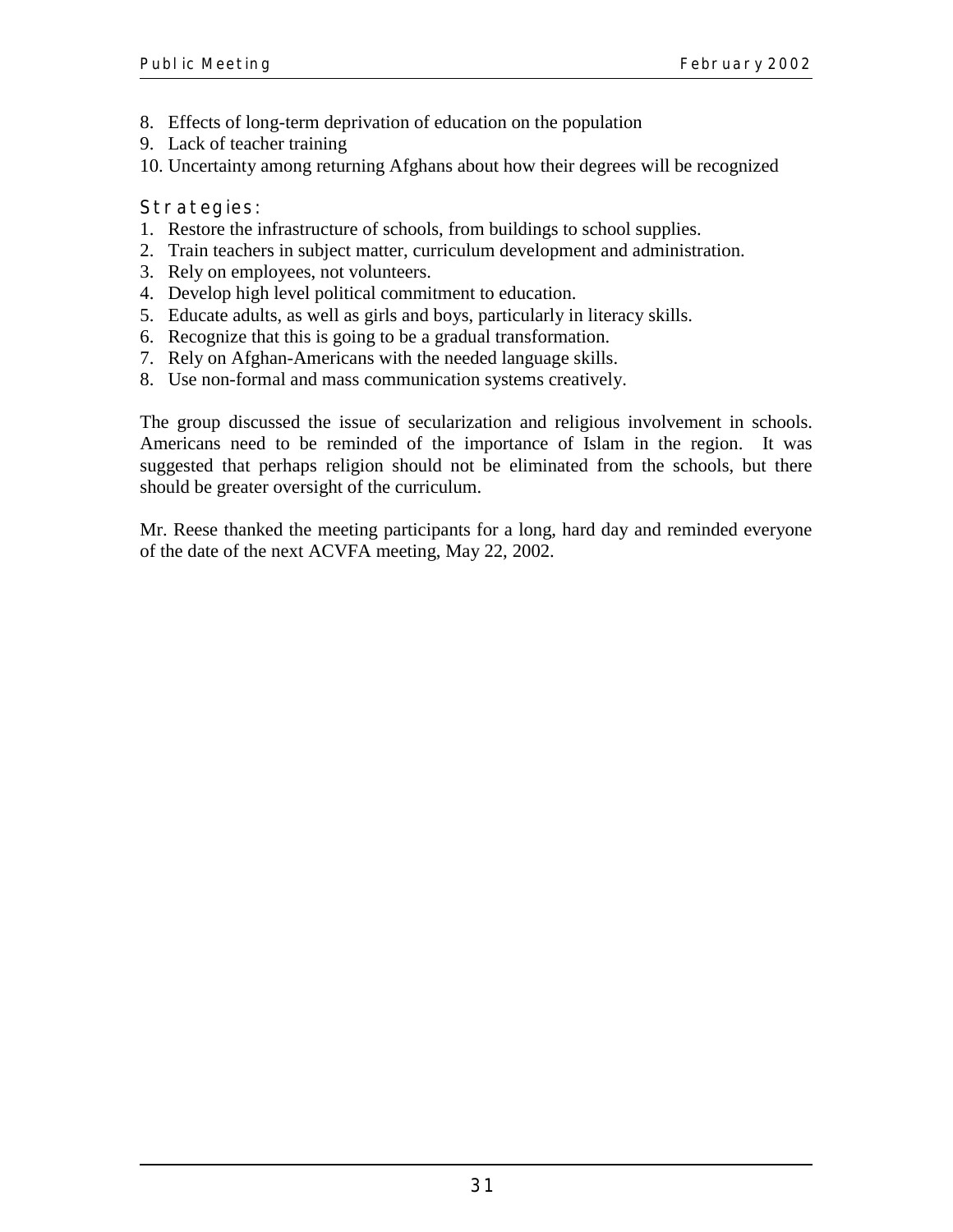**"Afghanistan Relief, Reconstruction and Development: Implications for the U.S. Foreign Assistance Agenda"**

**Advisory Committee on Voluntary Foreign Aid**

\_\_\_\_\_\_\_\_\_\_\_\_\_\_\_\_\_\_\_\_\_\_\_\_\_\_\_\_\_\_\_\_\_\_\_\_\_\_\_\_\_\_\_\_\_\_\_\_\_\_\_\_\_\_\_\_\_\_\_\_\_\_\_\_\_\_\_\_\_\_\_\_\_\_\_\_\_\_\_\_\_\_\_\_\_\_\_\_\_\_\_\_\_\_\_\_\_\_\_\_\_\_\_\_\_\_\_\_\_\_\_\_\_\_\_\_\_\_\_\_\_\_\_\_\_\_\_\_\_\_\_\_

## **Meeting Agenda**

# **Annex 1**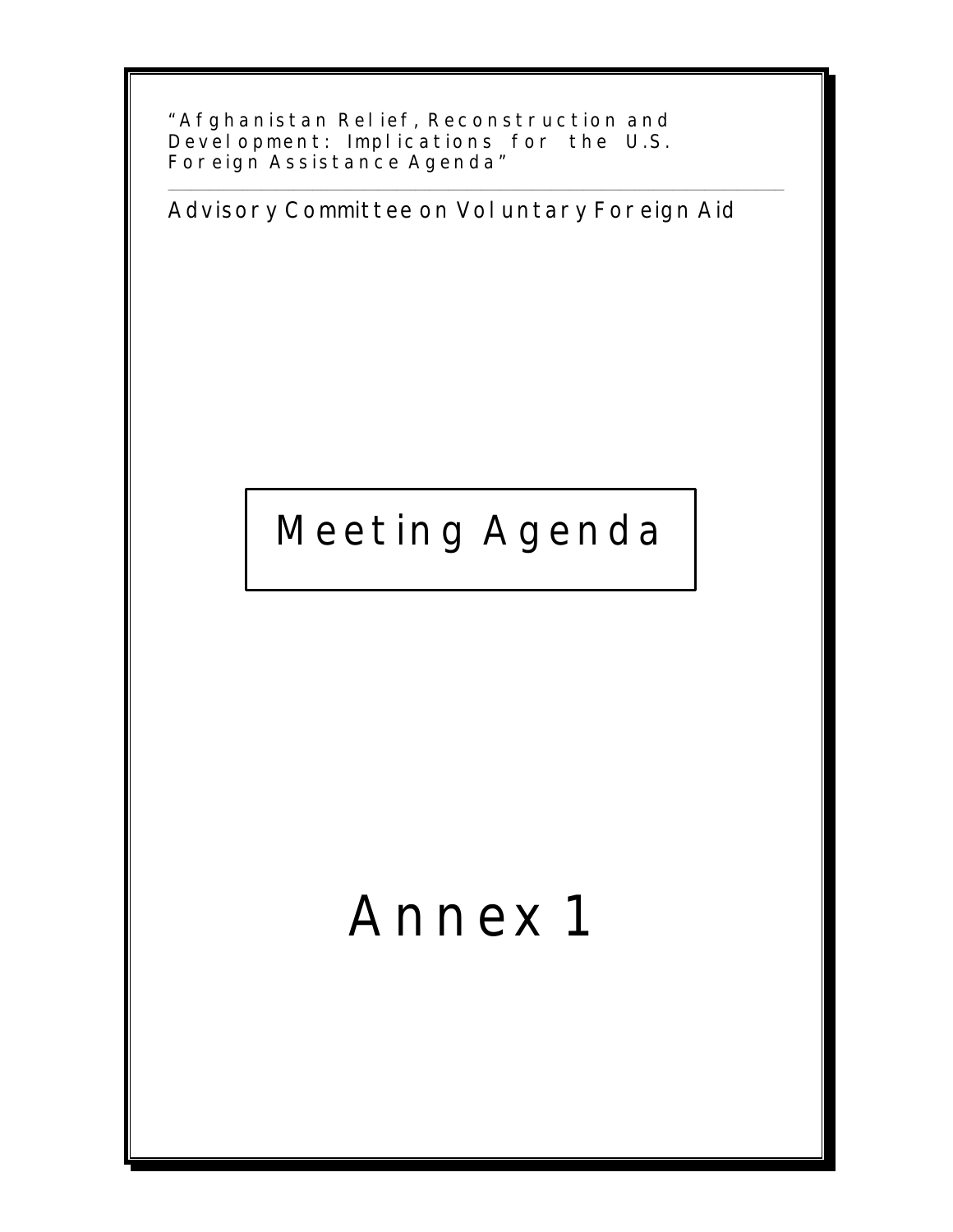## **Advisory Committee on Voluntary Foreign Aid**

## **Public Meeting**

#### **Wednesday, February 20, 2002 9:00 a.m. – 5:00 p.m.**

#### **Grand Hyatt Washington Hotel 1000 H Street, NW Washington, D.C.**

## **Agenda**

## *"Afghanistan Relief, Reconstruction and Development: Implications for the U.S. Foreign Assistance Agenda"*

| 8:30  | Registration, Independence Foyer (Independence Level 5B, 3 Escalators down<br>from Lobby Level)                                                                                                                                                                                                                                                                                                                                                                                                                                                                                                                                                 |
|-------|-------------------------------------------------------------------------------------------------------------------------------------------------------------------------------------------------------------------------------------------------------------------------------------------------------------------------------------------------------------------------------------------------------------------------------------------------------------------------------------------------------------------------------------------------------------------------------------------------------------------------------------------------|
| 9:00  | <b>Welcome/Introduction</b> Independence Ballroom E (Independence Level 5B)<br>William S. Reese, ACVFA Chair                                                                                                                                                                                                                                                                                                                                                                                                                                                                                                                                    |
| 9:15  | <b>Keynote Address Independence Ballroom E</b><br>"Peace and Development in Afghanistan and Central Asia: Long-term<br>Prospects," Andrew S. Natsios, USAID Administrator<br><b>Questions and Answers/Audience Discussion</b>                                                                                                                                                                                                                                                                                                                                                                                                                   |
|       |                                                                                                                                                                                                                                                                                                                                                                                                                                                                                                                                                                                                                                                 |
| 9:45  | "USAID's Response to Current and Future Needs," Bernd McConnell,<br>Director, Central Asia Task Force, USAID Independence Ballroom E                                                                                                                                                                                                                                                                                                                                                                                                                                                                                                            |
|       | <b>Questions and Answers/Audience Discussion</b>                                                                                                                                                                                                                                                                                                                                                                                                                                                                                                                                                                                                |
| 10:15 | <b>Break</b>                                                                                                                                                                                                                                                                                                                                                                                                                                                                                                                                                                                                                                    |
| 10:30 | Panel Discussion: "Linking Relief and Development: Lessons for<br>Afghanistan and Future Crises," Moderator: William Garvelink, Senior<br>Deputy Assistant Administrator, Bureau for Democracy, Conflict and<br>Humanitarian Assistance, USAID; Speakers: Susan Woodward, Professor of<br>Political Science, The Graduate Center, City University of New York;<br>Gene Dewey, Assistant Secretary, Bureau for Population, Refugees and<br>Migration, U.S. Department of State; Sima Wali, Executive Director,<br>Refugee Women in Development; Nancy Lindborg, Executive Vice President,<br>Mercy Corps International (Independence Ballroom E) |
|       | This panel will focus on lessons that would be of use to policymakers and<br>practitioners as Afghanistan moves from relief to reconstruction and long-term<br>development.                                                                                                                                                                                                                                                                                                                                                                                                                                                                     |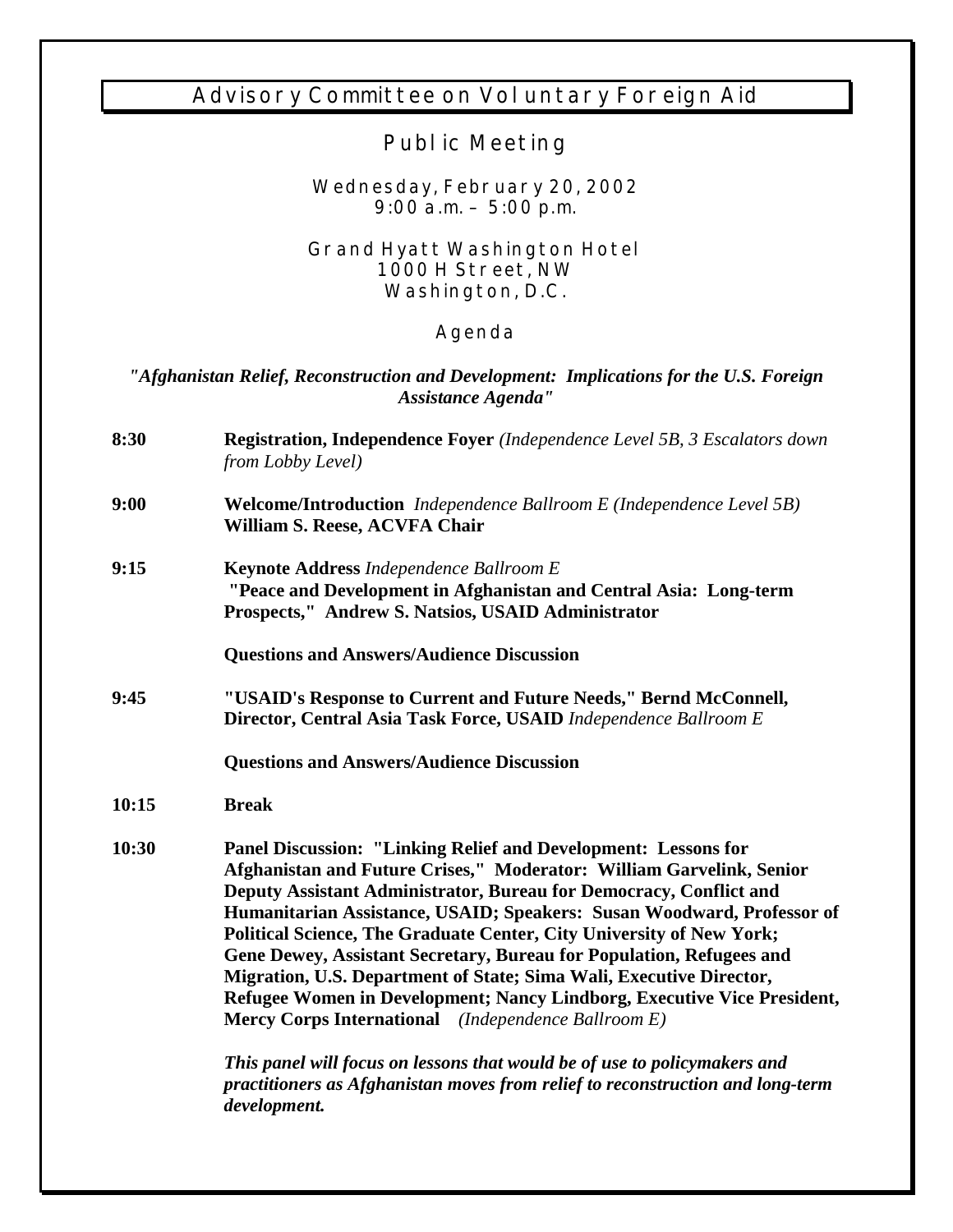#### **Questions and Answers/Audience Discussion**

- **12:00 Lunch** *(Participants on their own)*
- **1:30 Panel Discussion: "The Budgetary Context: How Will Global Needs be Met?" Moderator: Charles MacCormack, Chair, ACVFA Relief and Development Working Group; Speakers: Mary McClymont, President, InterAction; Rodney Bent, Deputy Associate Director for International Affairs, Office of Management and Budget (OMB); Charlie Flickner, Majority Clerk, Subcommittee on Foreign Operations, Export Financing and Related Programs, Committee on Appropriations, U.S. House of Representatives; Peter Smith, Professional Staff Member, Committee on International Relations, U.S. House of Representatives; Heather Flynn, Senate Foreign Relations Committee.**  *(Independence Ballroom E)*

*This panel will focus on the larger context of foreign assistance post-9/11 and meeting global development needs in light of our commitment to the reconstruction of Afghanistan.* 

- **3:00 Break**
- **3:15 Breakout Groups on issues related to Afghanistan:** *These groups flow from the morning panel and are intended to continue the discussion of what constructive, new things need to be done at the policy and programmatic levels to ensure long-term development. Each group will have a moderator/rapporteur and one or two lead speakers to kick off the discussion.* 
	- **1) "Political Dynamics and Governance," Moderator: William Fuller, ACVFA Member; Speakers: Bill Cole, Asia Foundation (recently returned from Kabul); John Blackton, Former Mission Director, USAID Afghanistan**

*Independence F (Independence Level 5B)*

- **2) "Promoting Women's Equality," Moderator: Elise Smith, Chair, ACVFA Gender Working Group; Speaker: Sima Wali, Refugee Women in Development**  *Independence G (Independence Level 5B)*
- **3) "Rebuilding the Agricultural Sector," Moderator: Peter Reiling, ACVFA Member; Speakers: Rolf Campbell, Land O'Lakes; Robert Pelant, Heifer Project International** *Independence H (Independence Level 5B)*
- **4) "Education Sector Reconstruction," Moderator: Dr. Herschelle Challenor, ACVFA Member; Speaker: Sameena Nazir, International Human Rights Law Group** *Independence I (Independence Level 5B)*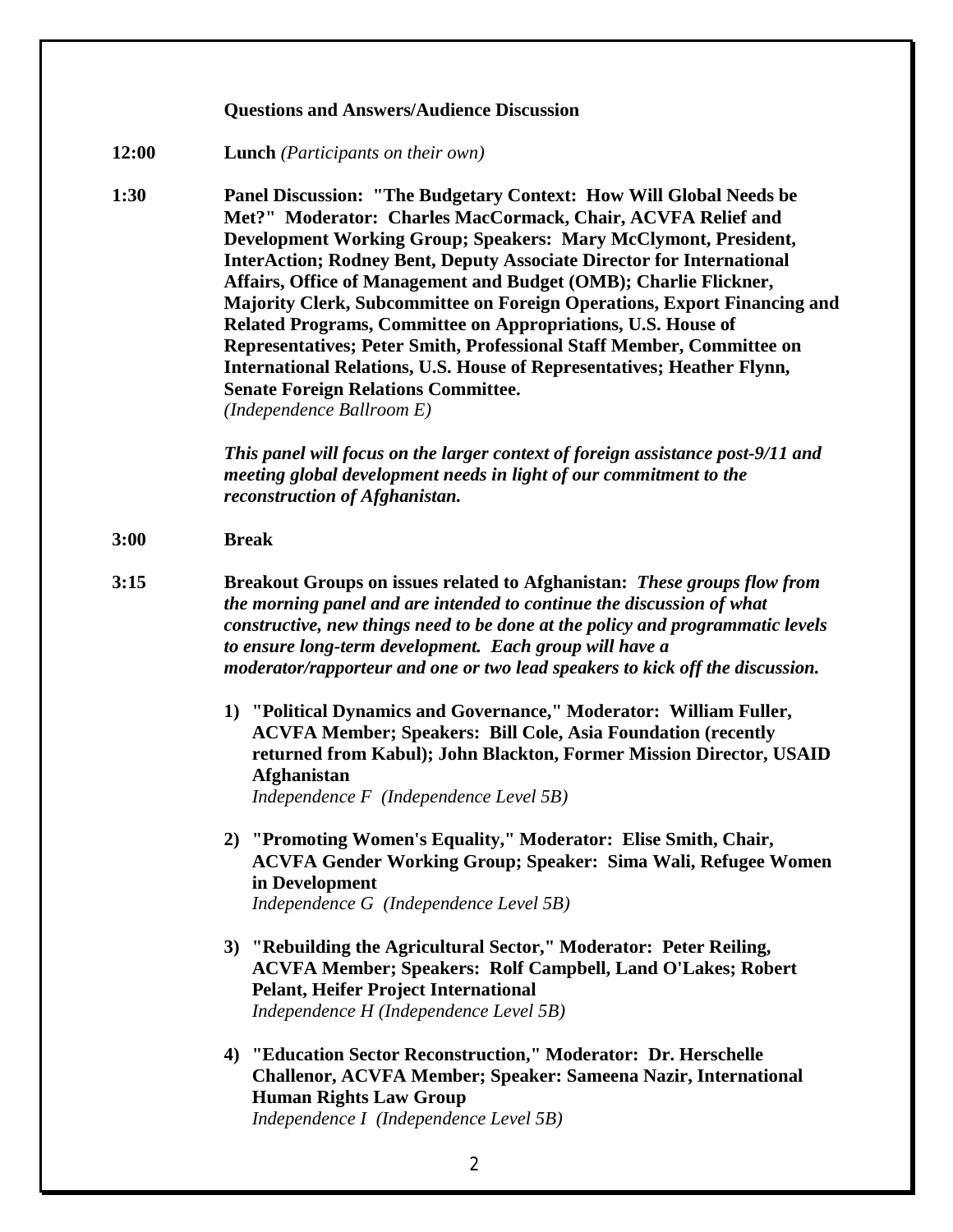- **4:30 Reports from Breakout Groups** *Independence Ballroom E*
- **5:00 Adjournment of Public Meeting**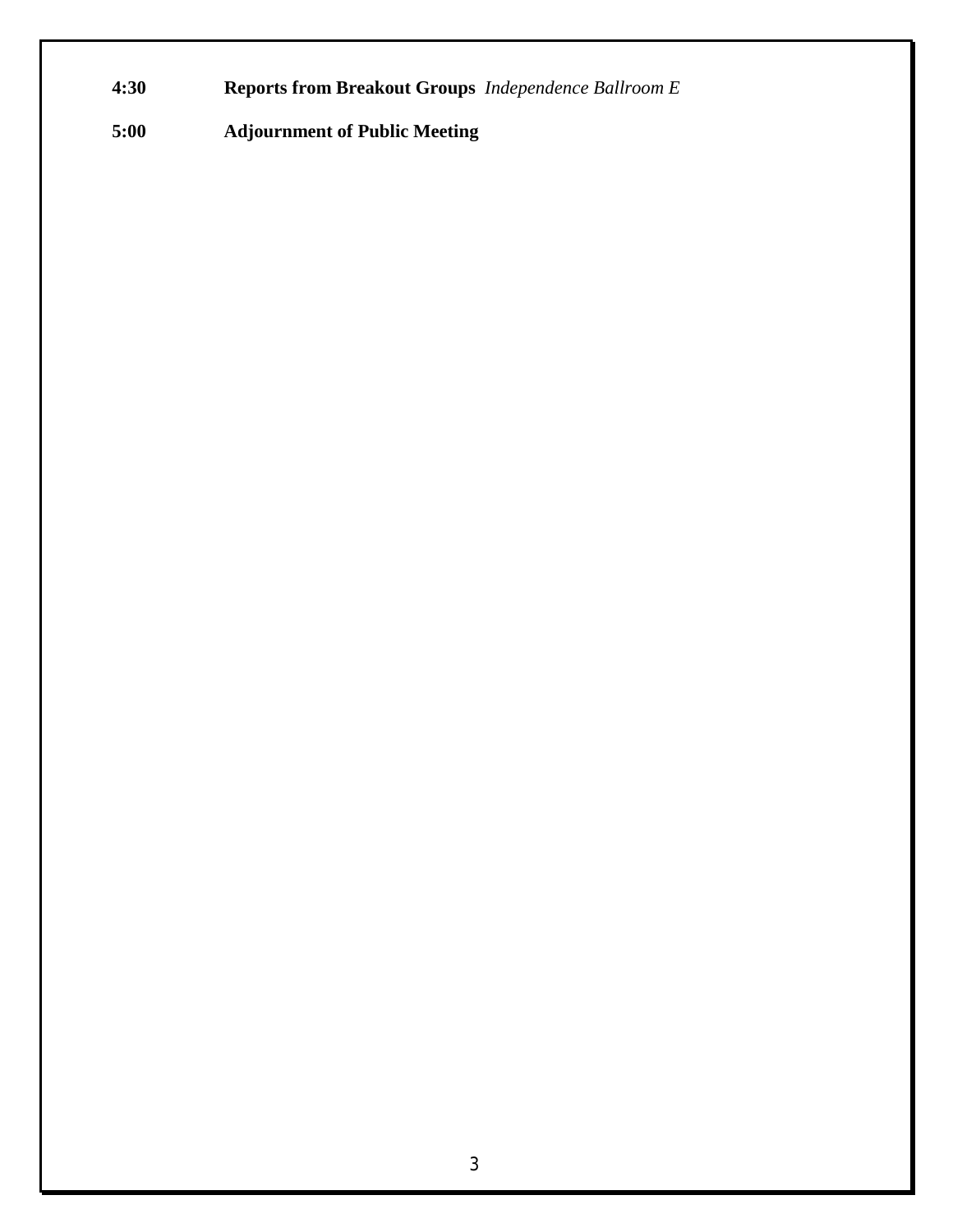**"Afghanistan Relief, Reconstruction and Development: Implications for the U.S. Foreign Assistance Agenda"** 

**Advisory Committee on Voluntary Foreign Aid** 

\_\_\_\_\_\_\_\_\_\_\_\_\_\_\_\_\_\_\_\_\_\_\_\_\_\_\_\_\_\_\_\_\_\_\_\_\_\_\_\_\_\_\_\_\_\_\_\_\_\_\_\_\_\_\_\_\_\_\_\_\_\_\_\_\_\_\_\_\_\_\_\_\_\_\_\_\_\_\_\_\_\_\_\_\_\_\_\_\_\_\_\_\_\_\_\_\_\_\_\_\_\_\_\_\_\_\_\_\_\_\_\_\_\_\_\_\_\_\_\_\_\_\_\_\_\_\_\_\_\_\_\_

## **Breakout Group Session Notes**

# **Annex 2**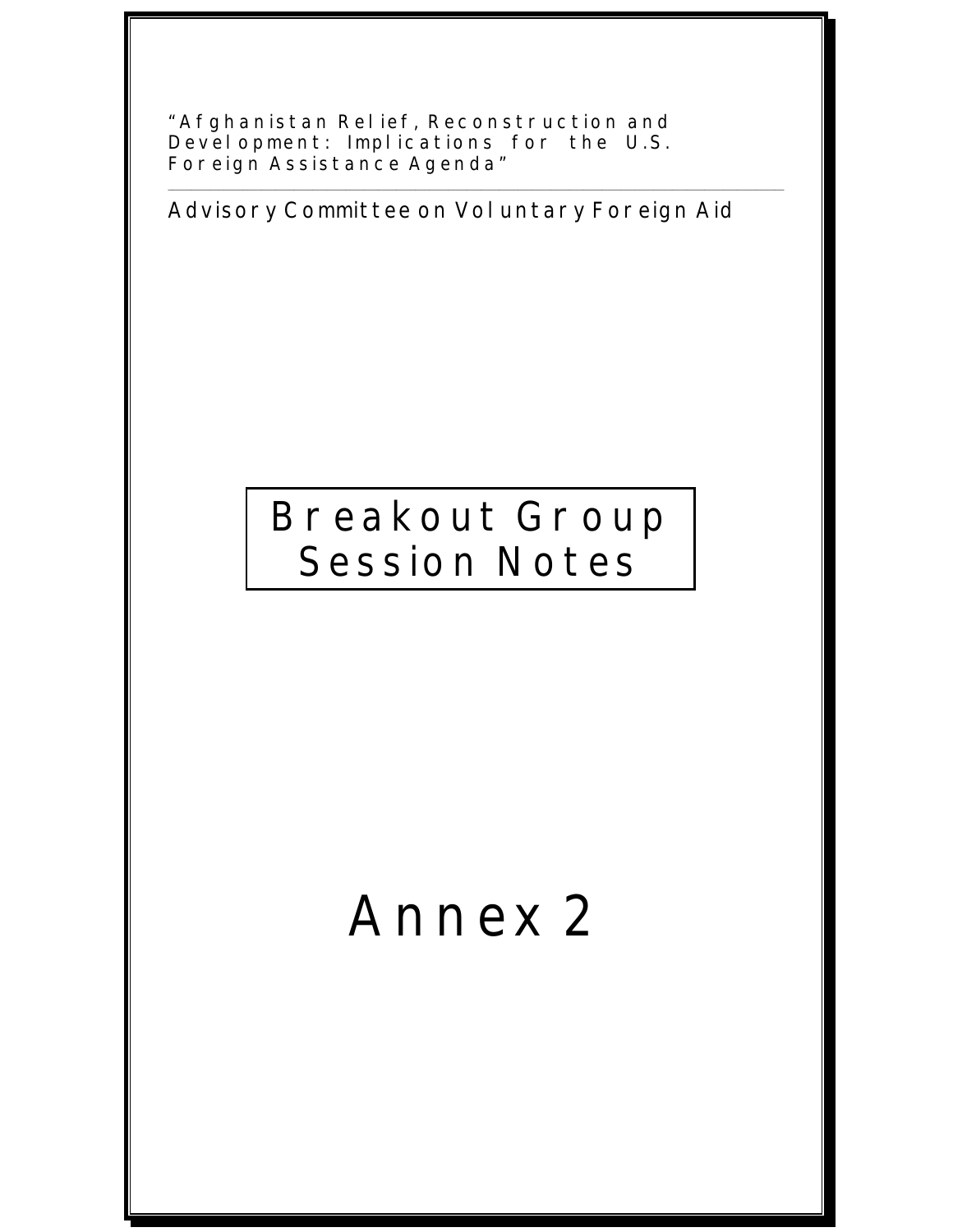## **ACVFA Public Meeting, Wednesday, February 20, 2002**

## **Break-Out Groups on Issues Relating to Afghanistan**

#### **POLITICAL DYNAMICS AND GOVERNANCE**

## **Moderator: William Fuller, ACVFA Member**

#### **Speakers: Bill Cole, Asia Foundation; John Blackton, Former Mission Director, USAID Afghanistan**

**Bill Fuller**: The purpose of this session is to exchange views on the political dynamics in Afghanistan and how it relates to donors.

#### **Questions to be discussed:**

- 1. What is donor/PVO role on issues of governance?
- 2. What is NGO role? What will government look like? Strong vs. weak center?

Mr. Fuller introduced the speakers and reported that Mr. Cole would talk about the political scene and dynamic of politics, and Mr. Blackton would discuss the specifics of different views of politics and what changes could mean for donors and programs in Afghanistan.

**Bill Cole**: Key points to set the political context.

- Bonn Agreement:
	- ! Interim Authority 3 bodies: Karzai's administration, Special Commission, Supreme Court
	- ! The Interim Authority will be in place for six months during which time a loya jirga (national assembly) will be held to choose a new interim government, which will rule for 18 months.
	- ! Two years from the date of convening the loya jirga, free and fair elections are to be held.
- ! Karzai's Cabinet was chosen to represent many interest groups. Under Taliban, little functioned, so now there is little administrative structure in place.
	- ! Interior, Defense and Foreign Affairs Depts. had some base in former government, so they probably function best now.
	- ! Women's Affairs and Reconstruction Depts. have no previous history, starting from scratch.
	- **I** Ministers themselves are doing most of the work.
	- ! Much overlap of responsibilities makes coordination difficult, very confused situation.
	- ! Civil Service Commission, Human Rights Commission also planned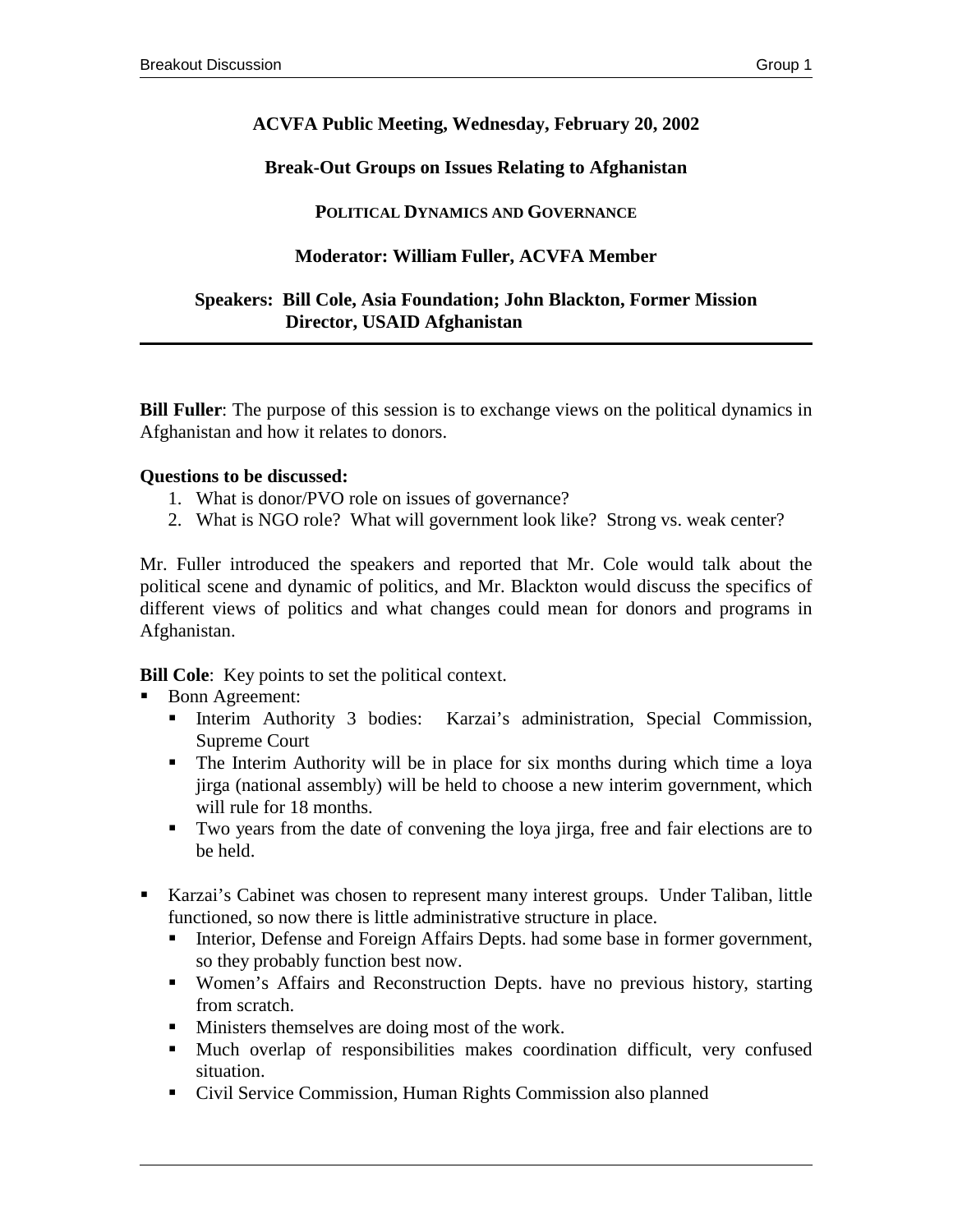- ! **Loya Jirga:** Tasks to ensure fair elections:
	- ! Before the commission has even selected criteria for delegates, etc., warlords are trying to appoint delegates. UN has to step in to help the process. Very difficult to do this without troops and reliable information.
	- ! Ensure worst warlords kept at distance, while remaining transparent and fair in selection of delegates.
- ! **Civil Society:** The development community expects a lot. Afghan NGOs have played a huge role historically, and now much is expected. Most still based outside the country, few see a return anytime soon. Also, tend to be focused on relief activities, and few have the capacity to get involved in government and policy.
- ! **Centralized vs. de-centralized governance:** The reality is that the local power of the central government is already showing signs of fracturing (with help from foreign backers), favoring de-centralized power.

**John Blackton**: Donors, Implementers and Warlords: How to avoid failure with these actors:

Mr. Blackton, who worked in Afghanistan both in the early 1970s and in the1990s, reminded the participants that after 23 years of civil war, Afghanistan has been left in ruins. The new government, if properly construed, however, has the opportunity to create the conditions for a better life for the Afghan people.

Mr. Blackton put forth for consideration of the group some suggestions that others have made regarding how the donors, the PVOs and the NGOs might choose to operate in the Afghan political context. He emphasized that he did not agree with these suggestions.

First, Anatol Lieven, a British historian who covered the region for the *Financial Times*, and has more recently been a fellow at the U.S. Institute of Peace and at Carnegie has argued that:

"The melancholy truth is that for the foreseeable future, Afghanistan cannot be governed, either by the "international community" or by Afghans themselves. It can at best be managed to prevent a renewal of conflict and give ordinary Afghans the chance to restart basic economic activities with some security-trade, markets, the restoration of irrigation systems in the countryside and so on."

In the January issue of *Prospect*, Lieven stated (also quite wrongly):

**"**To describe Afghanistan as medieval is an undeserved compliment to its darkage tribal structures. Even in the 1950s modernization didn't touch people outside the cities. Western-backed democratic state building is not an option; the best we can hope for is an era of unsupervised peace."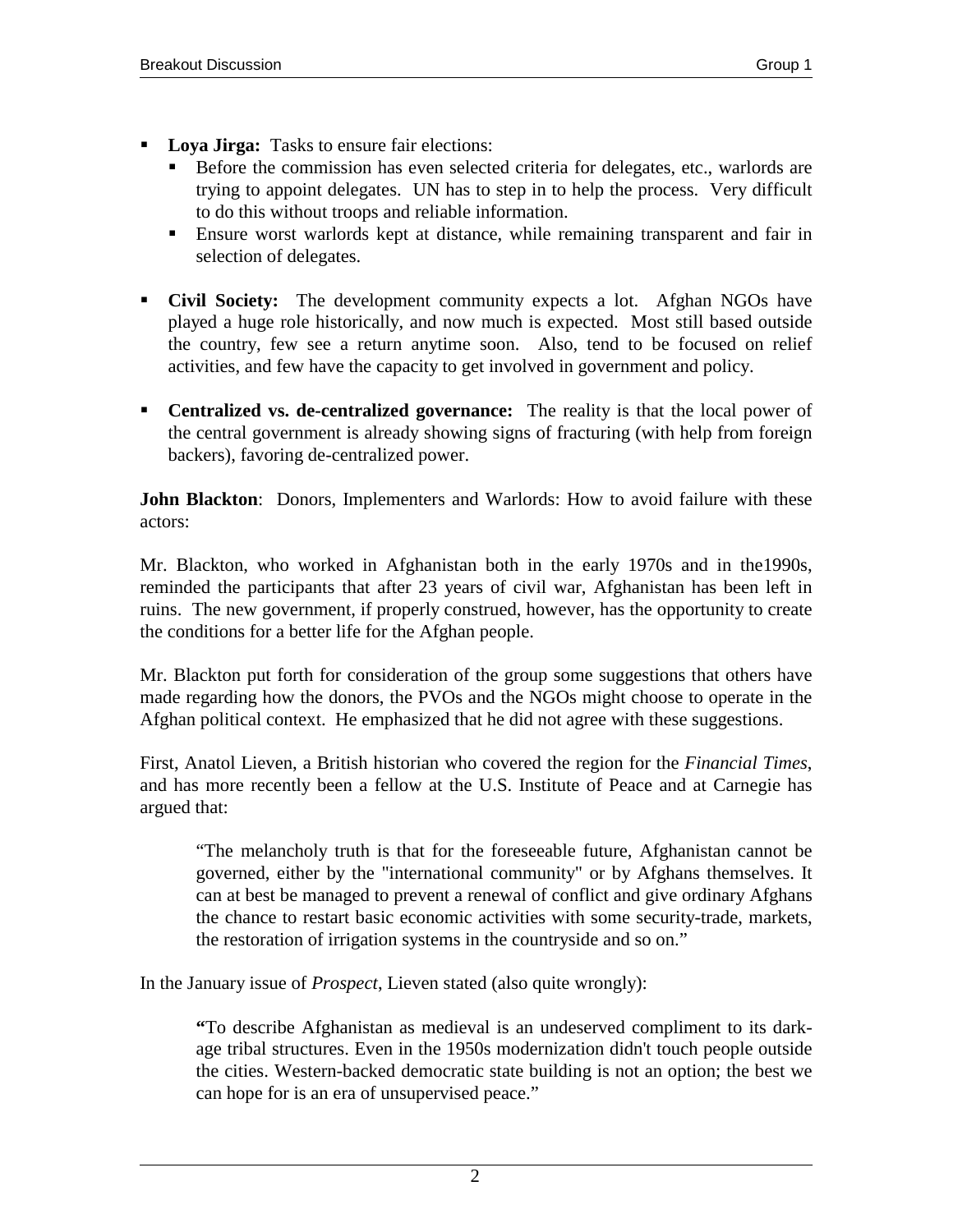Second, a very experienced development analyst with extensive African experience, Marina Ottaway at the Carnegie Endowment, has suggested that

"The existence of a highly decentralized, quasi-medieval system necessitates that the international community embrace the second, more realistic path to reconstruction in Afghanistan.

This reality requires that the international community embrace the following strategies:

- 1) Abandon the unrealistic idea of building a strong central government. Instead, define the minimal tasks that must be performed by the central government and accept that warlords and tribal leaders will control the rest. Provide an international presence to ensure Kabul's status as an open city.
- 2) Work with warlords, despite their odious nature, in a pragmatic way that acknowledges their firm entrenchment in the Afghan power structure. Formal structures to maintain liaisons between warlords and donors will be necessary to ensure, for example, that aid is adequately distributed in areas where the interim government lacks enforcement authority."

Mr. Blackton emphasized that both of these writers are wrong. From the beginnings of the modern Afghan nation after the treaty of Rawalpindi in 1919 until the Russian Invasion at the end of the 1970s, Afghanistan experienced increasing degrees of constitutionalism, limited representative government and modest but not inconsequential programs of social and educational modernization.

Viewed in the aggregate over this half century, the slope of progress was positive. Viewed under a microscope, the positive slope was the usual statistical summation of a range of volatile ups and downs - but one in which the "ups" outbalanced the "downs" over time.

Whenever the steepness of the slope was increased too fast - for example when King Amanullah sought to import Attaturk's reform package from Turkey in the late 1920s there was harsh political backlash from the keepers of conservative custom - the Khans, and the leaders of the most powerful tribes. For all that, however, Afghanistan gradually took on the trappings of a nation state moving from an unrestricted monarchy to a constitutional monarchy to a somewhat parliamentary monarchy to an autocratic and somewhat constitutional republic. At the end of this period in the mid-1970s, more than half the students in the University were women. More than half of the civil service (counting all the clerical and administrative positions) was female.

Equally importantly, relatively robust patterns of relationships between the center and the periphery had been established. Afghanistan was not Bismarck's Germany, but it was not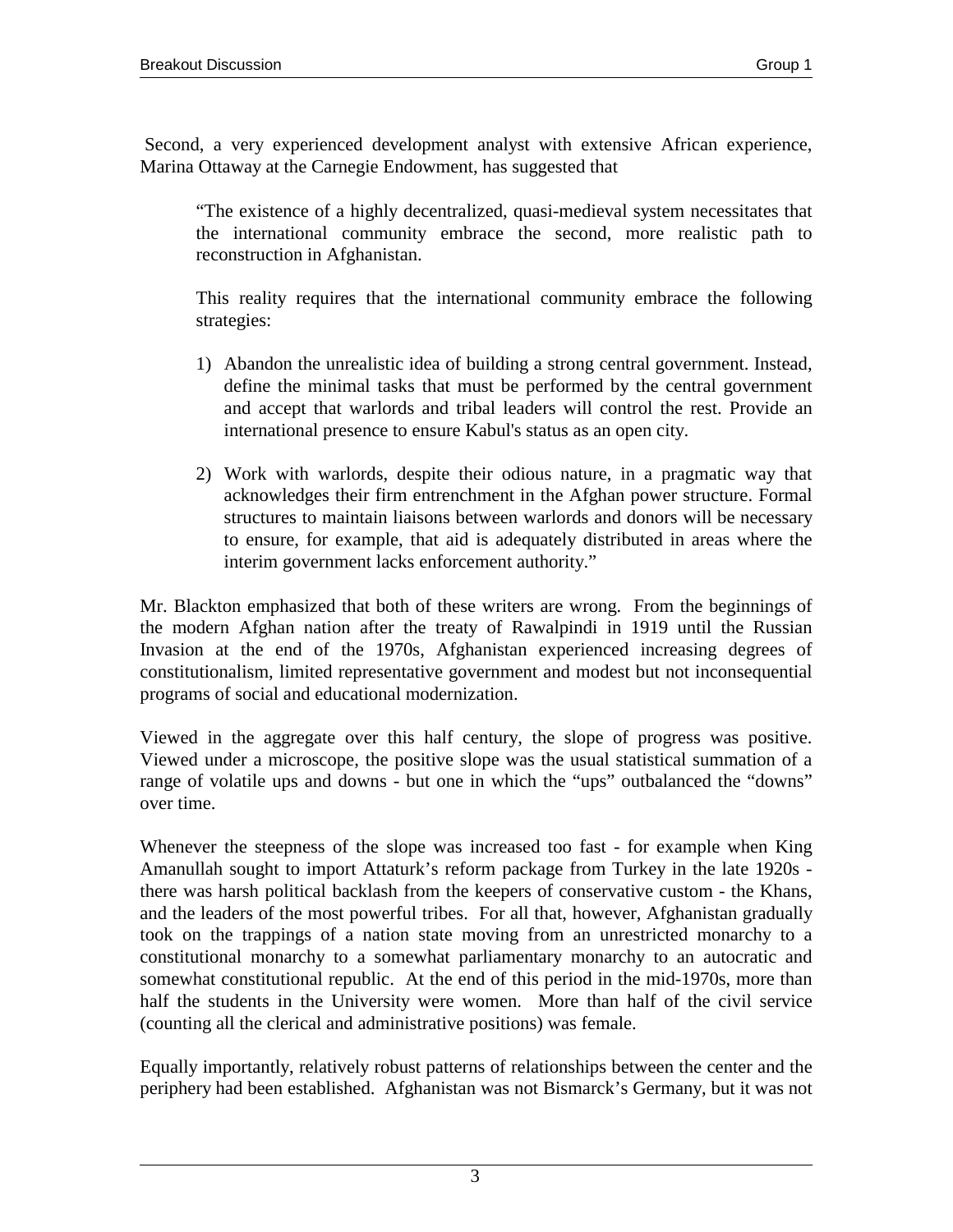a tribal warlord state. In areas like health, education and the national gendarmerie, the writ of Kabul was considerable. In realms like justice, the balance was more complex with modern civil and criminal codes well established in the urban courts, while most rural legal disputes were still being settled by a mixture of tribal and customary law lightly influenced by the national judicial codes.

The trend in the early and mid-1990s among donors and development programmers to work through warlords meant in the long run that national programs of public health or primary schooling declined, with a resultant decrease in the aggregate levels of health and education.

Mr. Blackton reaffirmed that Afghanistan is not a medieval and ungovernable society. It is an ethnically and tribally complex society that has proven that it can achieve moderate levels of governance. He made a number of recommendations for donors and implementers:

- ! Donor assistance should be planned (by the donors) and executed (by the implementing agencies) in ways which strengthen the hand of the central government - which will continue to be a relatively weak hand, but which needs help, not hindrance, from the foreign aid world.
- ! The donors should very strictly avoid direct donor dealing with the warlords unless they happen to enjoy formal positions of governance - for example, as real provincial governors appointed by Kabul.
- ! The program implementers will have to work with warlords in many cases, but they should do so in ways that do not formalize and legitimize the warlords any more than necessary. Specifically,
	- ! NGOs will probably have to sit down with Ismail Khan or his henchmen (none of them have many hench-women) to work out an immunization protocol for western Afghanistan.
	- ! NGOs should not give Warlords Sherzai, or Dostom or Ismail Khan signoff authority on primary school textbooks and curriculum as they used to enjoy in the cross-border aid program.
	- ! NGOs will need to coordinate travel plans with warlords at times to ensure the safe passage of staff.
	- ! NGOs should not pay 10% of the aid commodities as a safe passage fee; large donors should support the NGOs' position on this.

Mr. Blackton cited examples from his experience in Afghanistan of the tension that can exist between day-to-day program goals and foreign aid principles. For example,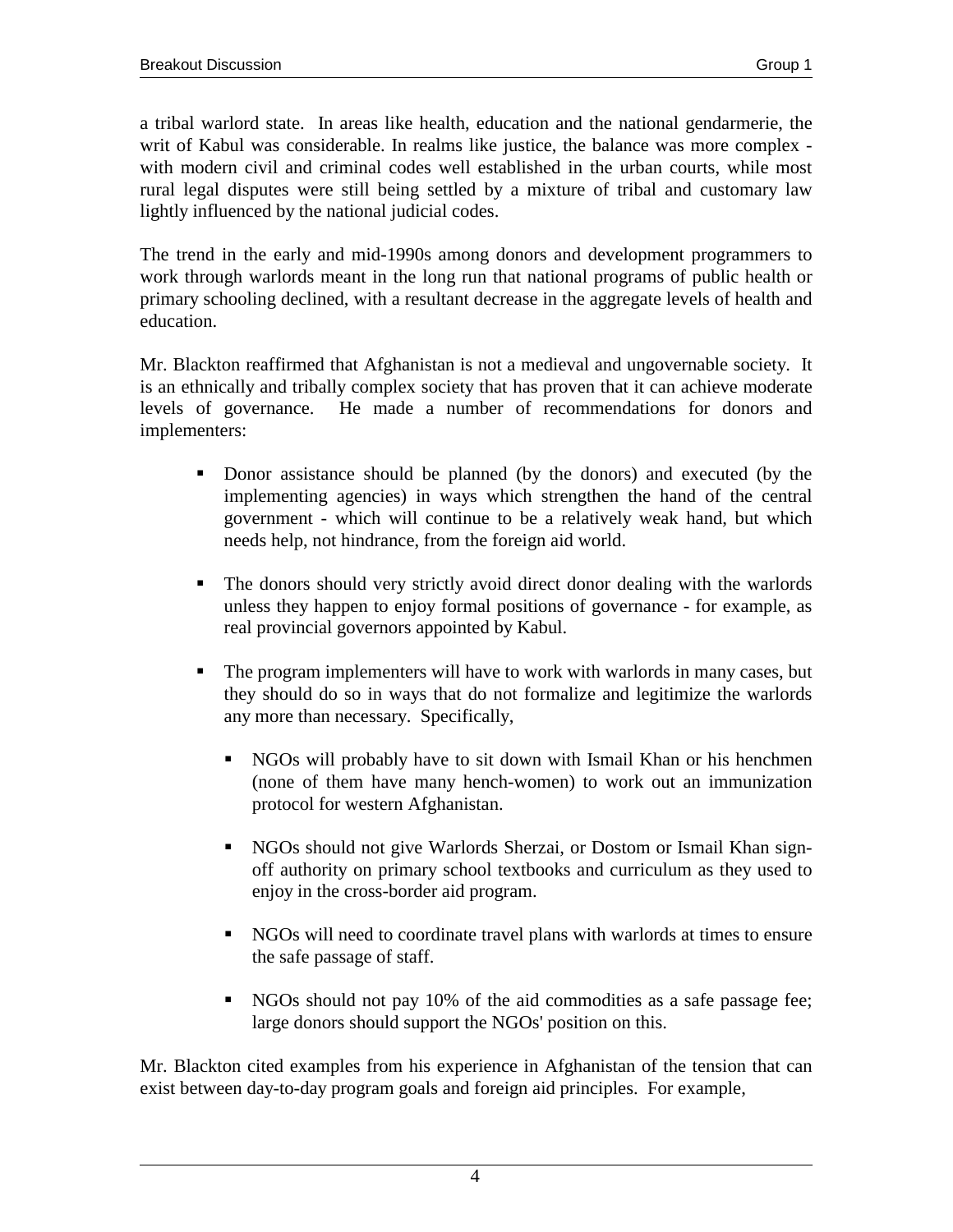- ! More babies can be reached with well-baby materials if an NGO cooperates with warlords;
- ! By letting a warlord take out a few offending pages that talk about girls at work from the primary school readers NGOs can obtain support for community based road and irrigation projects.

The correct response to these tensions is to say "NO." Of course, this is an oversimplification. The realities on the ground are always more shaded and complex. But the underlying concepts are important:

- ! The large donors must take great pains to structure the assistance in consort with the government in Kabul. Andrew Natsios has promised that USAID will do this.
- ! The implementers on the ground will make some day-to-day accommodations with the illegitimate regional political powers, but they must look to the big donors to back them up in drawing clear limits to those day-to-day accommodations. USAID's leadership has promised today that they will do this.

 History won't judge this period by the success or the failure of any particular development project or any set of projects. It will judge this period by whether or not Afghanistan has returned to the modest, but positive slope of progress on the path to constitutionalism and social and cultural development.

Each of you, each of us --- will play some small part in shaping that historical judgment.

## ! **Floor comments:**

- **Ron Johnson, RPI:** If donors won't payoff warlords, then someone will have to provide benefits to warlords, could be central government. If these are the only two choices, then we must try and do the least damage and preserve the central government. But delivery of services will be done well below central government. Ministries will be resource providers, but not implementers. Overlay this with issue of warlord powers—they will have a role.
- **Iohn Blackton:** As an example of operating under these conditions, here are three theoretically different ways to paying teachers: (1) USAID or other donor could provide funding to Ministry of Education, and they will deliver paychecks; (2) Khan says to Karzai, "Trust me. I'll pay them if you give me the money"; or (3) CARE or CRS (large PVOs) will be on the ground and pay teachers themselves. This will not empower anyone. Afghanistan is one of the highest per capita recipients of foreign assistance. Used the Cold War to run government off of donor resources.
- **Bill Cole:** Three points: (1) The resource will be there; (2) There is a necessity of commanders to lead locals. You want to work with the Ministries to deliver resources locally and build local image of the central government having the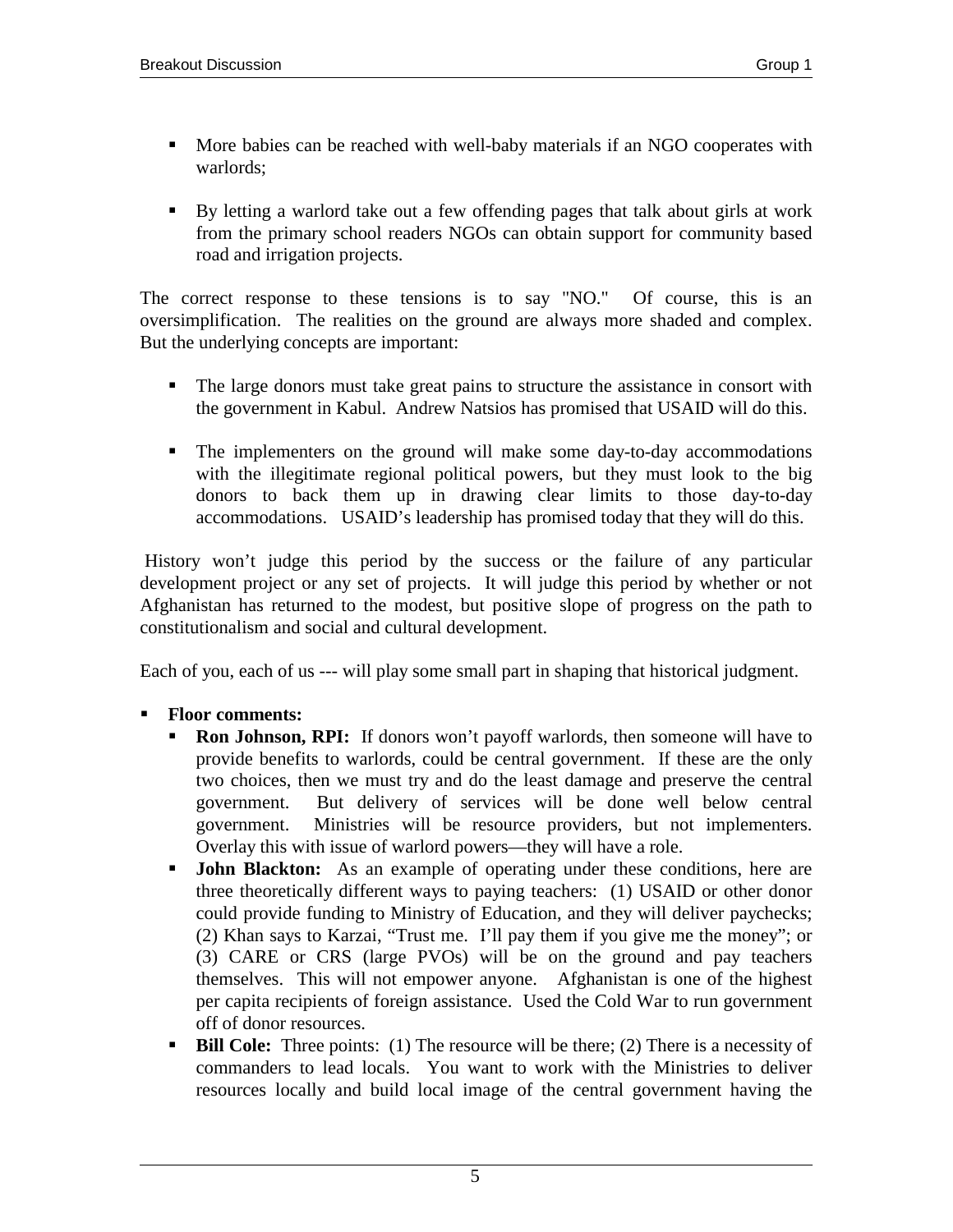ability to deliver services locally; and (3) The UN is there now to negotiate with warlords. This capacity needs to be transferred to central government.

- ! **Audience Question:** Any needs for technical assistance to the central government?
	- **John Blackton:** The needs are limitless. They need working ministries, need police academies, need financial advice on dealing with donors....etc.
	- **Audience:** Government is not the same as Governance. What is the prospect for democratic governance in Afghanistan?
	- ! **Bill Cole:** They need beginnings of legitimate economy...good first step. Democratic process is unrealistic at the moment. We just can't use categories like this yet. Where will Rule of Law fit in?
- ! **Question:** How can we plant initial seeds to take first steps? Is there a plan for what Afghanistan will look like in 5 years?
	- **John Blackton:** There is some space for PVOs/NGOs in helping to keep locals informed and involved in the process. And traditionally in Afghanistan, the big issues have been taken down to the grassroots level for votes.
- ! We need to use the lens of ethnicity. How to do this?
	- **John Blackton:** We need to be careful as Americans about this. It's more complicated than ethnicity. Issues are also what families, clans, town/valley are you from. Also Sunni vs. Shiite. It's just one part of a very complicated story. Afghans understand this much better than we do.
	- ! **Bill Cole:** In an Afghan traditional Shura, everybody who matters is represented. Things are arrived at through consensus, not vote. They work to make sure everyone gets something out of a deal.
- ! **Judy Gilmore:** Is there a role for NGOs in strengthening the state?
	- **John Blackton:** Yes, for example in influencing school curriculum, not just service delivery. Must be a PVO/NGO marriage.
- ! **What are the security needs for any of this development to happen?** The Germans are leading the establishment of civilian security and the U.S. is doing the army. What do we know about civilian security? As far as donors are concerned, nothing has happened on the ground. Only promises.
	- ! **Bill Cole:** The Police are ex-troops left in Kabul mixed with British and German soldiers. There are not many guns, because you have to have a real reason to carry one. In the rest of the country, new commanders have re-emerged to fill the vacuum. Violence comes when warlords confront each other for control. It will probably get worse before it improves.
- ! **Jim (audience):** worked with USAID in Afghanistan in the 1960s. Nathan Associates got USAID to train economists, financiers, etc. for the Ministry of Planning. And despite the loss of intelligentsia, they were gradually accepting of Asia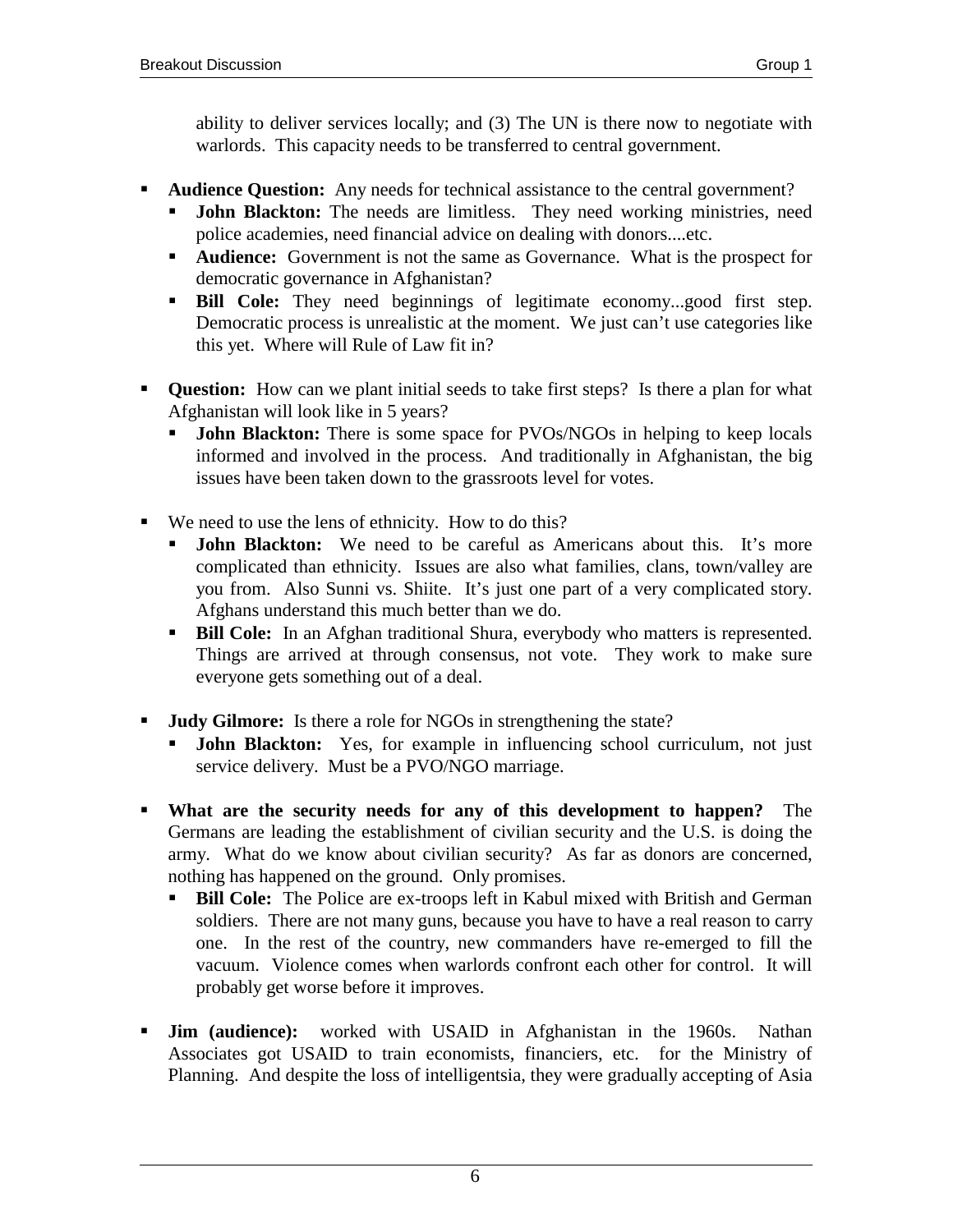Foundation to advise in law and Ministry of Commerce. Very successful, had manufactured products on the world market. This shows the capability of Afghans.

! Loya Jirga coming along very well. Will determine what next government will look like. Nobody knows what will come out. Will government change totally?

## ! **Distinctions between donors and implementers:**

- ! Will we get a summary of what NGOs think they will need from USAID to be effective?
- **John Blackton:** You need to agree on common standards, so as not to "carve up fiefdoms and become PVO warlords". There needs to be constant dialogue.
- **Bill Cole:** USAID will have a role in helping implementers stand up to warlords. Is USAID willing to enforce sanctions against those that do cut deals with warlords, even if it brings results?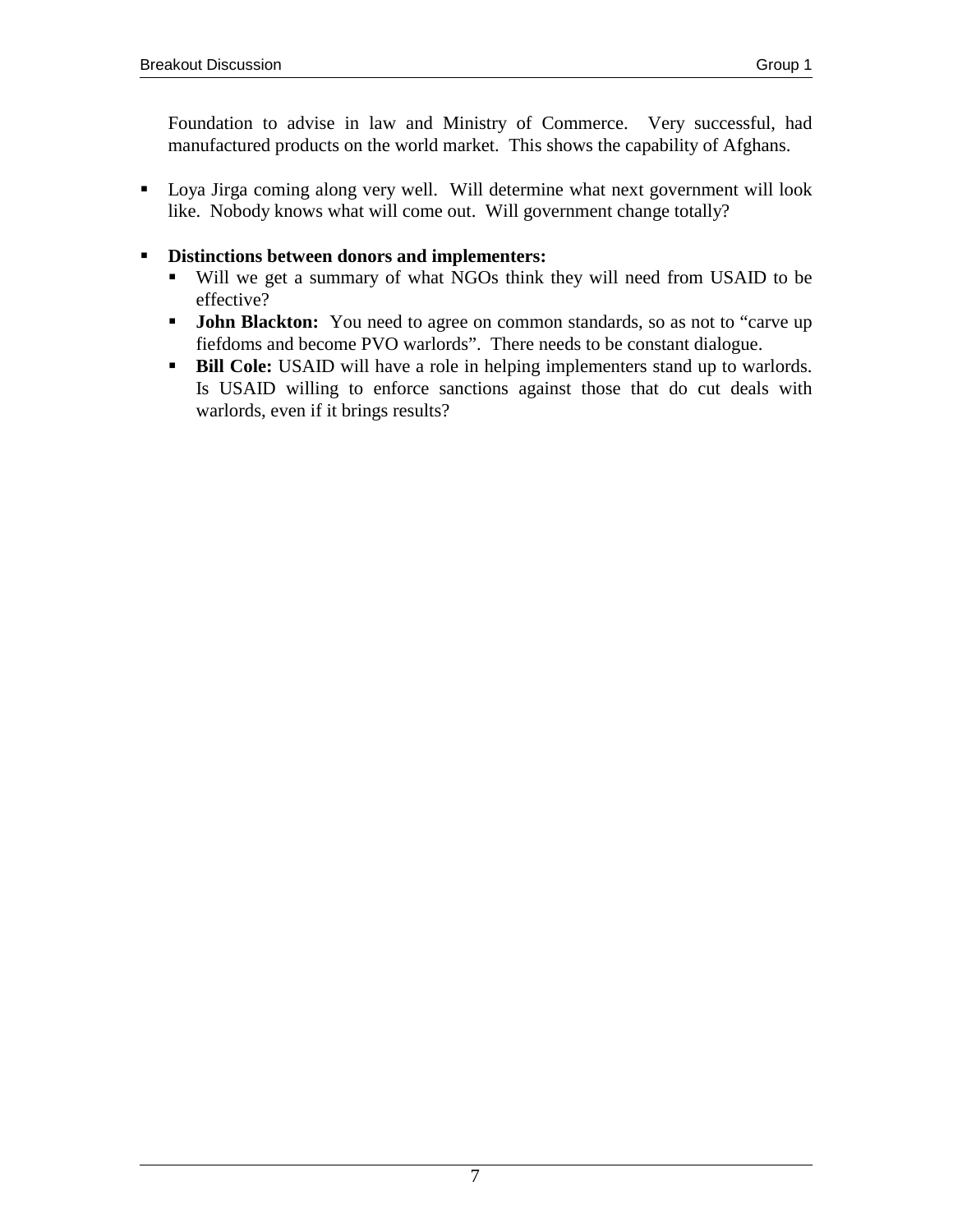## **ACVFA Public Meeting, Wednesday, February 20, 2002**

#### **Break-Out Groups on Issues Relating to Afghanistan**

## **PROMOTING WOMEN'S EQUALITY**

## **Moderator: Elise Smith, ACVFA Member, Winrock International**

## **Speaker: Sima Wali, Executive Director, Refugee Women in Development**

#### **Elise Smith:**

- ! What can be learned from Afghan women?
- ! How can USAID and NGOs help with gender integration?
- ! How best can organizations be involved with shaping women's roles?

#### **Sima Wali:**

- Some statistics on Afghan women:
	- ! One woman dies every thirty minutes while giving birth
	- ! 70% of all diagnosed tuberculosis cases occur in women; this is the highest TB rate in the world
	- 80% of women can not read or write
	- ! Women's suicide rate increases by the day

Given these dire statistics, what can be done to assist Afghan women? Women must be viewed as resources for development. The needs of those who suffered disproportionately during the war must be taken into account in development programming. There are Afghan non-governmental organizations (NGOs) that have been providing critically needed services during the difficult times. Refugee Women in Development works with Afghan women and men at the grassroots level, focusing on capacity building, empowerment, and leadership development.

Support for the Afghan Ministry of Women's Affairs (MOWA) is essential to ensure that women's rights and access at the highest levels are safeguarded. The new head of the MOWA, Dr. Sima Samar, has requested technical assistance to develop a mandate for Afghan women. Women must play a key role at all levels of government to ensure gender mainstreaming.

Afghan women must understand their rights within Islam and receive information on international human rights and humanitarian laws and standards. Imparting knowledge on Islamic *Sharia* is a must for women who want to use Islamic and cultural traditions as arguments to support their position on women's empowerment in all sectors of society.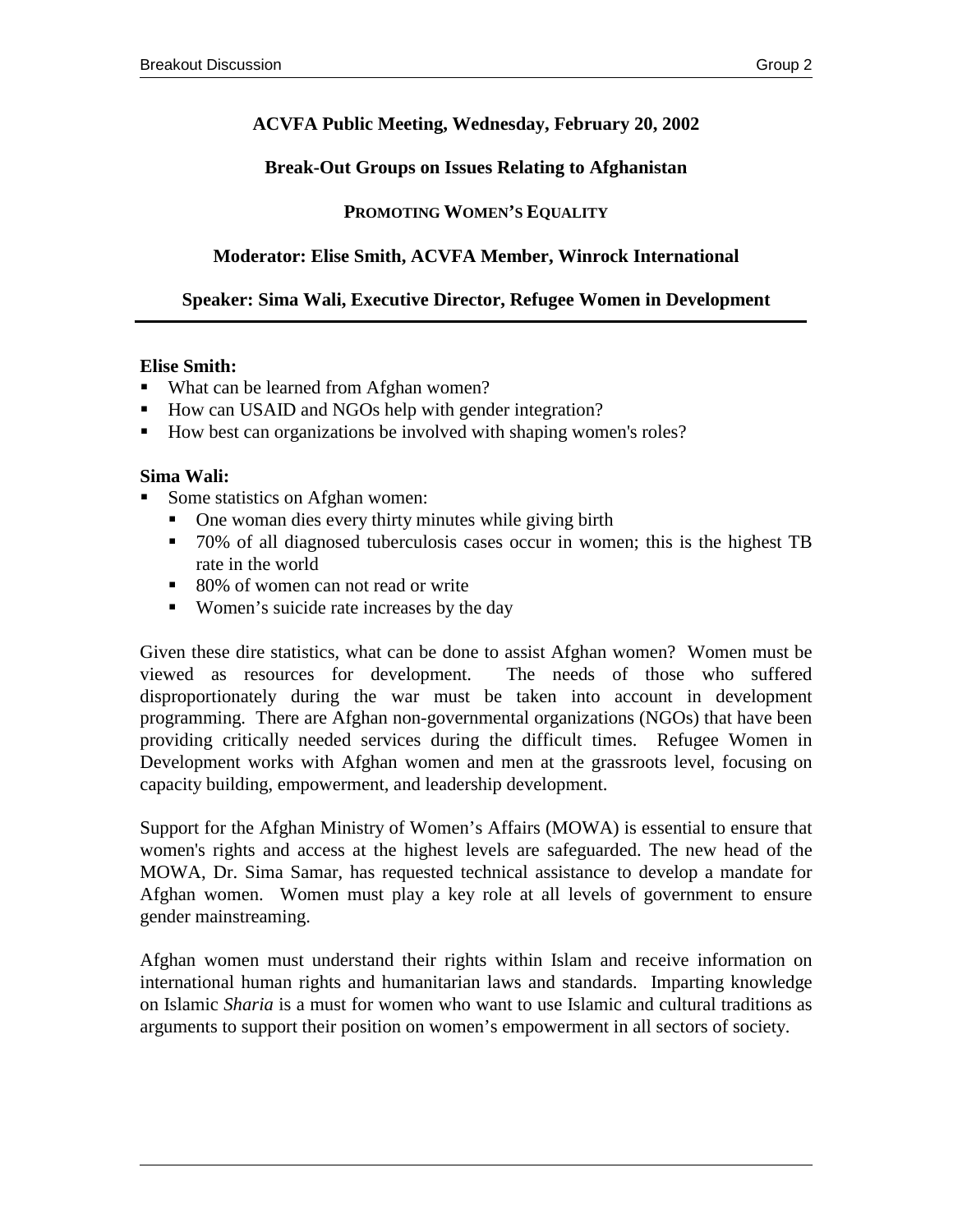Foreign experts need to rely on Afghan counterparts to acquire the facts and gain a comprehensive understanding of the region. Changing the attitudes of Afghan men through educational programs will facilitate gender integration.

## **Suggested strategies for improving the status of women:**

- ! Support the Ministry of Women's Affairs, the Afghan Interim Authority and the representation of women at the loya jirga, pushing for gender equality in the new Afghan Constitution.
- ! Provide the MOWA with the resources its needs to do the job.
- ! Appoint Afghan women as deputies in key government ministries.
- ! Reestablish the Afghan Women's Institute.
- ! Develop key indicators and statistics to guide programs and policies.
- **•** Provide leadership training to Afghan women and their NGOs.

Longer-term strategies:

- ! Ensure gender equality in the Constitution, civil and customary laws.
- ! Educate women about their rights within Islam and international laws.
- ! Rebuild civil society institutions with particular attention to vulnerable groups.
- ! Provide institutional and individual technical assistance and direct funding.
- **Coordinate partnership between international and Afghan women-led NGOs.**
- ! Empower Afghan women by involving them as decision-makers at all levels of government and international organizations.

## **DISCUSSION:**

**Ms. Smith:** What other recommendations would the group make to USAID to help carry out its mandate for women in development in Afghanistan?

**Ms. Wali:** USAID can play a key role in ensuring that the cadre of civil society Afghans, particularly Afghan women's groups, and their institutions are transferred to Afghanistan. U.S. NGOs must be held accountable for developing Afghan counterparts and leaving them with enhanced skills to carry on the work of rebuilding their country. Ms. Wali suggested that U.S. NGOs be required to designate at least 30% of their budgets for grants to Afghan NGOs.

**Participant:** As women's organizations have grown over the years, USAID has developed grant programs to supply financial support. Would such a program be applicable?

**Ms. Wali:** Initiatives to support the work of Afghan women-led NGOs and, to strengthen their capicity will be very important.

Participant: Is there a database to match U.S. PVOs with groups in Afghanistan?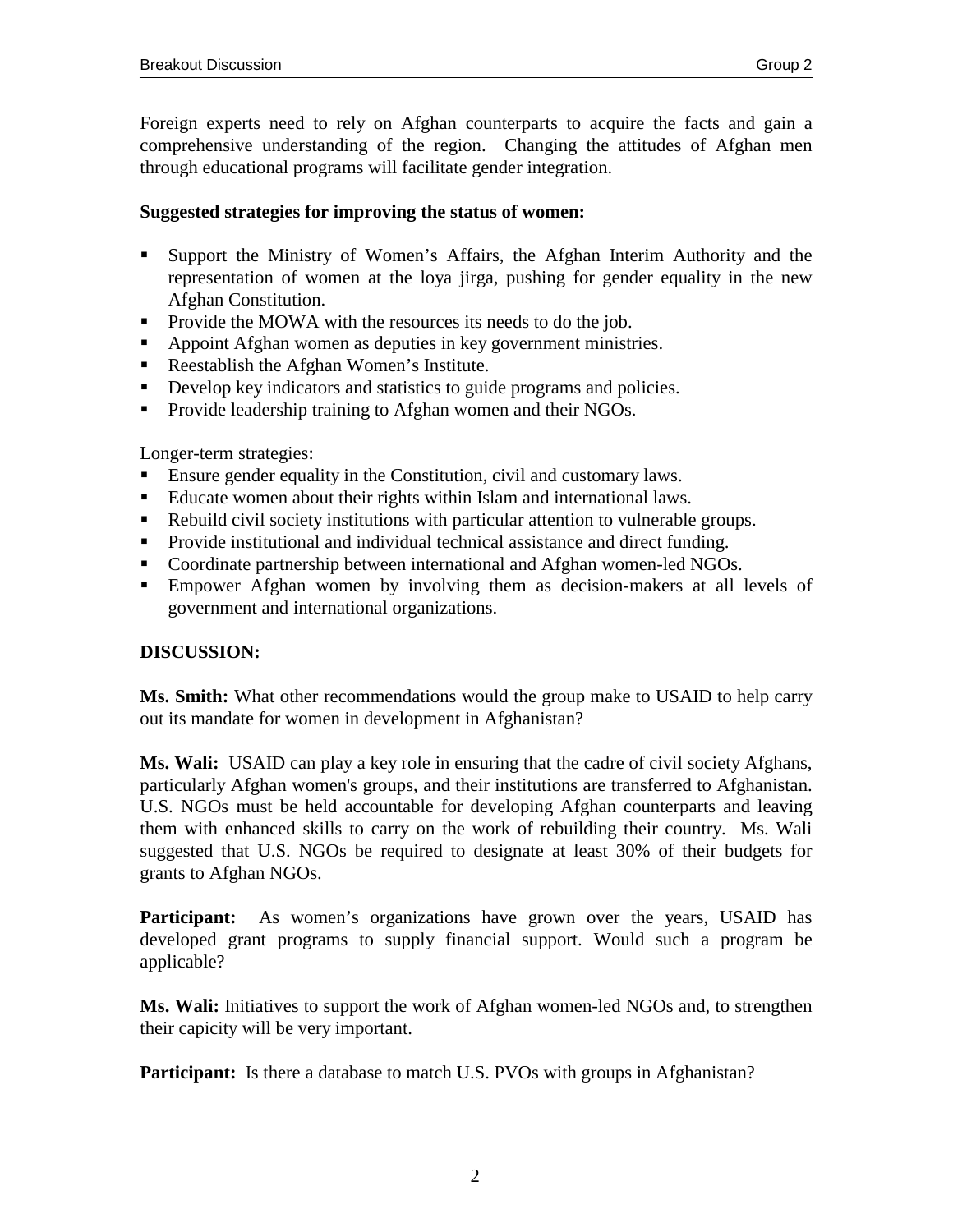**Ms. Smith**: I am not aware of any. [Editor's Note: The International Organization for Migration has a database of Afghan expatriate professionals willing to work in the reconstruction of Afghanistan that matches individuals with vacancies on projects in Afghanistan. The database can be accessed at [http://www.iom-rqa.org/.](http://www.iom-rqa.org/) USAID also has a database at [http://www.usaid.gov/about/afghanistan/volunteer.html.](http://www.usaid.gov/about/afghanistan/volunteer.html)]

**Participant:** At the Tokyo conference, it was suggested that an office be established in every province to facilitate women's programs. However, funding from UNDP is not sufficient to do this. Are there other options for funding?

**Ms. Wali:** For the transfer of knowledge to be successful, information technology and communications resources need to be integrated into development programs. This will help to facilitate the participation of women in rural areas.

**Participant:** Afghan women's understanding of Islam is important, but it appears a reeducation in the attitudes of both genders is an immediate need. This reshaping can bring about development in the right tone.

**Sima Wali:** Afghan women must upgrade their knowledge of *Sharia* and women's rights within Islam and international laws. Gender mainstreaming must be taught and enforced in schools and in the government. The UN must play a key role in the reshaping of male attitudes.

**Participant**: Reproductive health education is essential.

**Participant:** Women FBI and police officers should be sent to help Afghan women combat daily violence.

**Sima Wali:** Security is a prerequisite for development. Chairman Karzai is receptive to promoting gender equality.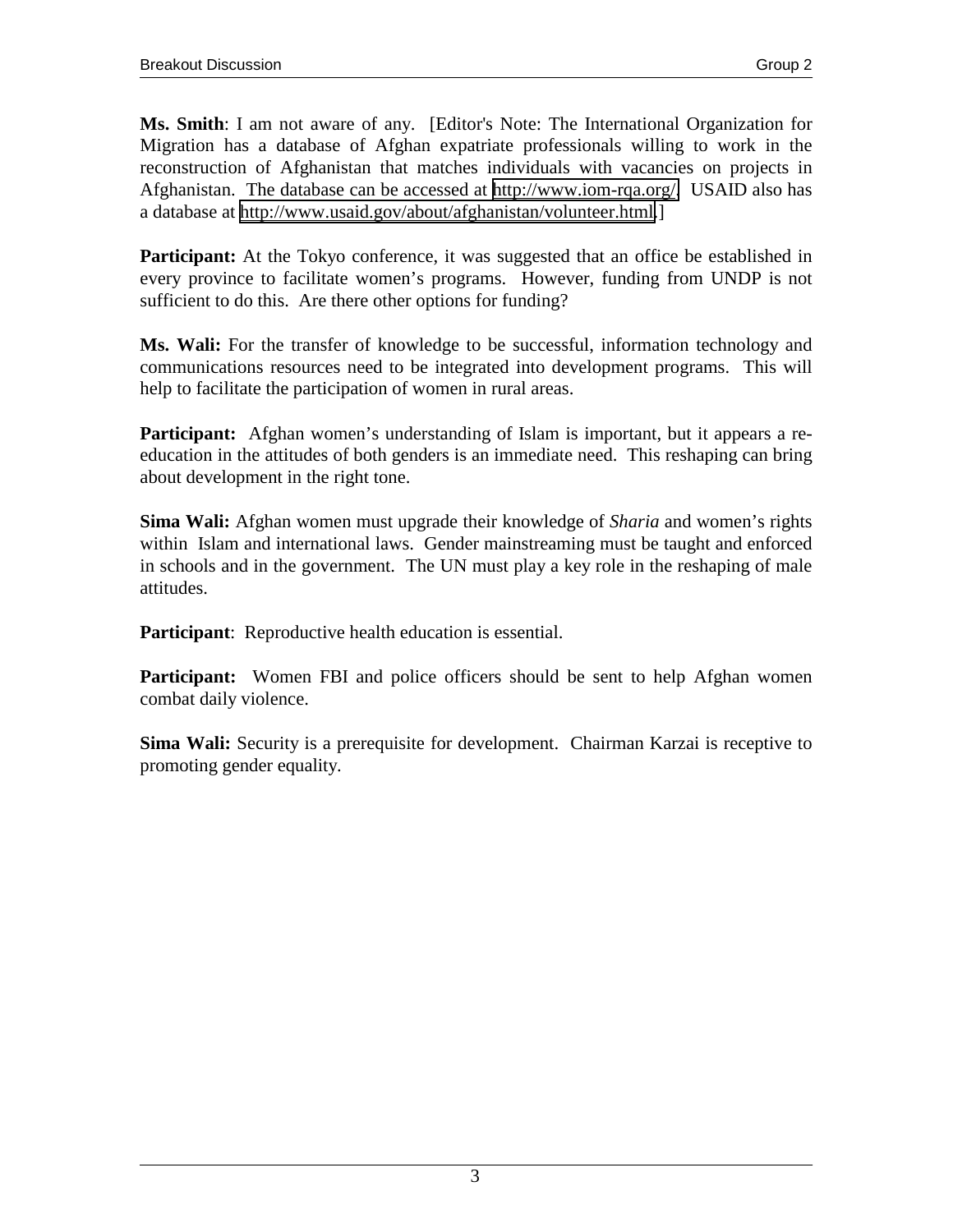## **ACVFA Public Meeting, Wednesday, February 20, 2002**

## **Break-Out Groups on Issues Relating to Afghanistan**

## **REBUILDING THE AGRICULTURAL SECTOR**

## **Moderator: Peter Reiling, ACVFA Member**

## **Speakers: Rolf Campbell, Land O'lakes; Robert Pelant, Heifer Project International**

**Mr. Reiling:** The purpose of the breakout session is to discuss the issues raised during the morning panel session and to inform donor and NGO strategies for rebuilding the agricultural sector in Afghanistan.

Questions to address in this session:

- 1. What are the major challenges facing Afghanistan in reconstructing its agricultural sector over the short and long term?
- 2. What kinds of strategies and program options are most appropriate and likely to have long term success, given the current political situation?
- 3. What needs to be communicated to political leaders and other to ensure that women's special needs are met and their potential to contribute to long-term agricultural development is realized?

## **Rolf Campbell:**

Constraints and challenges to the rehabilitation of agriculture in Afghanistan:

- ! Environment drought, pasture destruction, challenges of climactic zones
- ! Loss of seed stocks, animals, depletion of personal assets, very high food grain prices
- ! Infrastructure under 50% irrigation system in use, non-functional roads, communication, extension services, government services, input businesses
- ! Professional talent brain drain
- Refugees As much as  $20\%$  of population displaced
- ! Highly regional conditions complicating aid assessments and delivery
- ! Factional alliances and divisions, threat of instability and conflict, land mines
- ! Chronic hunger long-term conditions of malnutrition, food insecurity
- ! Food system processing, distribution systems no functioning, existing food not affordable
- ! Drug trade Opium taken out of production, no replacement income provided

Some additional observations:

- ! Only 12% of the total land in Afghanistan is arable.
- 85% of the population are directly dependent on agriculture.
- In 1982, Afghan dried almonds and apricots accounted for 60% of the world market. By 1990, that figure was down to 16%.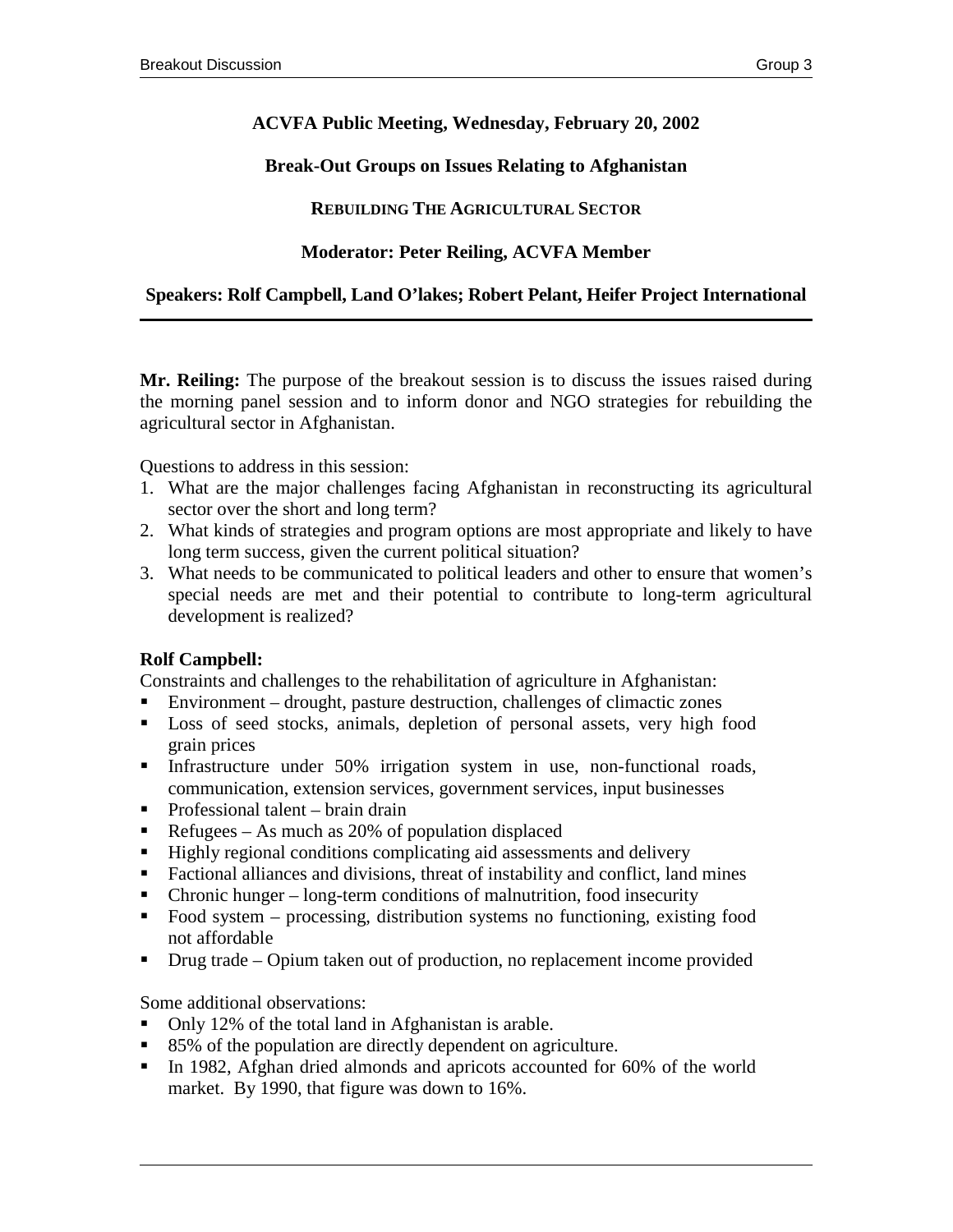! Before 1988, livestock accounted for 40% of the total export earning of Afghanistan. It is estimated that there was a 40% reduction by 2001.

## Embedded in many constraints are the opportunities.

The Afghanistan food system value chain must be rehabilitated at all stages and levels, from the natural resources to the marketing and distribution. There have to be effective transactions at each level. Farmers must be encouraged to improve their land, pastures and infrastructure.

Agriculture Business Organization:

- ! Organize affiliated producers as integrated supply and marketing operations
- ! Create women farming clusters organized around community relationships
- ! Position integrated groups as competitive producers and traders of branded agricultural specialty products for domestic and export markets
- ! Identify and engage agricultural leaders for aggressive hand-off interventions
- Fashion incentives to farmers

Agricultural Food Systems:

- Leverage current food aid strategically
- ! Diagnosis of causes and effects; reintegrating a fragmented market;
- ! Interrupt destructive individual market decisions to preserve the system
- **•** Develop on a human scale

Ideas to Enhance Rehabilitation Aid:

- Road map of deployment who is going to do what?
- ! Reconstruction newsletter with data base and field diagnostics
- ! Coordinating body for USAID, donors and NGOs
- Corridors of security
- ! GOA assurances and engagement
- ! Market channels encouraged food aid to food trade
- ! Rational/guidelines for relief to development continuum
- ! Disciplined hand-offs ASAP to government, industry, academia
- ! Regional strategy for staging, supply, trade
- ! Consortia, collaboration; donor money that evokes effective NGO behavior
- ! Mapping agricultural capacities
- ! Mechanisms for connectivity with and among Afghans outside of the country and within.

**Robert Pelant:** The concept of "nation state" has dictated relations on our planet for many years. In Afghanistan, the challenges in rehabilitating the agricultural sector are tremendous. Sectors and sectoral approaches (which the breakout sessions are addressing) are artificial creations. A lot of players in rehabilitation are large bureaucracies trying to function in a chaotic world.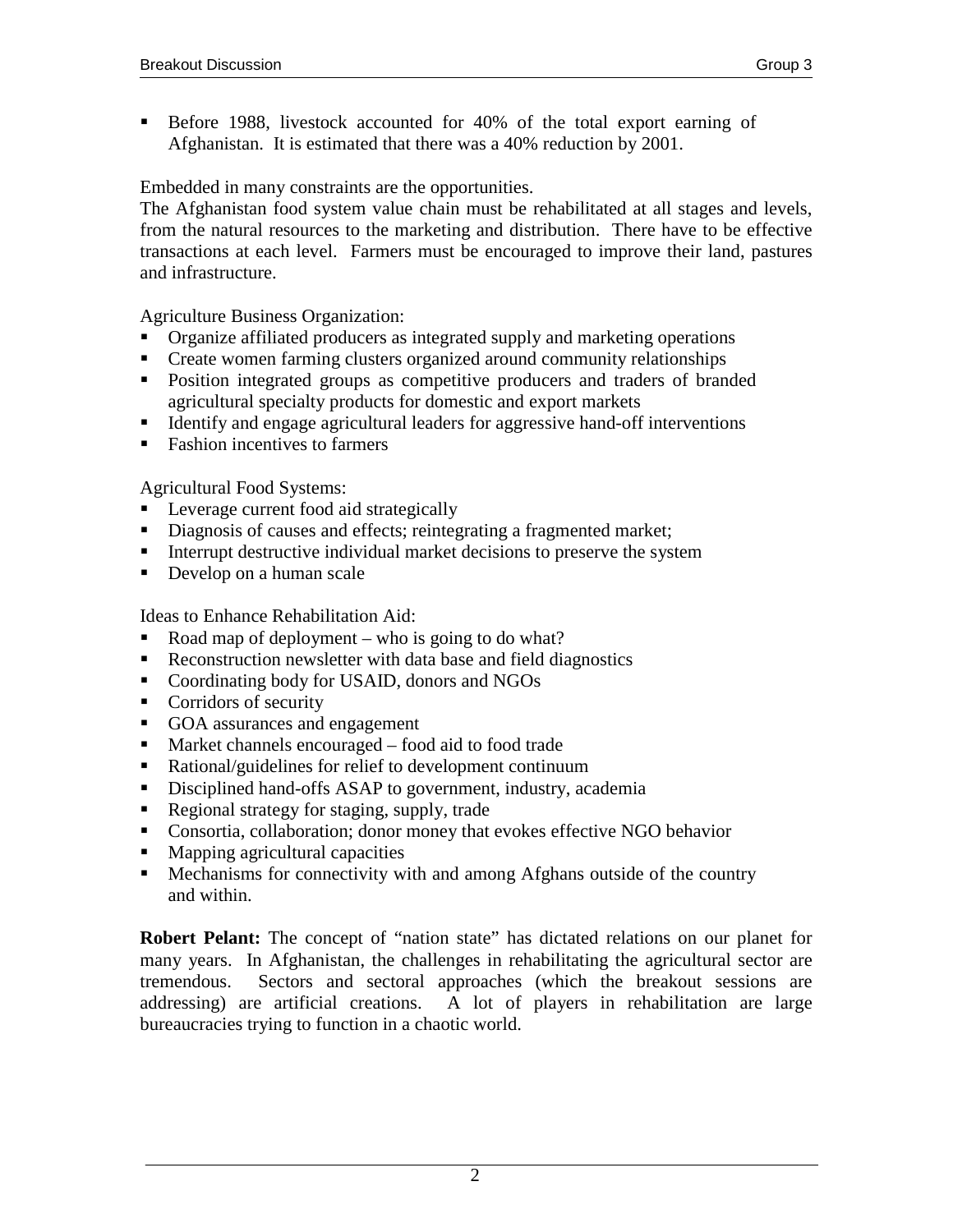One of the principles that Heifer Project International (HPI) uses is the promotion of indigenous breeds. With the loss of such large numbers of animals that is not totally possible, but Kashmir types of goats are appropriate.

Gender Equality:

Even during training about animal production one must consider how to help women use their capabilities. It is important to increase women's participation in grass roots projects. HPI did training for women during the Taliban era, but it was carried out in secret. There are great opportunities in some of the refugee camps to provide training that can equip people for a better life back home.

Some focus areas:

- ! Afghan led initiatives and partnerships
- Household gardens
- **EXECUTE:** Agroforestry
- ! Small holder development
- To sector or not to sector?
- ! People from various professional backgrounds and ethnic backgrounds working together
- ! Refugee camps and refugees --training, repatriation
- $\blacksquare$  Diversification NGO/business ventures etc.

## **GROUP DISCUSSION**

**Mr. Reiling:** What are some of the other challenges facing Afghanistan in reconstructing its agricultural sector?

**Participant**: Indications are that drug trafficking is expected to soar. How will this affect agricultural reconstruction and how much is it an issue of law enforcement?

**Mr. Reiling**: Poppy is grown in specific high, remote areas. It isn't an agricultural problem; it is a police problem. The crucial agricultural problem is water.

**Participant:** There is no question that it is an issue of policing and policy. When government policy is clear, farmers will look for other options. At an ICARDA workshop recently, several days were spent discussing priorities for agricultural research over the next decade in Afghanistan. More information can be found at [www.futureharvest.org.](http://www.futureharvest..org/)

**Jane Pratt**, ACVFA member: What are the causes of this extraordinary drought? Afghan farmers need inputs to replace what they lost, but without water the inputs won't help.

**Participant:** The international agricultural research centers are looking at the effects of climate change in that entire area. That area is flagged as a red zone.

**Mr. Campbell**: Farmers need to be involved in responsible and appropriate agriculture.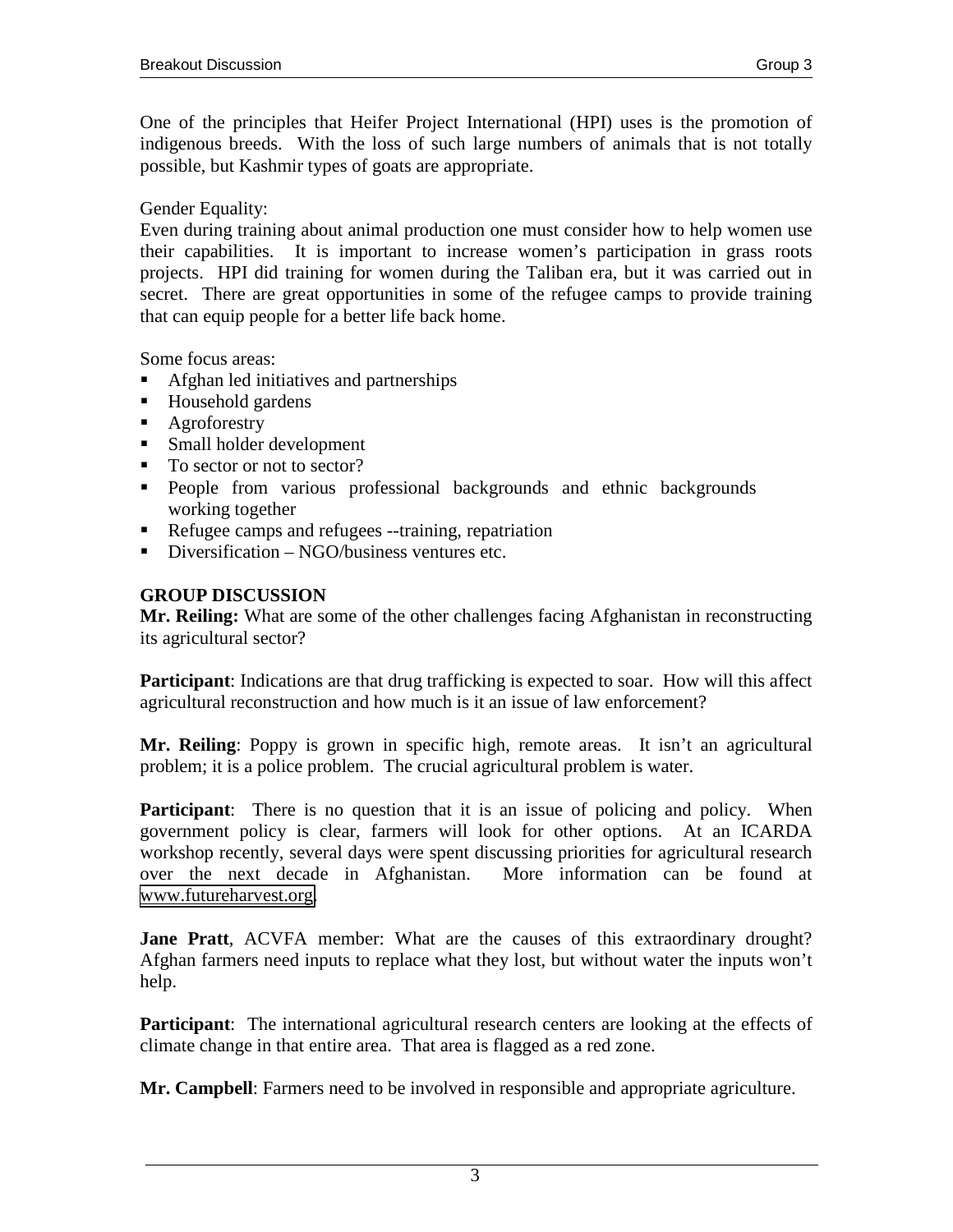If it is already desert, one shouldn't bring in more animals.

**Mr. Pelant:** There has been a tremendous amount of deforestation out of human need for fuel.

**Jim Henson**, ACVFA member: The mechanisms for disseminating information to people through camps, schools, agricultural schools, etc. need to be rehabilitated. In the short term, establishing relationships with institutions in the region can help while the infrastructure is being rebuilt.

**Participant:** Most of the women who were malnourished were heading up their households (men were fighting or in another country). Will these households be able to use the inputs? Many women could not take part in the food for work programs because of so many responsibilities at home.

**Participant:** Any lasting solution has to take into account the whole value chain. It is important to identify the high priority subsections and work on the whole chain.

**Ms. Pratt**: One must look at integration across the region, as well as across the agricultural sector. In mountain areas it is necessary to have an integrated approach because there are so few opportunities for intervention.

**Participant**: There is a terrific shortage of labor. The average Afghan farmer is a woman with too many responsibilities. How can modern technology be brought in as soon as possible?

**Participant:** One of the biggest problems is land mines. There are 10 million mines that need to be cleared in Afghanistan.

**Mr. Campbell**: It is very difficult to get information and real time data on what is going on in Afghanistan right now, province by province. Hopefully that will change with the assessments done or planned by the World Bank, USAID and others. Nobody is using Afghan professionals in the U.S. They are an excellent, untapped resource.

**Participant**: Afghans for Tomorrow, a group of Afghan professionals in the U.S. is trying to come up with a plan for each sector of the country. Data doesn't always tell the whole story. There is a need to understand the informal economy; only Afghans can do that.

**Participant**: Marketing is extraordinarily important. Farmers know how to farm; they need advice on marketing. USDA routinely taps the resources of the U.S. land-grant system to assist with market development and extension outreach in other countries.

**Martha Cashman**, ACVFA member: There seems to be very little effort made to reach out to local representatives of countries that have a strong investment in seeing the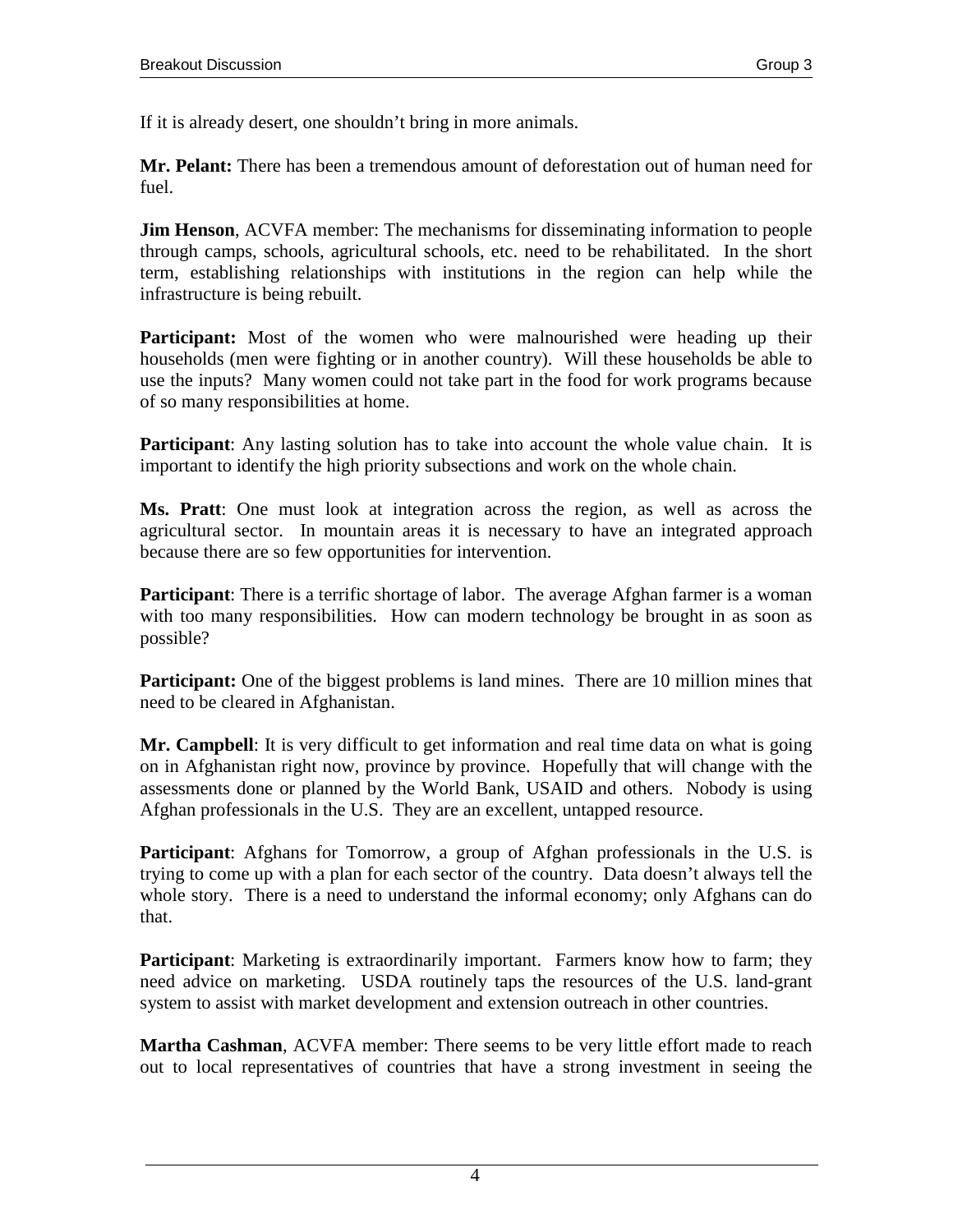country get back on its feet. The only way to get long term sustainability is to involve stakeholders.

**Mr. Reiling**: To find solutions, ask locally. Technoserve started running business competitions to get new ideas in different countries. Through these competitions they are coming up with very practical high-impact answers.

**Mr. Reiling:** What needs to be communicated to political leaders and others to ensure the full participation of women?

**Mr. Campbell:** The organization of women around existing organizations needs to be strengthened and worked with in empowering and creative ways. It is important to find ways to coalesce and form more powerful groupings around economic activities. It is also necessary to get a handle on the gender issues as they exist in the country and find out what role women want to play.

**Participant:** Afghanistan has 35 different languages. In some areas only the women farm; in other areas both men and women work in the fields. Many people have never been exposed to the outside world. Education is the most important need and should come first.

**Participant:** The beauty of many community development programs is that there is a fair amount of money made available on a grant basis to local groups. This could be a valuable part of the program in Afghanistan for agriculture or other sectors.

**Participant:** The issue of gender is the most personal area of society. Sometimes there are unintended consequences of well-intentioned programs. It is critical to work with local NGOs but stay involved and develop useful, productive programs.

**Participant**: Flexibility is important. What works in one area of the country won't work in another area.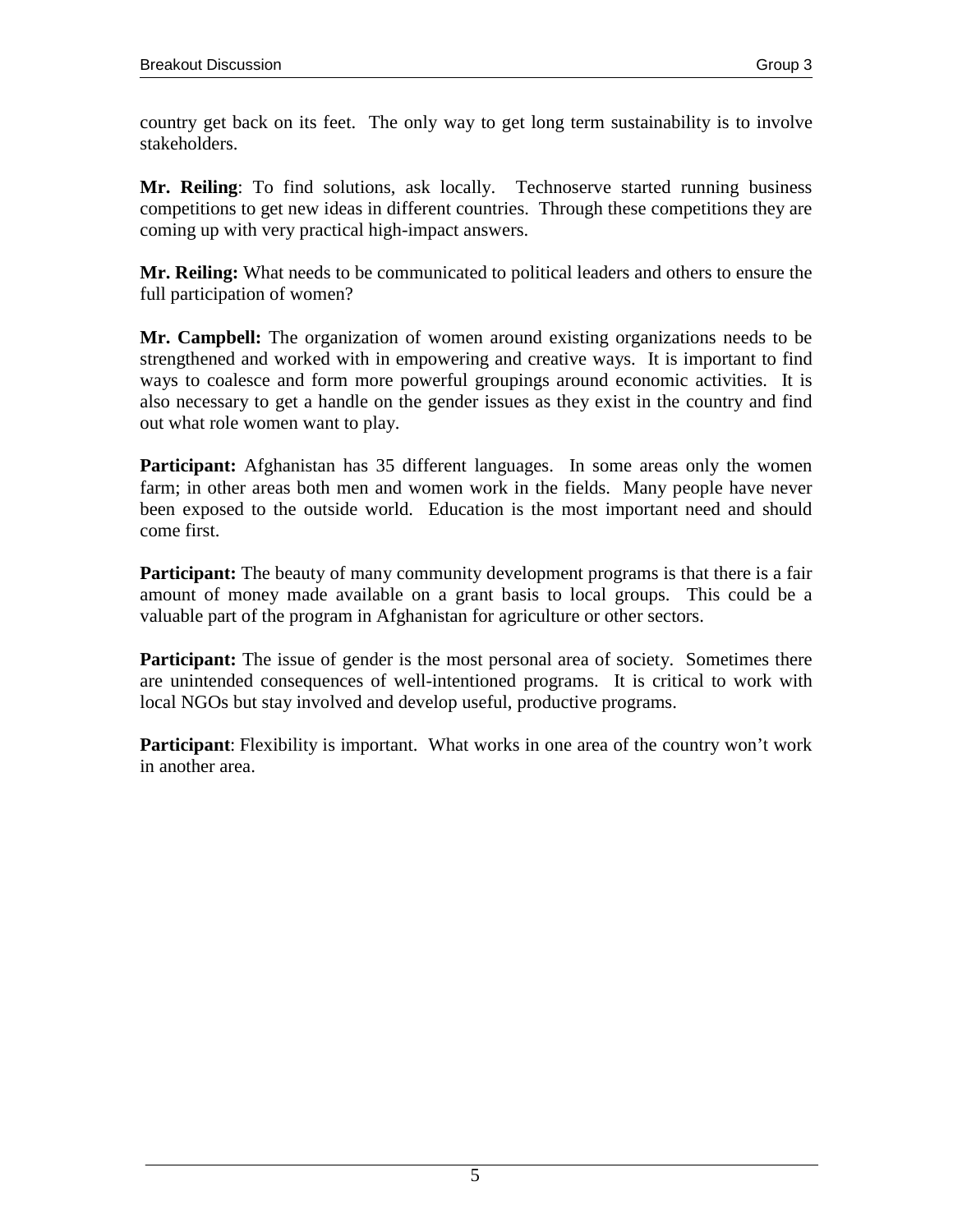## **ACVFA Public Meeting, Wednesday, February 20, 2002**

## **Break-Out Groups on Issues Relating to Afghanistan**

## **EDUCATION SECTOR RECONSTRUCTION**

## **Moderator: Dr. Herschelle Challenor, ACVFA Member**

#### **Speaker: Sameena Nazir, International Human Rights Law Group**

**Herschelle Challenor:** The major questions to be addressed by this session are:

- ! What are the major challenges facing Afghanistan in reconstructing its education sector over the short and the long term?
- ! What kinds of strategies and program options are most appropriate and likely to have long-term success, given the current political situation?
	- For USAID and other donors?
	- $\blacksquare$  For NGOs?
- ! What needs to be communicated to political leaders and others to ensure that the needs of girls and boys are met and their potential contributions to long-term development is realized?

Ms. Challenor began with some remarks that are based on Ahmed Rashid's book on the Taliban:

- ! Within 3 months after the capture of Kabul, the Taliban closed down 63 schools affecting 103,000 girls and 148,000 boys as well as 11,000 teachers, 7000 of whom were female;
- ! The Taliban shut down Kabul University and sent home around 10,000 students including 4000 women;
- ! Even before the Taliban came into power, illiteracy was a major problem in Afghanistan where female illiteracy was 90% and male illiteracy was 60%;
- ! Across huge areas of rural Afghanistan, schools were destroyed in the war against the Soviet Union and subsequent anarchy;
- ! By December 1998, UNICEF reported that the country's educational systems were in a state of collapse with 9/10 girls and 2/3 boys out of school; and
- ! All warlords used boy soldiers as young as 12 years.

Ms. Challenor introduced Sameena Nazir, the Program Director for Afghanistan and Pakistan for the International Human Rights Law Group (IHRLG).

**Sameena Nazir:** Adding to the account provided, it is important to look at reconstruction in today's context. Since 1994, Afghanistan has suffered from the strong effects of Talibanization. Schools were turned into military camps or have been completely destroyed. A brain drain has taken place with the brightest of the bright leaving, especially women. The Taliban destroyed the confidence of a nation. During the Taliban era, good traditional values were destroyed, such as respect for one's mother or a female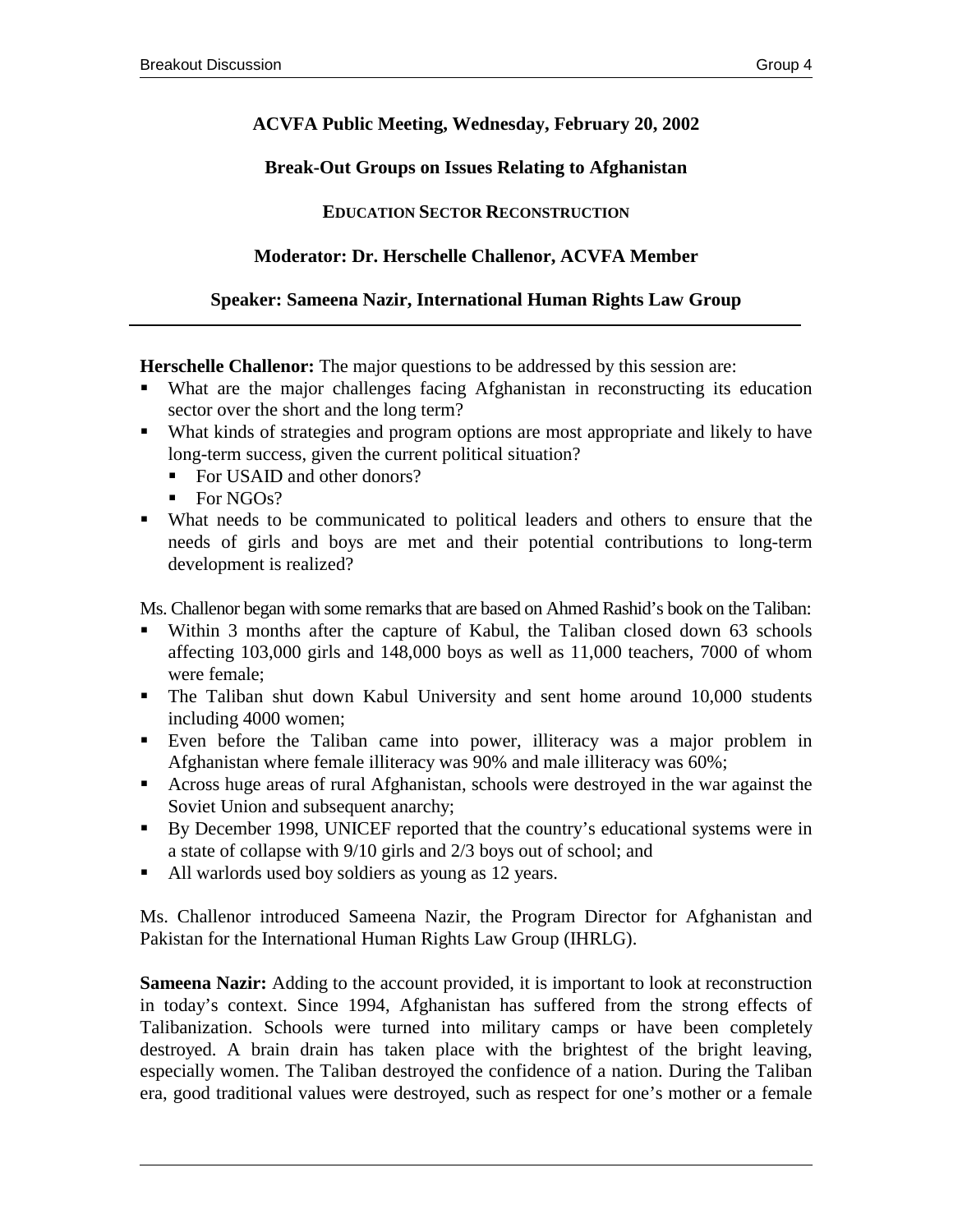teacher who used to solve children's problems and get involved in their futures. Children saw their mothers beaten in front of them. This shattered their confidence and beliefs. Teachers had no status. There was a severe lack of resources, unmet needs and unprecedented challenges. There is still a lack of security because military action is taking place in some parts of country. There has been a lack of policy consistency. Afghanistan had several wars and governments, and this is partly why it has no consistency in government policies and systems.

Also, when thinking about public programs and education policy, one has to keep in mind the sense of deprivation that exists. We must consider the effects of the Taliban regime on parents and parental roles, as well as on society in general. Today, many members of the Taliban are still in country. So that adds to current uncertainty. Lastly, there is the refugee problem. Thousands of Afghans were educated in Pakistan. For every school the Taliban closed in Afghanistan, one opened in Pakistan. The Afghans educated in Pakistan are uncertain about whether their Pakistani degrees will be recognized. The Taliban did not recognize these degrees. Keep in mind this context, when designing education programs for Afghanistan.

## Suggestions:

- ! Make resources available: schools, buses, books, desks, tables, pencils.
- ! Make human resources available: teachers who know their subjects well.
- ! More than 50% of the teachers were women. They have not been teaching for 6 years. So they need refresher training and school management training. The introduction of Taliban type of education has disrupted the system. Afghanistan needs a modern system. It's great that there are volunteers, but if we want to seriously develop a modern education system and careers in education, there should be a long-term plan and resources. There should be at least a five-year plan with a progressive vision.
- ! Afghanistan needs political will. Right now, everyone is keen on helping Afghanistan. But political will can go down quickly. High-level political commitment must be sustained both in Afghanistan and in the United States. Policies must be for the longterm.
- ! There are great possibilities for benefiting from international resources such as teachers, libraries etc. Must find ways of establishing links and getting these resources.

Another important question is who should be educated? Should it be only children, only girls, only soldiers, or also the 40-year-old who never finished school. Adult literacy is also important. Parents must share the same enthusiasm. Parents must be involved. Afghanistan's adult population has to be educated. But realistically, these education policies should be implemented gradually.

We must remember that Afghanistan is an Islamic country. But mixing education and religion always leads to devastating results. Only minimizing religious influence can create a serious and sustainable modern education system. It would be a mistake for the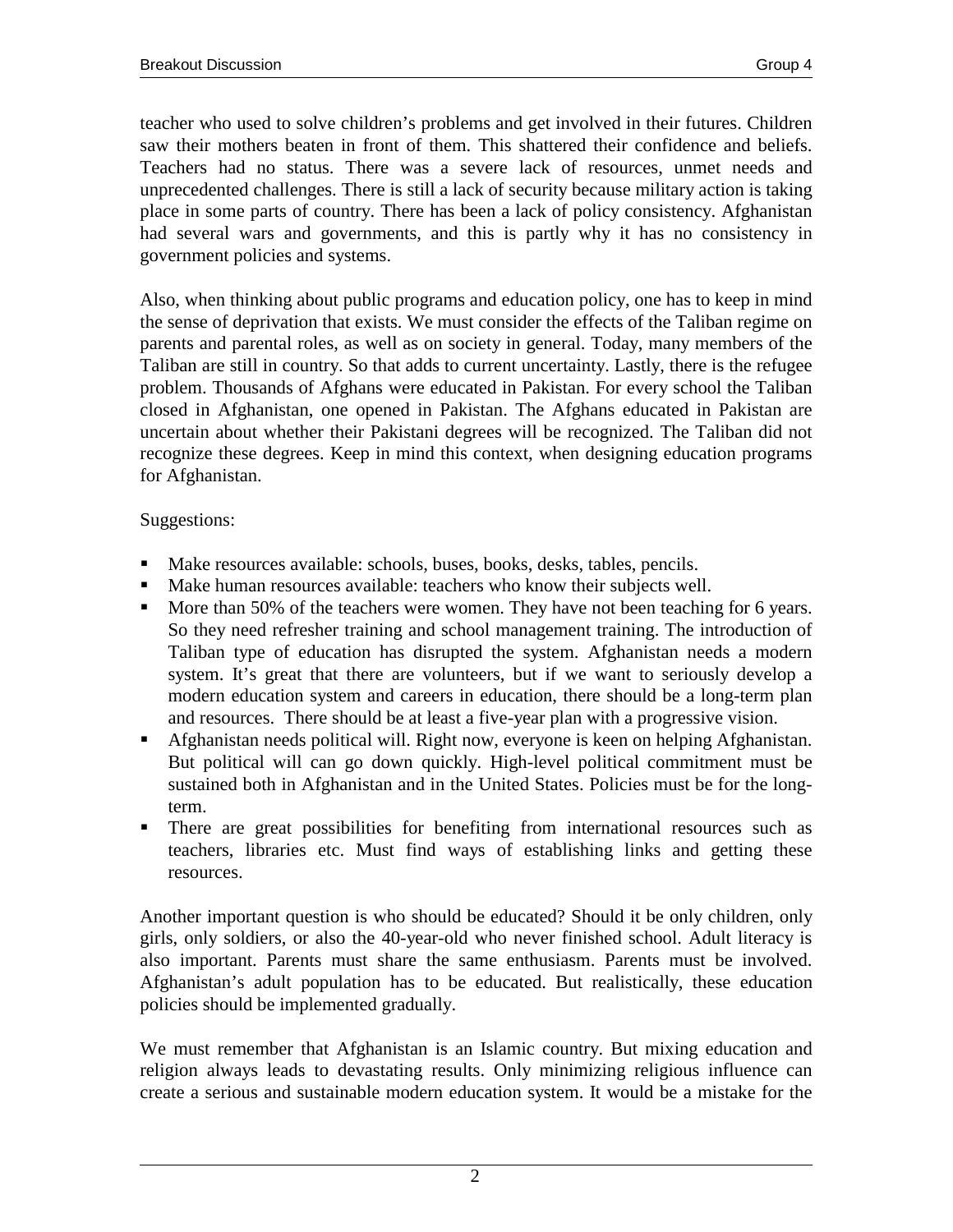Ministry of Religious Affairs to be involved in administering education. Afghanistan has a mosque-based religious school infrastructure that has to be integrated into the modern system, rather than vice-versa.

Keeping in mind the drought and poverty, we have to be careful to show that education has economic value. Otherwise parents will send children to weave carpets, for example, rather than send them to school, especially in families without a father. Education has to be presented as adding to the economic value of children. This makes vocational training important. Children must not just be taught Arabic, or English or arithmetic, they must be also taught practical skills. Otherwise education will be seen as a luxury. Education must be linked to reality.

In closure, training for teachers must be emphasized. It would be useful to bring teacher trainers from similar backgrounds. As NGOs or donors we need to be careful to study Afghanistan's education policies. Education is not yet seen as a basic right. But it is important to ensure that government policies and structures recognize education.

Also, like in other countries, education for Afghan children should be enjoyable, with an emphasis on the arts as well.

**Herschelle Challenor:** The speaker has already identified the major challenges. Are there any other challenges?

**Mojadidi (representing Afghans for Tomorrow):** There is one thing I disagree with the speaker. There is a difference between building schools and camps. One of our aims is to develop schools, train teachers and develop curricula. I went to school in Afghanistan until the  $4<sup>th</sup>$  grade. Before the war, the education in Afghanistan was excellent. There are a number of Afghan experts on education. The rural areas of Afghanistan need smaller schools, because the villages have small populations. We are working on a comprehensive approach to education in Afghanistan. If anybody wants to help children in grades 1-6, contact us.

**Sameena Nazir:** I want to clarify that I did not say that I wanted to build schools in refugee camps. I said the refugee children should be integrated into the education system in the country.

**Participant:** Can you please comment on education for children with special needs?

**Sameena Nazir:** Thinking about who will be educated will open up this question to answers. I'm not an education expert, but knowing the background of the children is critical to designing an education system.

**Participant:** Can you say a bit more about the role of religious education? Is there a strong history of education through the Madarassa schools?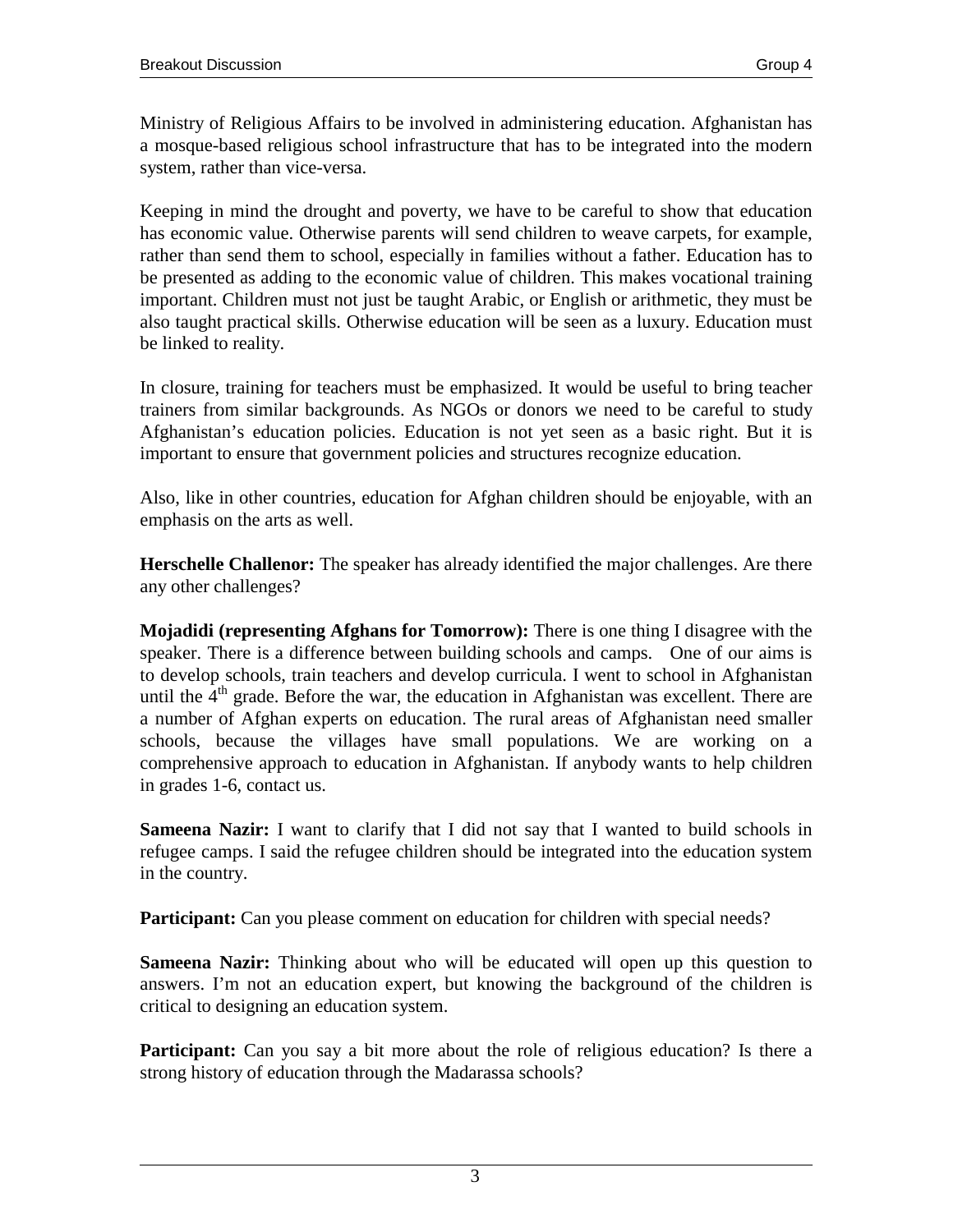**Sameena Nazir:** I don't think that there is a strong Madarassa history of education. But there is a strong history of Mosque education. Later this became politicized and children were used for purposes other than education. The Taliban too manipulated the system and also created new educational institutions. During the past 6 years the Taliban strengthened the Madarassa schools. Parents also responded to this reality and sent their children to these schools. The Mosques and related schools gave the students food. Also, Afghan parents want their children to learn the Koran.

**Herschelle Challenor:** My understanding is that Madarassa were started by Saudis. We are talking of 30,000-40,000 boys who only had this kind of education. The current Minister of Education says that the first thing to do is to secularize schools.

**Participant:** "Secularize" is not the preferred term. This word is misunderstood in Afghanistan because we give it a different meaning. I suggest using another word, like "liberalize" for example. Any attempt to isolate religion will backfire.

**Majeed Shams:** The history of Islam is over 1400 years. The Islamic concept of education is very sensitive, because we are talking about the meaning of education in about 35 languages and for different tribes. There are different ways of approaching Islamic education. The question is not getting rid of Madarassa schools, but teaching different subjects in these schools and in a different way. My Grandfather used to wake me up early morning when I was a child in Afghanistan. We went to Mosque at 5 in the morning because we were scared of God. Now I know how gracious and merciful God is because I got a chance to get out of Afghanistan and learn Islam my way. We need to teach Islam the correct way. Also, I need to understand Islam in my language, not in Arabic or Pakistani.

**Sameena Nazir:** It is important to keep away from Islamization of everything. I disagree about the backlash. People can see the bad impact of religion. Make education a technical profession. Separate the Ministry of Religious Affairs from the education system. If we are serious about education, technocrats need to manage it.

**Participant:** Islam has made a great contribution to global society, to the human family. But the mullahs are afraid of losing their authority. The subject of separating religion and education has been discussed a lot in the Muslim world. Good luck! Religion is a way of life for us.

**Herschelle Challenor:** Think of the golden age of Islam: maps, mathematics, science. I don't think a broader education is against Islam.

**Participant:** The two speakers who spoke of integrating Islam with modern values are right. It would be wrong to make democracy/diversity training in opposition to Islam. Regarding fundamentalist people, you have to integrate their values.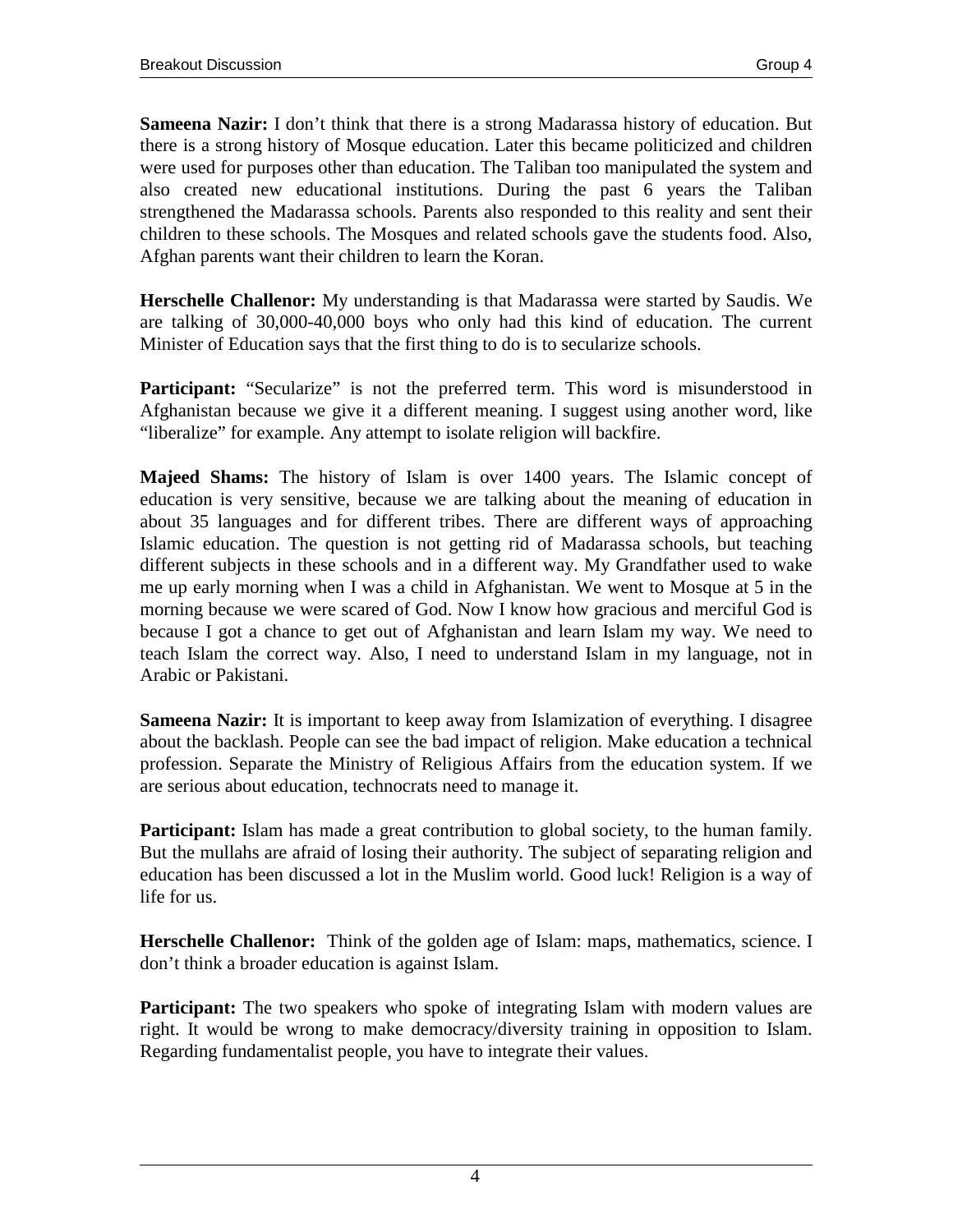**Sameena Nazir:** There is a very strong movement of moderate Muslims who have not been heard, not listened to. I urge policy makers not to make culture an excuse for not providing quality education for Afghan children. There should be nothing to say that what is good for the child in Arlington, VA, is not good for the children in Afghanistan. Children are children everywhere. Culture should not be the excuse for not developing a modern education system.

**Adele Liskov:** I want to make some comments on non-formal education. There is whole generation of people who did not benefit from schooling in Afghanistan. Is there a way of integrating, for example, health service with education or micro-credit with education?

**Sameena Nazir:** We need to be creative. I have a friend who called from Kabul saying that he cannot find furniture - no wood or woodcutters. In every sector there is this problem of scarcity. No skills and materials to produce anything now. If production is to be sustainable, the raw materials should come from the local areas. All this requires assessments to figure out what to produce and what type of education is needed.

**Participant:** We are trying to establish a school in Afghanistan. But there are so many problems in trying to keep children in school after they reach 10-11 years. Also, there are discrepancies between rural and urban areas. There are no roads to get to schools, no teachers and writing materials. Men and women have to be trained separately. How can we overcome these problems?

**Participant:** There was a *New York Times* article with a list of organizations interested in helping.

**Herschelle Challenor:** Can we have specific suggestions of projects?

**Sameena Nazir:** It is very expensive to implement education projects in Afghanistan and also difficult to do these without local collaboration. We went to Kabul to start a Legal Aid project. But every woman wanted to learn English, because all the people getting jobs know English. We need to give them what they want.

**Participant:** We know what happens when you take Afghan project people who know English but not their own language. This skews the results. We have to be very careful.

**Participant:** I represent a health organization. What kinds of work are Afghans doing in this area? I came across several Afghan run organizations here trying to do this kind of work, but without the resources. So establish links between these organizations and NGOs. Some Afghans are setting up their own organizations. That is how I would push.

**Participant:** Yes, I'm from Afghanistan. We have a lot of educated people who want to go back and teach. But if there are no schools and books what are they going to teach. I was in Afghanistan recently and it is so sad. There are schools standing without windows and the chairs all burnt. We want to teach, but we don't have the chairs and other things.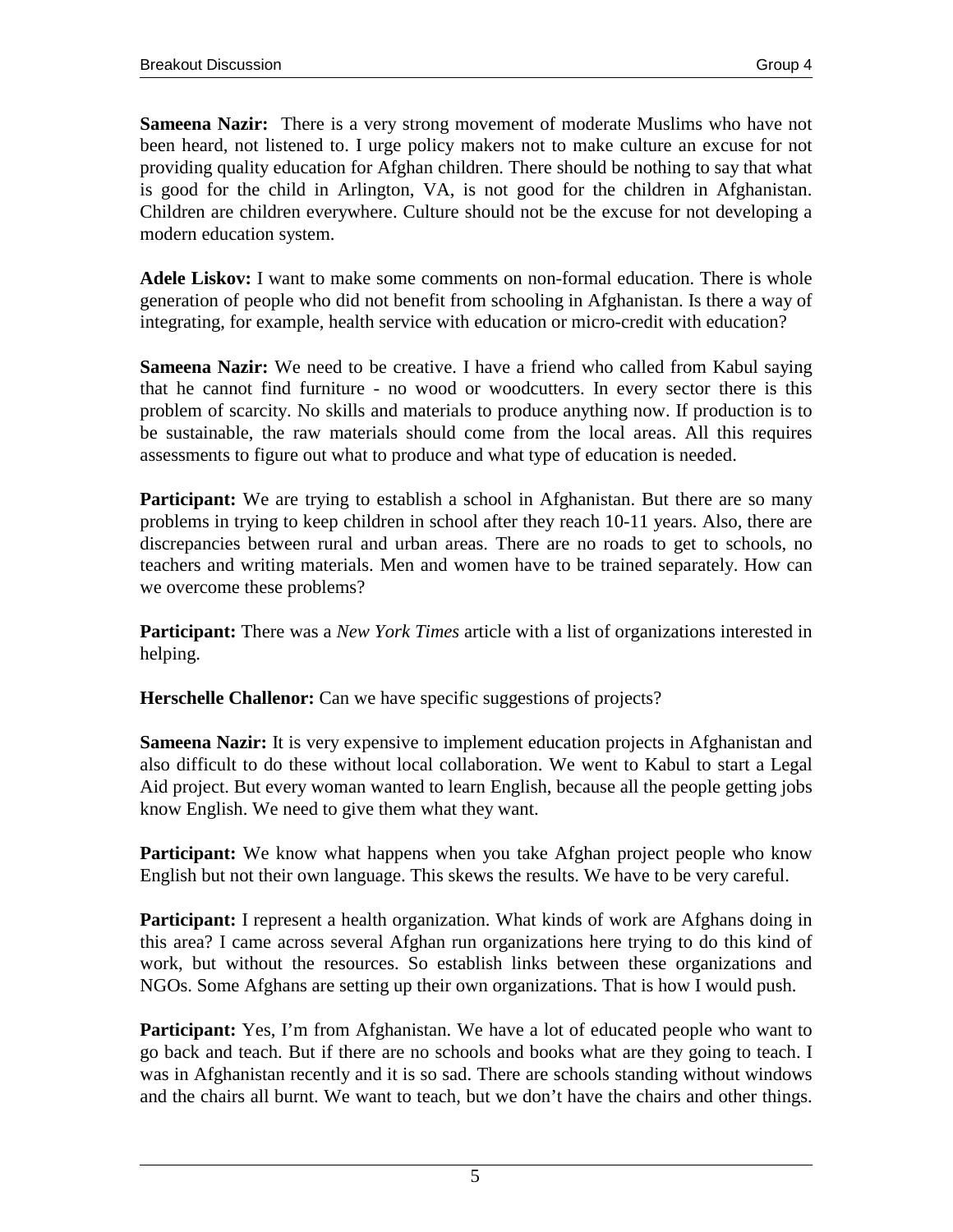We need some help to go back there. Apart from schools, we think there should be factories. We are talking here, but over there people don't know anything.

**Sameena Nazir:** That's not true. Some people in the camps are very educated. The constraint is that although the Taliban are gone, it takes time for people to take the initiative. Some Afghan women in Pakistan want to return and help. But they don't want to wear veils. They are scared. I know people who go to the office and they are sent back. They have no desks, no salaries and no jobs. I would strongly recommend that you continue. Invest in a few good trainers. It is a very critical time. People's eyes are on when the king returns. We have to wait for the correct time.

**Participant:** You said that there are some people who don't want to go back. Who are they? We have a long list of people who want to go back. They know that with the backing of the international community it will be OK. I am very optimistic.

**Sameena Nazir:** I'm only referring to some refugee professional women. I'm not saying that nobody is willing. After all, there are about 3 million refugees.

**Herschelle Challenor:** We have to wind up although we have not been disciplined.

I want to ask about the right of education and special needs. Rashid said that about 70% of Afghans have lost members of their family. Also, there are more Afghan women who are doctors and lawyers since men have died in the war. Will this be a problem?

**Sameena Nazir:** No, I don't think it will be a problem. It is a reflection of a post-war situation. Also, in traditional society more women are encouraged to do jobs involving care-giving, such as, teachers and doctors, while men do more adventurous jobs. The real problem is that there is a large population without education. We have to focus on learning but also un-learning. The Taliban have made deep changes. Families that did not cover their women, now want their women to be covered. I also recommend nontraditional forms of education like TV, radio, and newspapers.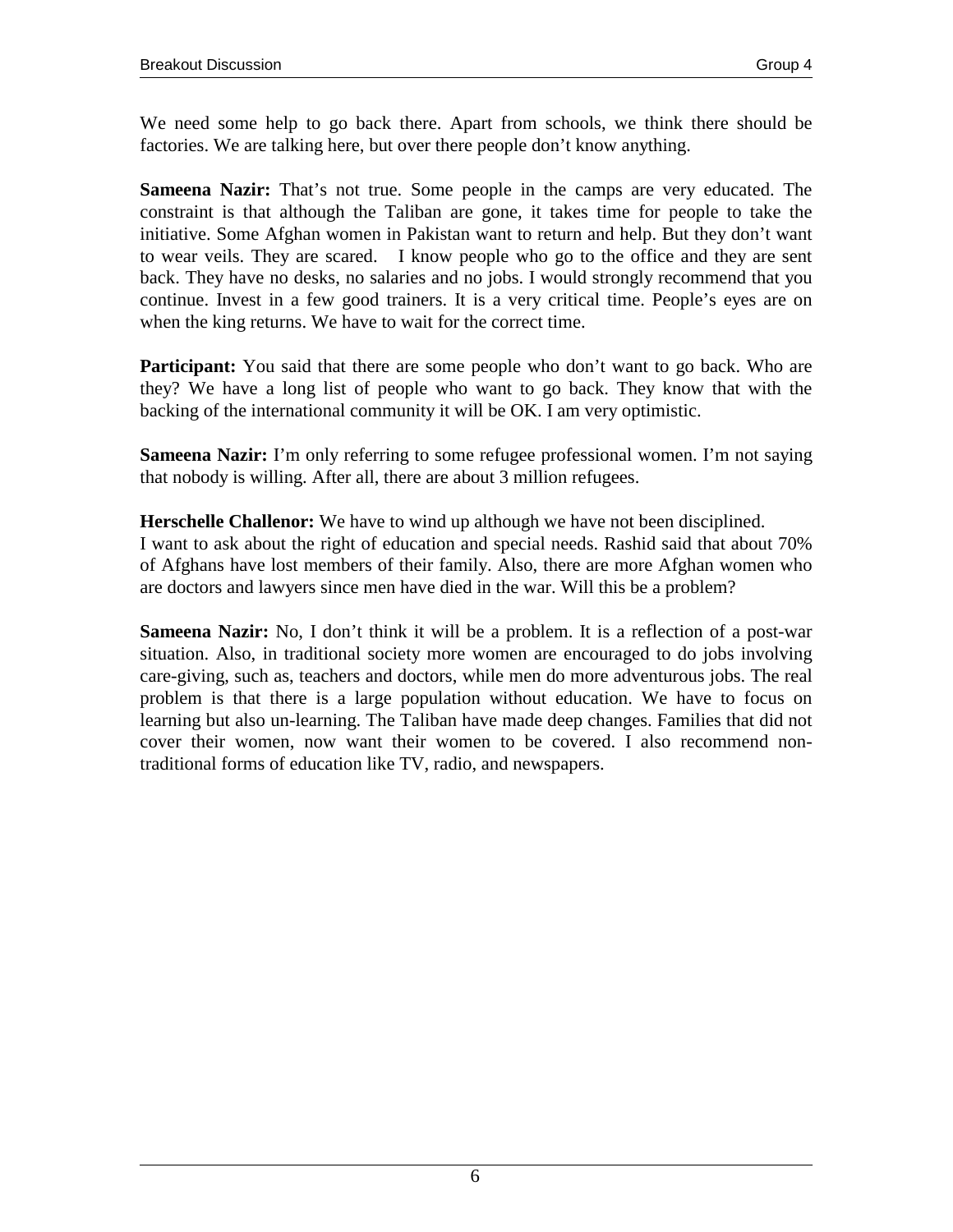**"Afghanistan Relief, Reconstruction and Development: Implications for the U.S. Foreign Assistance Agenda"** 

**Advisory Committee on Voluntary Foreign Aid** 

\_\_\_\_\_\_\_\_\_\_\_\_\_\_\_\_\_\_\_\_\_\_\_\_\_\_\_\_\_\_\_\_\_\_\_\_\_\_\_\_\_\_\_\_\_\_\_\_\_\_\_\_\_\_\_\_\_\_\_\_\_\_\_\_\_\_\_\_\_\_\_\_\_\_\_\_\_\_\_\_\_\_\_\_\_\_\_\_\_\_\_\_\_\_\_\_\_\_\_\_\_\_\_\_\_\_\_\_\_\_\_\_\_\_\_\_\_\_\_\_\_\_\_\_\_\_\_\_\_\_\_\_

## **ACVFA Information**

# **Annex 3**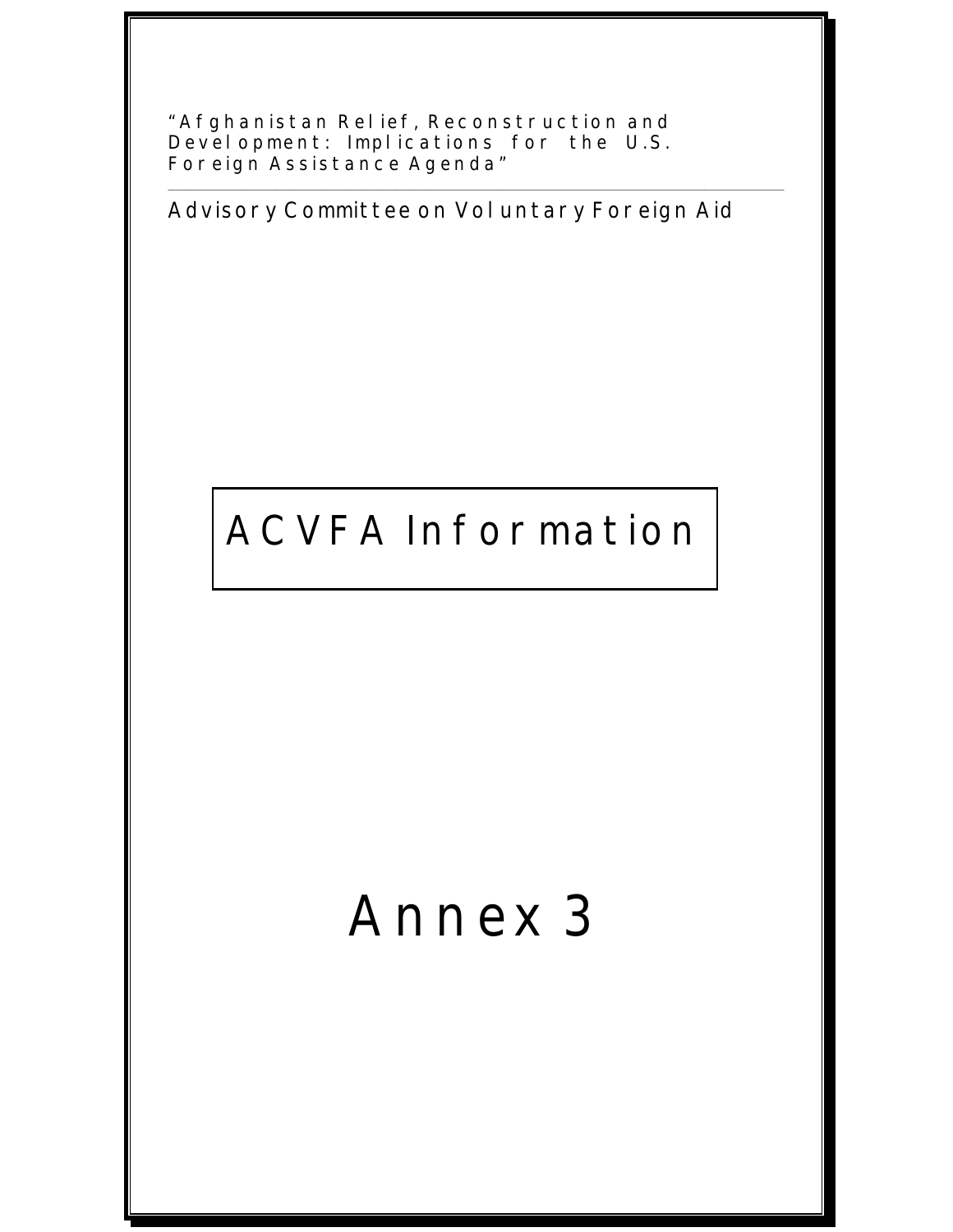## **Advisory Committee on Voluntary Foreign Aid**

## **Fact Sheet**

The Advisory Committee on Voluntary Foreign Aid (ACVFA) was established by Presidential directive after World War II to serve as a link between the U.S. Government and private voluntary organizations (PVOs) active in humanitarian assistance and development work overseas. Comprised of 24 private citizens with extensive knowledge of international development, ACVFA helps provide the underpinning for cooperation between the public and private sectors in U.S. foreign assistance programs.

As stated in its charter, the Advisory Committee's role is:

- **To consult with, provide information to, and advise the Agency for International** Development (USAID) and other U.S. Government agencies on development issues relating to foreign assistance in which the U.S. Government and PVOs interact;
- To provide information and counsel to the PVO community on issues of concern regarding their relations with USAID and other U.S. Government agencies; and
- To foster public interest in the field of voluntary foreign aid and in PVO activities.

ACVFA meetings provide opportunities for information exchange and consultation between USAID and other governmental agencies and the nongovernmental community. The Committee brings together USAID and PVO officials, representatives from universities, international nongovernmental organizations (NGOs), U.S. businesses, and government, multilateral, and private organizations to foster understanding, communication, and cooperation. The meetings focus on timely topics selected from a wide range of issues and challenges that affect the relationship between the official foreign assistance program and the private voluntary community. Following these deliberations, the ACVFA provides specific recommendations to the USAID Administrator.

ACVFA members are appointed by the USAID Administrator for terms of varying lengths up to three years. Members embody diverse perspectives and experience, and are experts on private voluntary organizations and international development including PVO comparative advantages in relief and development, aspects of PVO programming, and the relationship of PVOs with USAID. The members serve without compensation. Public meetings are held three times per year.

For more information on the Advisory Committee for Voluntary Foreign Aid, please contact Noreen O'Meara, ACVFA Executive Director, in the Office of Private and Voluntary Cooperation (PVC) at 202-712-5979, [nomeara@usaid.gov.](mailto:nomeara@usaid.gov) ACVFA meeting reports are available after each public meeting. For copies of these reports and other ACVFA publications, please contact the ACVFA Director or visit the ACVFA website at www.usaid.gov/hum\_response/pvc/acvfadir.html.